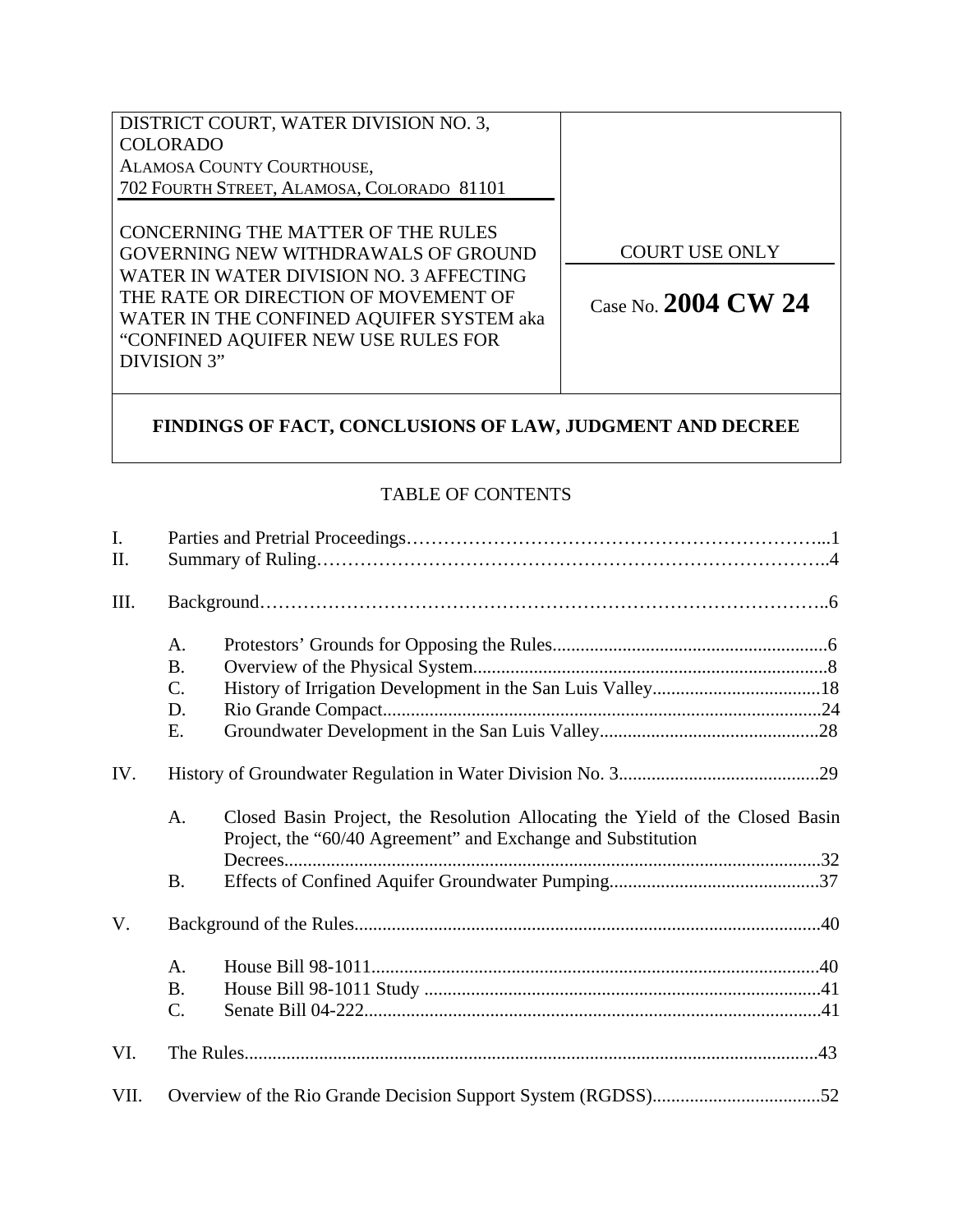| VIII. |                                                                      |                                                                            |  |
|-------|----------------------------------------------------------------------|----------------------------------------------------------------------------|--|
|       | A.                                                                   |                                                                            |  |
|       |                                                                      | 1.                                                                         |  |
|       |                                                                      | 2.                                                                         |  |
|       |                                                                      | 3.                                                                         |  |
|       |                                                                      | 4.                                                                         |  |
|       |                                                                      | 5.                                                                         |  |
|       |                                                                      | 6.                                                                         |  |
|       | <b>B.</b>                                                            |                                                                            |  |
|       | C.<br>Irrigated Lands Assessment, Ditch Service Areas and Land Cover |                                                                            |  |
|       |                                                                      |                                                                            |  |
|       |                                                                      | Irrigated Lands Assessment and Land Cover Classification75<br>1.           |  |
|       |                                                                      | 2.                                                                         |  |
|       |                                                                      | 3.                                                                         |  |
|       |                                                                      | Evapotranspiration from Groundwater by Non-Irrigated Vegetation79<br>4.    |  |
|       |                                                                      | 5.                                                                         |  |
| IX.   |                                                                      |                                                                            |  |
| Χ.    |                                                                      | Protestors' Objections to and Criticisms of the RGDSS Groundwater Model106 |  |
|       | A.                                                                   | Convergence of the Model and the Mass Balance Override108                  |  |
|       | <b>B.</b>                                                            |                                                                            |  |
|       | $C$ .                                                                | Sensitivity Analyses Were Performed Throughout Development of the RGDSS    |  |
|       |                                                                      |                                                                            |  |
|       | D.                                                                   | Use of a Steady-State Model for Predictive Purposes in the Valley131       |  |
|       | Ε.                                                                   | The RGDSS Groundwater Model Was Developed and Operated in a Manner         |  |
|       |                                                                      | Consistent with Accepted Modeling Techniques and Is Useful and Appropriate |  |
|       |                                                                      |                                                                            |  |
| XI.   |                                                                      | Sustainability of the Confined Aquifer in this Overappropriated Basin135   |  |
|       | A.                                                                   |                                                                            |  |
|       | <b>B.</b>                                                            |                                                                            |  |
|       | C.                                                                   | Protestors' View of Sustainability Ignores the Statute and the RGDSS140    |  |
|       | D.                                                                   |                                                                            |  |
|       | Ε.                                                                   | SB 04-222 Addresses Sustainability and Existing Wells147                   |  |
|       | F.                                                                   |                                                                            |  |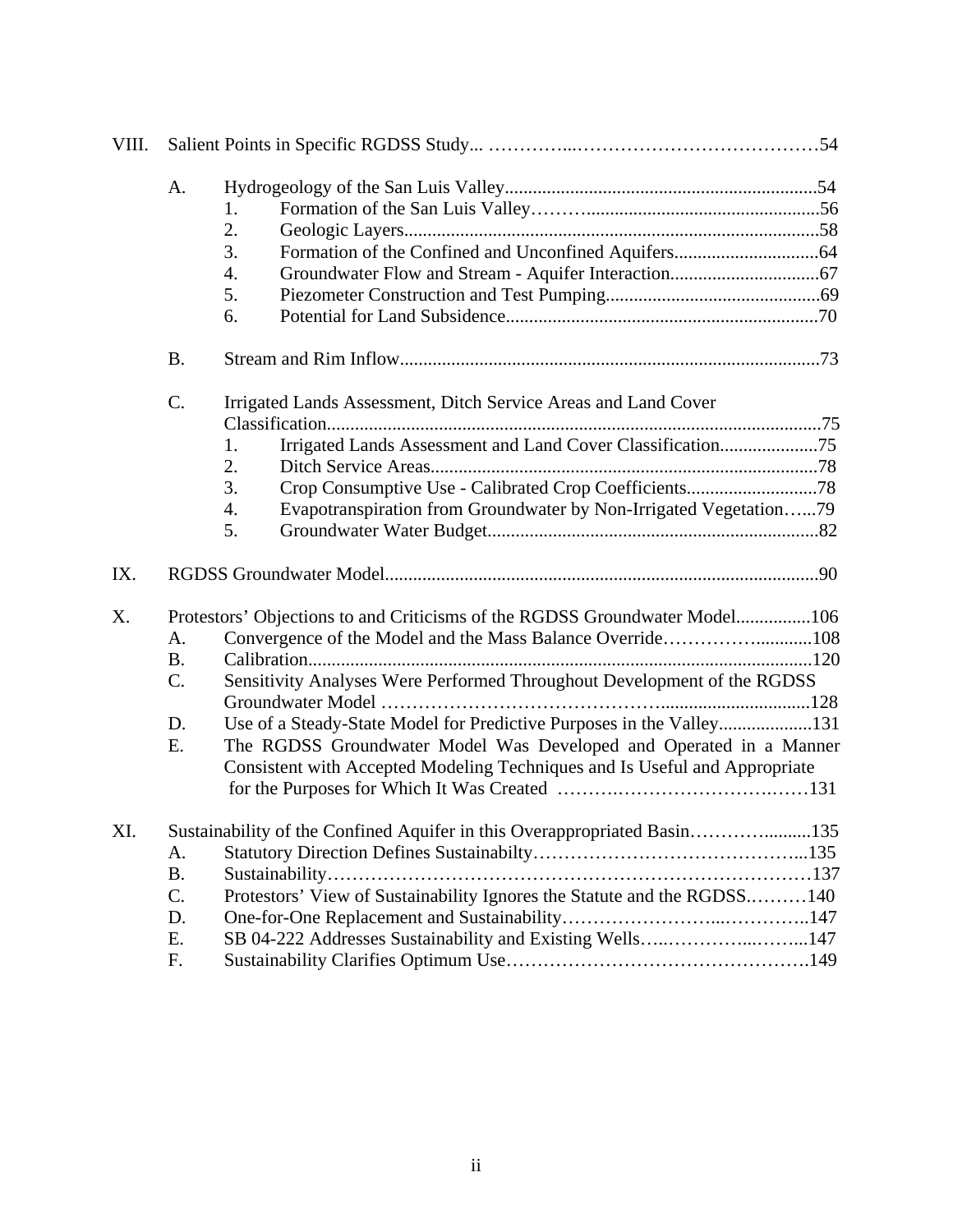| XII.  |           | Summary of Findings on Protestors' Factual Bases for Objection151             |
|-------|-----------|-------------------------------------------------------------------------------|
| XIII. |           |                                                                               |
|       | A.        | Legal Standards and Burden of Proof Governing Review of Rules and             |
|       |           |                                                                               |
|       | <b>B.</b> | Presumption of the Constitutionality of a Statute and the Burden of Proof in  |
|       |           |                                                                               |
|       | C.        | Basic Principles: Constitutional, Judicial and Legislative                    |
|       |           |                                                                               |
|       | D.        | The Objective of "Maximum Use" Administration is Optimum Use of               |
|       |           | Water, Which Requires Consideration of All Significant Factors, Including     |
|       |           | Environmental and Economic Concerns and Maintenance of a Sustainable          |
|       |           |                                                                               |
|       | E.        | The Artesian Pressure Conditions in the Rules and SB 04-222 are Reasonably    |
|       |           | Related to Protection of Senior Rights, The Rio Grande Compact Obligation and |
|       |           |                                                                               |
|       | F.        | The General Assembly's Determination Not to Permit "Appropriation" of         |
|       |           |                                                                               |
|       | G.        | The Protestors' Challenge Based on the Right to Appropriate Guaranteed by the |
|       |           |                                                                               |
|       | H.        | There is a Rational Basis to Adopt Rules for New Withdrawals Prior to Further |
|       |           |                                                                               |
|       | I.        |                                                                               |
|       | J.        |                                                                               |
|       | K.        | Water Court Review of Rules and Regulations Adopted by the                    |
|       |           |                                                                               |
|       |           |                                                                               |
| XIV.  |           |                                                                               |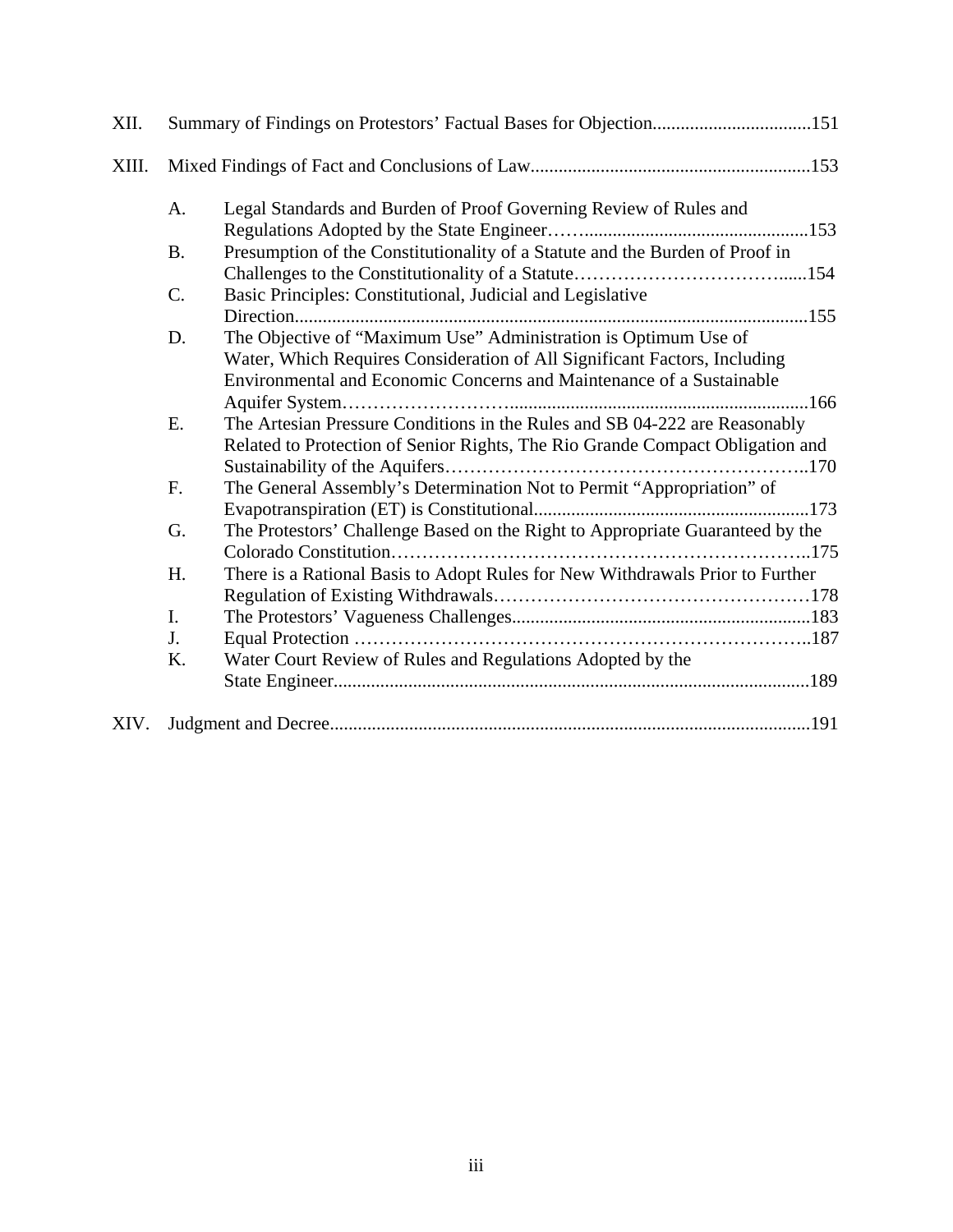## **I. Parties and Pretrial Proceedings**

1. On June 30, 2004, the State Engineer, acting under sections 37-90-137 and 37-92- 501, C.R.S. (2005), adopted *Rules Governing New Withdrawals of Ground Water in Water Division 3 Affecting the Rate or Direction of Movement of Water in the Confined Aquifer System* ("Rules"). (Joint Exhibit 1) On June 30, 2004, the Colorado State Engineer filed the Rules with the Water Clerk, Water Division No. 3. The Court accepted the Rules for filing, and this proceeding was assigned Case No. 2004 CW 24. The Rules are attached hereto as **Appendix A**. Also attached in two parts is **Appendix B**, a detailed map of Water Division 3 and admitted in evidence as State Exhibit 113.

2. Pursuant to section  $37-92-501(2)(g)$ , C.R.S. (2005), the proposed Rules were published in the counties in which the Confined aquifer is located. Notice of the Rules was published in the June 2004 resume for Water Division 3. See e.g. *Simpson v. Bijou Irr. Co.*, 69 P.3d 50, 71-72 (Colo. 2003) (describing publication and notice requirements for rulemaking by the State Engineer). *Order of Publication* (June 30, 2004). Full and proper notice was provided as required by law. See e.g. *Proof of Publication* (July 21, 2004); *Proof of Publication* (July 23, 2004); *Proof of Publication* (August 3, 2004); *Proof of Publication* (August 4, 2004); *Proof of Publication* (August 11, 2004).

3. Pursuant to section 37-92-501(3)(a), C.R.S. (2005), any person desiring to protest a proposed rule may do so in the same manner as provided in section 37-92-304, C.R.S. (2005) for the protest of a ruling of a referee. Sitting as the Water Judge for Water Division 3, this Court is designated to hear and dispose of all protests as promptly as possible. Section 37-92-501(3)(a), C.R.S. (2005).

4. This Court has jurisdiction to hear and determine protests to the Rules. Sections 37-92-203(1), 37-92-501(3)(a), C.R.S. (2005). Nine protests or statements of opposition to the Rules were filed, several of which supported the Rules. The Rio Grande Water Conservation District ("RGWCD"), the Rio Grande Water Users Association ("RGWUA"), and the Conejos Water Conservancy District ("CWCD") filed statements of opposition in support of the Rules. Section 37-92-304, C.R.S. (2005).

5. The Costilla County Water Conservancy District filed a statement of opposition that generally supported the Rules; however, the Costilla County Water Conservancy District did not actively participate in the litigation but instead only monitored the proceedings. *Protest and Pleading in Support*, filed by Costilla County Water Conservancy District (August 31, 2004); *Transcript* (November 8, 2004) at p. 48, ln. 8-9. The United States Bureau of Land Management filed a statement of opposition opposing the Rules, but also simply monitored the proceedings. *Protest of BLM* (August 26, 2004); *Transcript* (November 8, 2004) at p. 8, ln. 8. Farming Technology Corporation filed a statement of opposition, but withdrew the same prior to trial.

6. The San Luis Valley Water Co., LLC ("SLV Water Co."), the Colorado Association of Home Builders ("Home Builders") and Cotton Creek Circles, LLC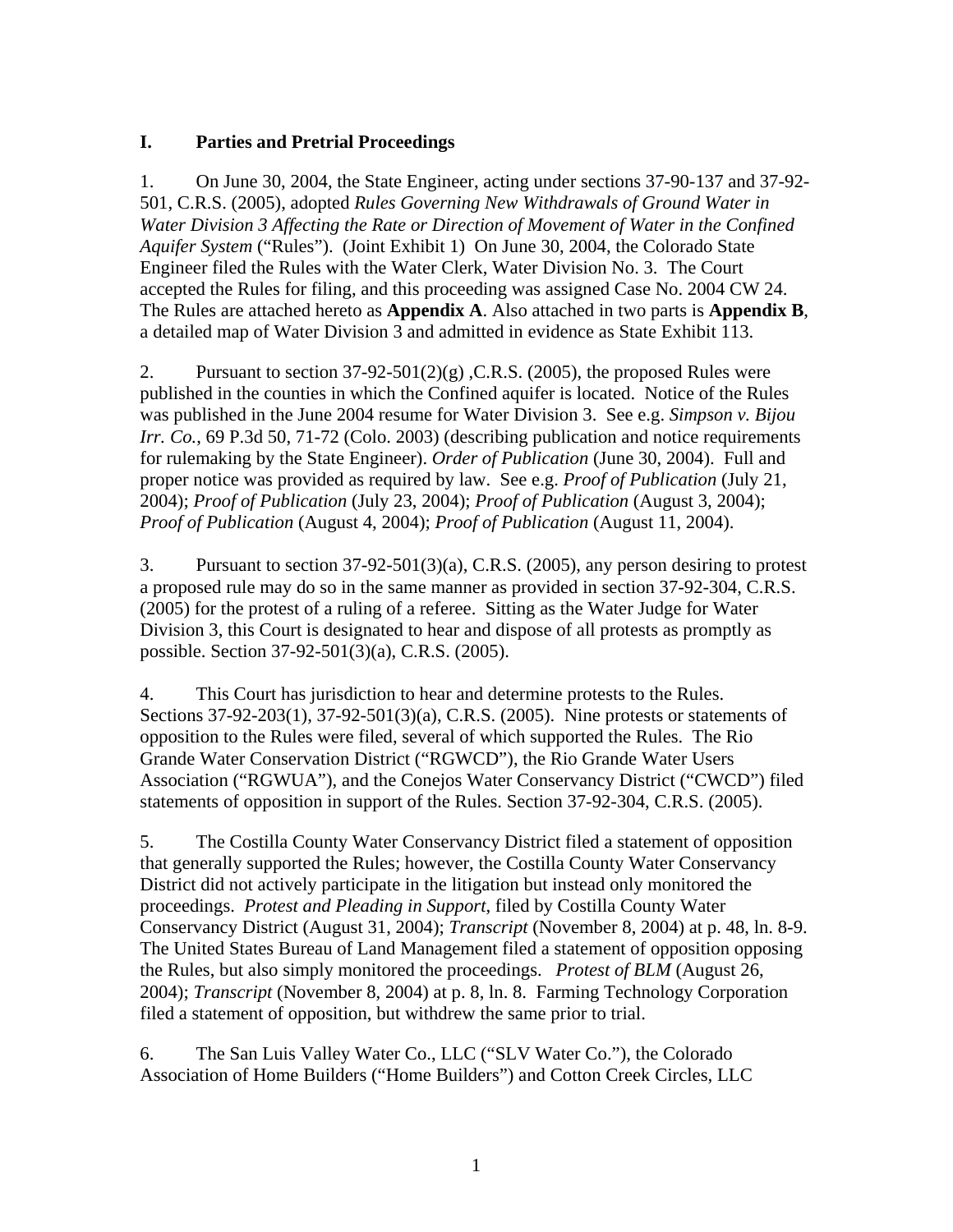("Cotton Creek") filed protests or statements of opposition to the Rules. They will be collectively referred to as the "Protestors". Only protests filed by Cotton Creek Circles, LLC, San Luis Valley Water Co. and Colorado Association of Homebuilders ("Protestors") went to trial.

7. The State Engineer was represented by Assistant Attorneys General Peter J. Ampe and Eve W. MacDonald. The Rio Grande Water Conservation District was represented by David W. Robbins and Ingrid C. Barrier of Hill & Robbins, P.C.; The Rio Grande Water Users Association was represented by William A. Paddock of Carlson, Hammond & Paddock, LLC. The Conejos Water Conservancy District was represented by David L. Harrison of Moses, Wittemyer, Harrison & Woodruff, P.C. Collectively, these parties are referred to as the "Proponents." The Protestor Cotton Creek Circles, LLC, was represented by Glenn G. Porzak, Kevin Kinnear, and Steven J. Bushong of Porzak, Browning & Bushong, P.C. The Protestors San Luis Valley Water Company, LLC and Colorado Association of Home Builders were represented by Alan C. Hale and John G. Lubitz of Hale Freisen, P.C. The Costilla County Water Conservancy District was represented by John C. McClure of Eggleston & McClure, P.C. The United States Bureau of Land Management was represented by Thomas R. Graff. Neither the Costilla County Water Conservancy District nor United State Bureau of Land Management participated in the trial.

8. The Court held a pretrial conference on November 8, 2005, at which time all parties stipulated to the admission of the State Engineer's ("State's") Exhibits No. 1 through 37, including the electronic media that contained the version of the Rio Grande Decision Support System (hereinafter RGDSS) groundwater model and its various inputs used by the State Engineer, in part, to support the Rules. *First Trial Management Order* at paragraph 3 (December 4, 2005); *Transcript* (November 8, 2005) at p. 22, ln. 16 – p. 45, ln. 1. At the pretrial conference, counsel for SLV Water Co. and Home Builders withdrew their objection as to the jurisdiction of this Court over challenges to the constitutionality of SB 04-222 and the Rules*.* Counsel for Cotton Creek requested a pretrial hearing pursuant to C.R.E. 702 and *People v. Shreck,* 22 P.3d 68 (Colo. 2001), on the admissibility of the State's Rio Grande Decision Support System Groundwater Model ("RGDSS groundwater model") and a stay of proceedings pending resolution of constitutional issues. The Court orally accepted the withdrawal of the challenge to its jurisdiction, denied the motion for a *"Shreck"* hearing and a stay, and confirmed the oral rulings in a subsequently entered written order. *Order re: Water Court Jurisdiction, Protestors' Motion to Stay; Shreck Issues; Contact Person for Counsel* (November 14, 2005).

9. At the pretrial conference, counsel for the Protestors stipulated to the withdrawal of various other contentions contained in their protests and stipulated as to the components of the RGDSS groundwater model they would not contest. *First Trial Management Order*, paragraphs 1 and 2 (December 4, 2005); *Transcript* (November 8, 2005) at p. 17, ln. 23 – p. 21, ln. 16.

10. Prior to trial, various parties filed motions to determine questions of law and/or for partial summary judgment. See *Motion for Partial Summary Judgment or, in the*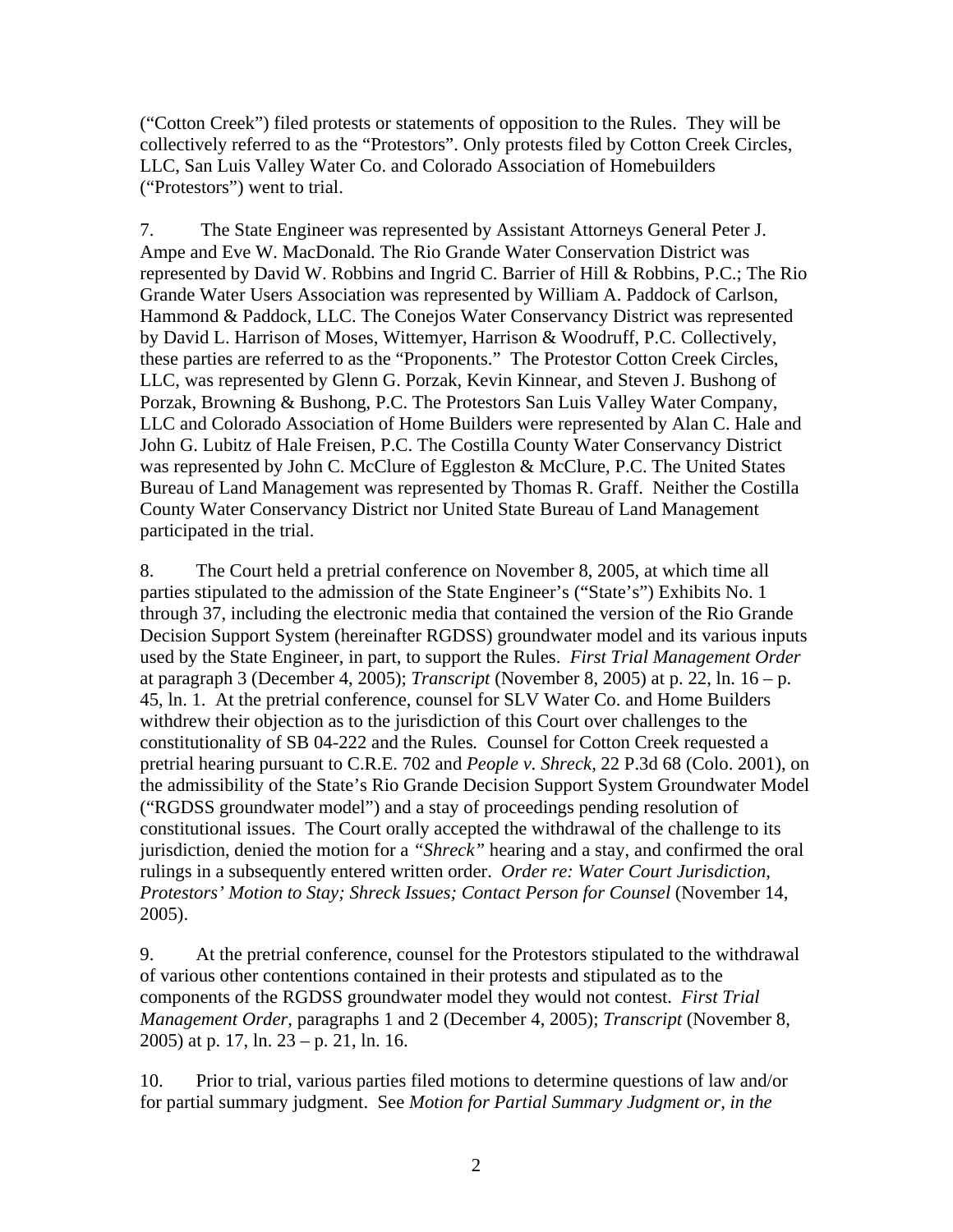*Alternative, Determination of Questions of Constitutional Law*, filed by the Proponents (June 10, 2005); *Motion for Determination of Questions of Law*, filed by the Protestors (November 1, 2005). After hearing argument on the various motions on December 12, 2005, the Court denied the motions. *Transcript* (December 12, 2005) at p. 131, ln. 8 – p. 132, ln. 3.

11. Prior to trial, the Protestors filed motions to exclude certain evidence. See *Motion in Limine to Exclude Recent Version of Model* (December 9, 2005); *Motion in Limine to Exclude Evidence Related to Land Subsidence* (January 20, 2006); *Protestors' Motion to Reconsider Order Denying Motion in Limine and Motion to Reconsider Order Denying Shreck Hearing* (January 19, 2006). After the motions were fully briefed, the Court denied the *Motion in Limine to Exclude Recent Version of Model*. *Order Denying Motion in Limine* (January 14, 2006). After argument on the first morning of trial, the Court denied the Protestors' *Motion to Reconsider* and their *Motion in Limine to Exclude Evidence Related to Land Subsidence*. *Transcript*, p. 18, ln. 24 – p. 21, ln. 15; p. 29, ln.  $8 - p. 30$ , ln 10.

12. In accordance with Section 37-92-501(3)(a), the Court held a trial on protests to the Rules. This trial began on January 30, 2006, and proceeded for 26 full or partial trial days until the close of evidence on March 8, 2006. Closing arguments were held on March 24, 2006. The United States, BLM, and Costilla County Water Conservancy District appeared through counsel on the first day of trial, but did not otherwise participate. At trial, the Proponents presented a joint case in support of the Rules and the Protestors presented a joint case opposing the Rules. Counsel requested time to submit proposed orders to the Court and the Court received the proposed orders from the parties on June 2, 2006.

13. During their case-in-chief, Proponents presented testimony from 11 expert witnesses and two lay witnesses. The Proponents' expert witnesses were: Ray B. Bennett, P.E.; Charles M. Brendecke, Ph.D., P.E.; David J. Cooper, Ph.D.; John Allen Calvert Davey, P.E.; Eric J. Harmon, P.E.; Kenneth W. Knox, Ph.D., P.E.; Willem A. Schreüder, Ph.D.; James E. Slattery, P.E.; Hal D. Simpson, P.E.; Kirk R. Thompson, P.E.; and Steven E. Vandiver, P.E. Proponents' lay witnesses were Roy Helms and Ray Wright. The Protestors presented testimony from four expert witnesses and one lay witness. The Protestors' expert witnesses were: Bruce A. Lytle, P.E.; William F. Hahn, P.G.; Charles H. Norris, P.E.; and Michael McDonald. The Protestors' lay witness was Jeris Danielson. In rebuttal the Proponents presented expert testimony from Mr. Harmon, Dr. Schreüder, Mr. Davey, and Mr. Steven P. Larson.

14. The Court admitted 144 exhibits offered by the Proponents. Some of those exhibits contain multiple subparts. The Court admitted 114 exhibits offered by the Protestors and admitted two joint exhibits. All exhibits were received in digital format as well as paper.

15. The Court has adopted the general format of the Proponents' Proposed Order and incorporates much of its general language describing the history of the case and detailed description of the development of the RGDSS. The bulk of these facts are not at issue in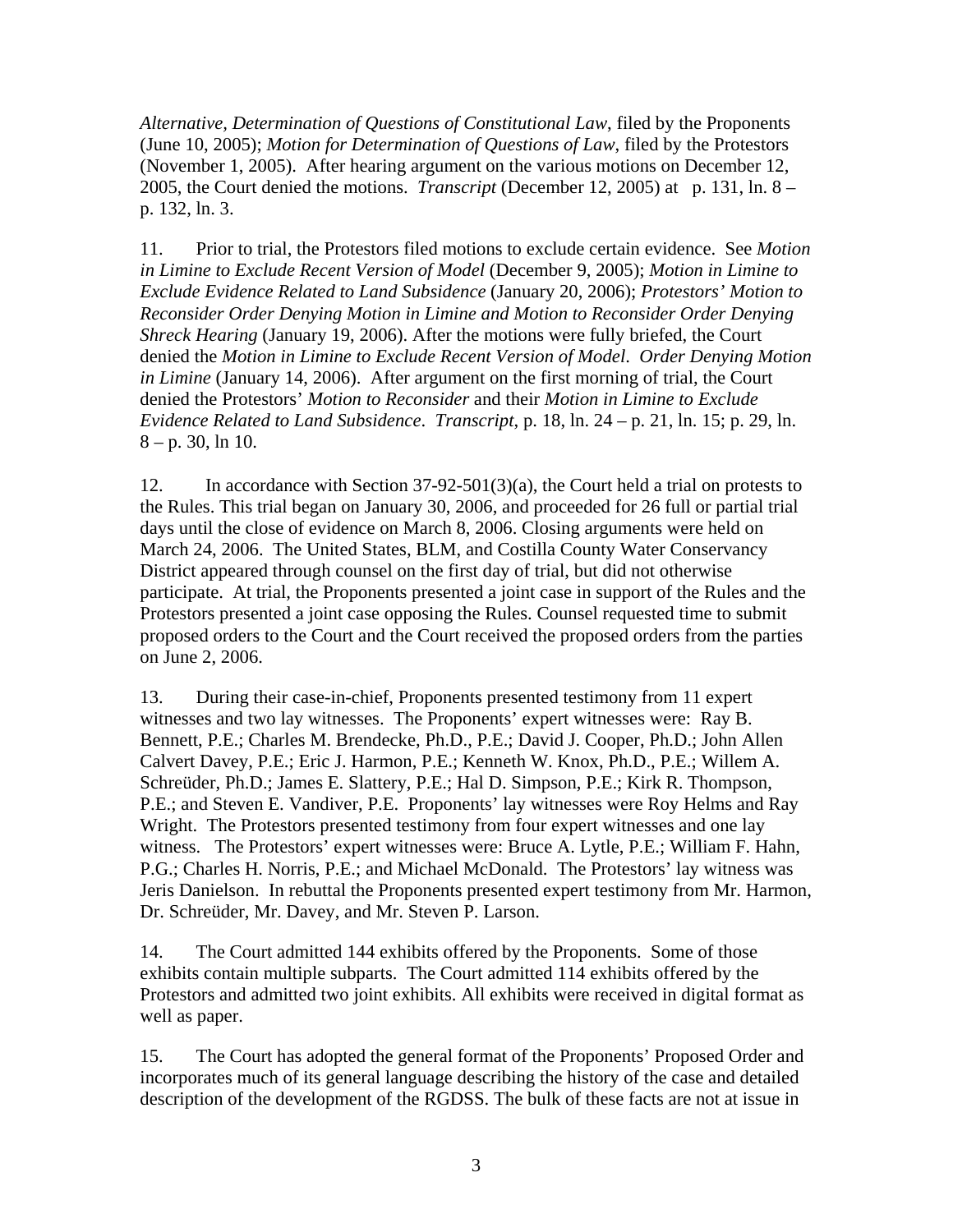this case, but it is appropriate to describe the investigation and development of the entire RGDSS in some detail since it is the foundation for the groundwater model which is central to some of the disputed issues in the case. The Court likewise has adopted suggested language of Protestors in various instances where they give clarity to the issues and factual disputes. For the most part, the Court chooses its own words for the conclusions of law on the contested issues.

16. The Court wishes to begin with an acknowledgment of the wisdom of the General Assembly when it determined that decision support systems for our water basins should be developed. The information gathering and the integration and cooperation of the various disciplines to build the databases which are now in place and which will continue to accumulate information are an enormous step forward in understanding the hydrogeology of the Rio Grande Basin.

## **II. Summary of Ruling.**

17. The Court begins with a short summary of some of the key findings and legal conclusions.

18. The hydrology and geology of the San Luis Valley (the "Valley") are highly complex, and the Valley has many features that are unique when compared to other river basins within the state.

19. The surface streams of the Valley are overappropriated.

20. The confined and unconfined aquifers are also overappropriated, and the current rates of withdrawal from these aquifers exceed their long-term rates of recharge, the result of which is a groundwater overdraft or groundwater mining of the entire aquifer system.

21. New or increased withdrawals from the Confined Aquifer System will exacerbate this overdraft of the confined aquifer and will cause out-of-priority depletions to surface streams that will cause material injury to vested surface water rights. In addition, new or increased withdrawals from the Confined Aquifer System will cause material injury to existing water rights in the confined and unconfined aquifers. Further, the Court finds that new or increased withdrawals from the Confined Aquifer System that are not properly augmented will cause additional stream flow depletions that will interfere with Colorado's ability to fulfill its obligations under the Rio Grande Compact.

22. The Court further finds that augmentation of depletions to the surface streams alone would be inadequate to prevent the injury that will be caused by new or increased withdrawals from the Confined Aquifer System.

23. The replacement required by the Rules is necessary to prevent injury to senior vested water rights and to comply with the standards and principles set forth in section 37-92-501(4), including maintaining a sustainable water supply in the confined and the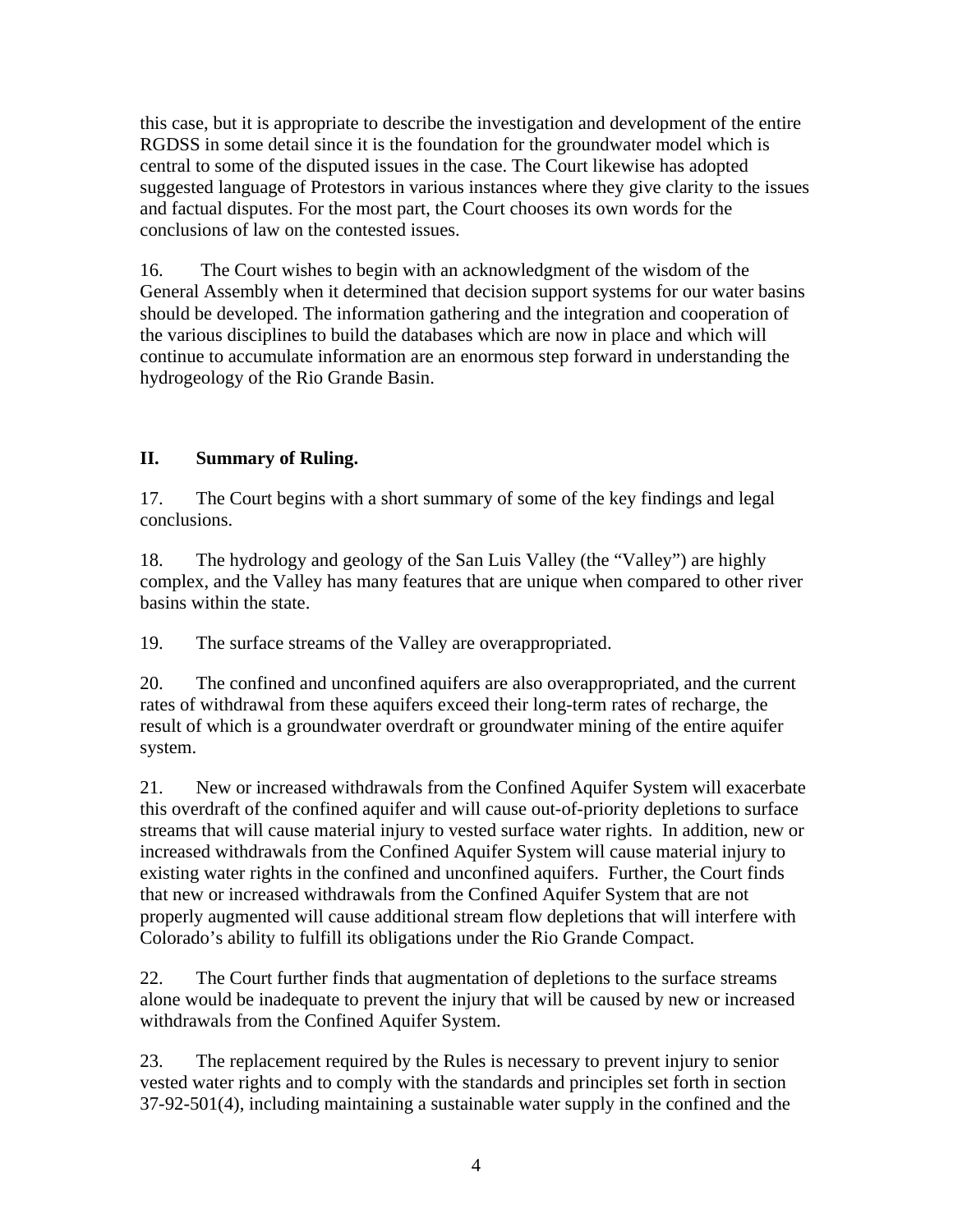unconfined aquifers and avoiding unreasonable interference with Colorado's ability to fulfill its obligations under the Rio Grande Compact.

24. The RGDSS groundwater model is reasonably accurate and reliable and is sufficient for its intended uses under the Rules.

25. The provisions of SB 04-222 mandating sustainability of the aquifers in Division 3, and providing for a baseline period to measure artesian pressure as a means of measuring sustainability are supported by the evidence in this case.

26. The legislative mandate that reduction of water consumption by phreatophytes may not be recognized as a source of replacement water for new water uses or to replace existing depletions or as a means to prevent injury for new water uses, is supported by the evidence, and is fully within the authority of the General Assembly.

27. If *Fellhauer v. People,* 167 Colo. 320, 447 P.2d 986 (1968) opened the curtain on "the new drama of *maximum utilization* and how constitutionally that doctrine can be integrated into the law of *vested rights,*" the 1969 Water Right Determination and Administration Act would represent the "second act" of administration and creative augmentation. SB 04-222 begins the "third act" with a guiding principle that an optimum or maximum use must be sustainable.

28. The RGDSS groundwater model was developed following proper protocols and procedures, that it is calibrated to a degree sufficient for its intended uses under the Rules, and that the inputs to said model are reasonably accurate and may be relied upon for purposes of the Rules. The model's accuracy for application to specific circumstances is properly subject to a rebuttable presumption that the version of the RGDSS groundwater model in use at the time an application for a plan for augmentation is filed, accurately determines the amount, time, and location of depletions and fluctuations in artesian pressures that would be caused by a new withdrawal of groundwater from the Confined Aquifer System in accordance with Rule 6.B.6.

29. The Court further finds that the Protestors have not met their burden of proof to demonstrate that the Rules should be disapproved. Even if the State Engineer had the burden to uphold the Rules, the Court finds that the State Engineer has met that burden. The Court finds that the Rules comply with the applicable statutory requirements for the adoption of such Rules, including Section 37-92-501, as amended by SB 04-222.

30. Our understanding of the San Luis Valley's hydrogeology is incomplete and therefore some findings, beliefs, assumption and conclusions will likely be brought into question over time and must all be open to re-examination utilizing the scientific method.

31. Finally, the Court concludes that the Rules and the provisions of HB 98-1011 and SB 04-222 do not violate the State or Federal Constitutions.

32. Therefore, the Court denies the protests filed to the Rules and approves the Rules as promulgated by the State Engineer, Joint Exhibit No. 1, which shall become effective upon entry of this decree.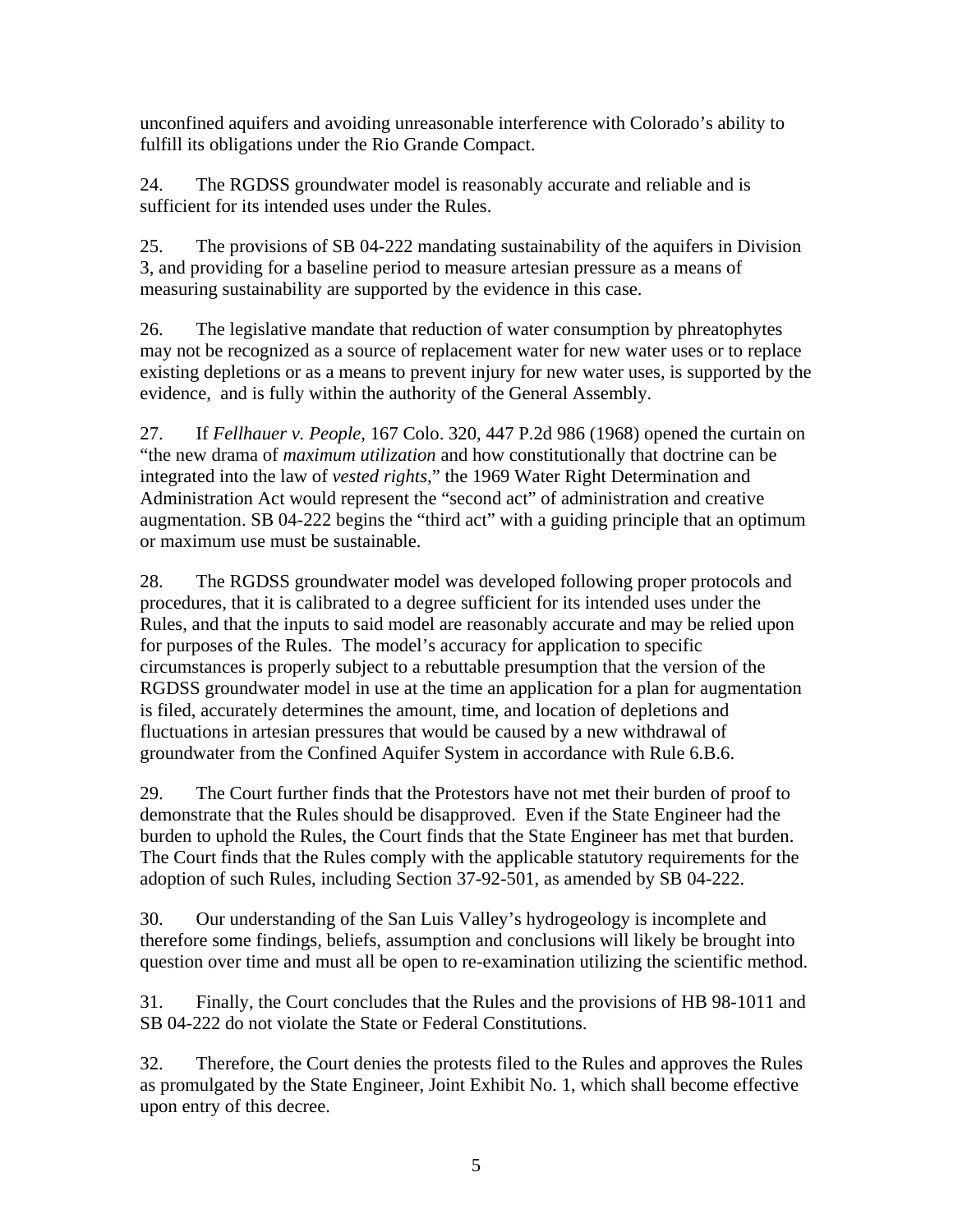## **III. Background**

 $\overline{a}$ 

## **A. Protestors' Grounds for Opposing the Rules**

33. Protestors challenged the constitutionality of the Rules and the laws on which they are based, HB 98-1011 ("HB 1011") and SB 04-222 ("SB 222"), on three grounds: (1) the Rules*,* HB 1011, and SB 222 prohibit the right to appropriate the water of the State contrary to Article XVI, sections 5 and 6 of the Colorado Constitution; (2) the Rules*,* HB 1011, and SB 222 violate Equal Protection provisions under Article II, section 25 of the Colorado Constitution and the Fourteenth Amendment of the United States Constitution; and (3) the Rules*,* HB 1011, and SB 222 are unconstitutionally vague in violation of due process requirements of the Colorado and United States Constitutions.

34. Specifically, Protestors argued that the State Engineer has not met its burden of proof and that HB 1011, SB 222, and the Rules are unconstitutional because they violate the constitutional right to appropriate the waters of the State to the extent that they prohibit diversions of water that do not cause material injury to vested rights.<sup>1</sup> They specifically challenged the provisions that automatically require that every new appropriation be offset by the retirement or change of an equivalent existing water right, (i.e., 100% augmentation), without regard to whether such new appropriations cause injury to a vested water right, and the provisions that relate to the treatment of evapotranspiration of groundwater (hereinafter " $ET_g$ ") of non-irrigated native vegetation. Cotton Creek also asserted that the Rules improperly assume the confined aquifer is overappropriated in the same manner as the unconfined aquifer and surface streams. *Cotton Creek Protest* at 3, paragraph 3.I.3.

 35. Protestors claimed that HB 1011, SB 222 and the Rules violate the Equal Protection clause of Article II, section 25 of the Colorado Constitution and the Fourteenth Amendment of the United States Constitution by treating new appropriators from the confined aquifer differently than similarly situated appropriators – those from the unconfined, those from other tributary aquifers throughout Colorado, and those in the Closed Basin – without a rational basis for doing so.

36. Protestors asserted that the Rules improperly seek to maintain artesian pressure in a range and at an average that occurred during 1978-2000 without giving a valid legal basis for requiring that range or average be maintained. Protestors further claimed that to the extent the Rules rely upon SB 04-222, the Rules have either interpreted SB 04-222 in a way that is unlawful, unconstitutional, arbitrary and capricious or, alternatively, that SB 04-222 itself is unlawful and unconstitutional. *Id.* 

37. Protestors also argued that HB 1011, SB 222, and the Rules are unconstitutionally vague in violation of due process requirements.

<sup>&</sup>lt;sup>1</sup> References to "vested water rights" includes Colorado's obligation to meet its Rio Grande Compact delivery obligation.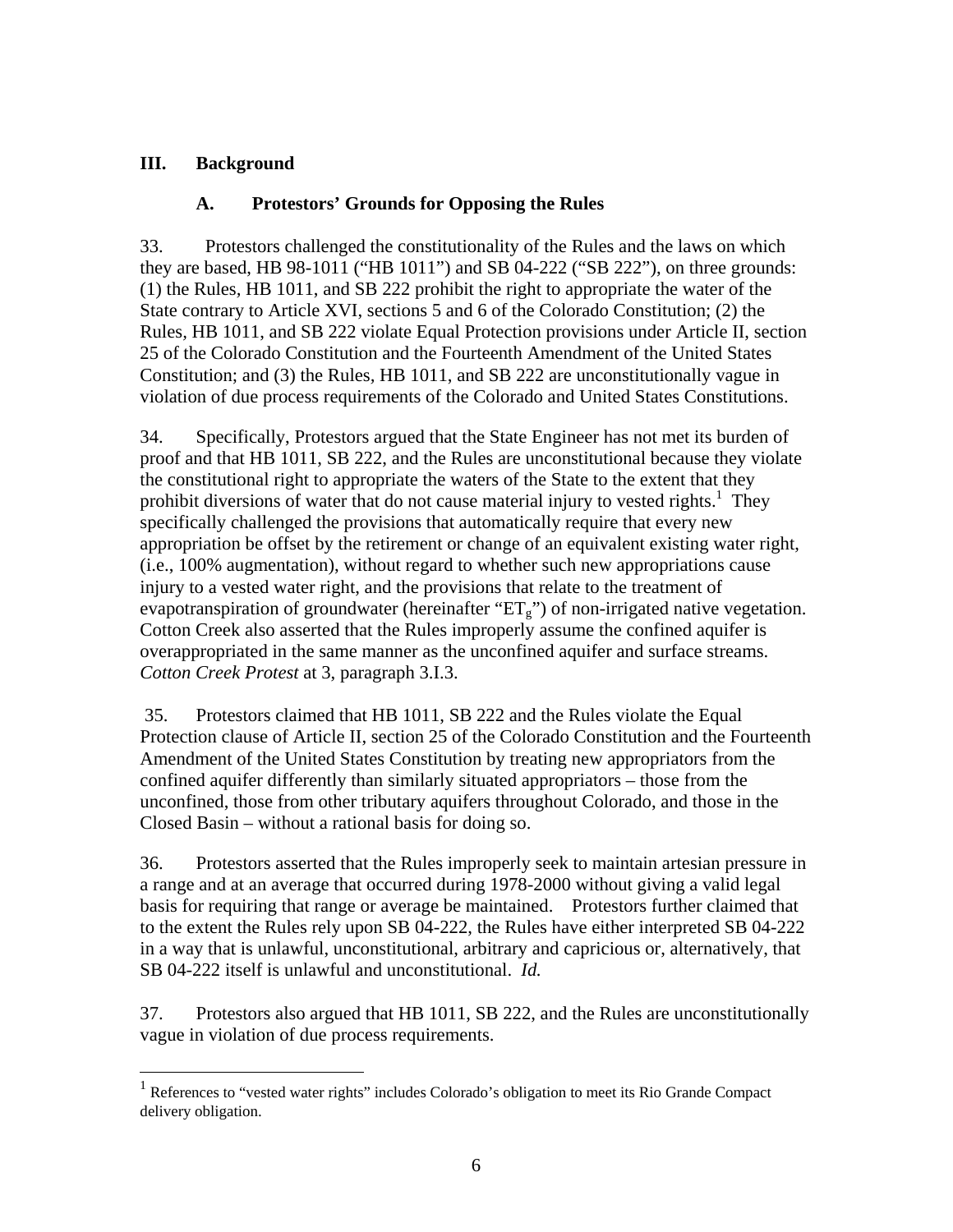38. SLV Water Co. and Home Builders stated that they were unsure whether this Court has jurisdiction to hear challenges to the constitutionality of the "underlying organic legislation;" but, if such jurisdiction existed, they incorporated their challenges into their protests. *SLV Water Co. Protest* at 2, paragraph 4; *Home Builders Statement* at 2, paragraph 4. At the Pre-Trial Conference, Counsel for SLV Water Co. and Home Builders withdrew their challenge to the Court's jurisdiction. However, even without that withdrawal the Court found it had jurisdiction and denied the challenge to the Court's jurisdiction. *Order re: Water Court Jurisdiction; Protestors' Motion to Stay; Shreck Issues; Contact Person for Counsel* at 1-2 (November 14, 2005). Further, the Court found that the evaluation and resolution of the remaining protests required the Court to hear and consider the evidence presented at trial.

39. In their expert report, entered into evidence as Protestors' Exhibit P-1, the Protestors raised the following supplemental bases for opposition to the Rules: (1) the RGDSS groundwater model is the primary tool being used by the State Engineer to support SB 04-222 and the Rules; (2) use of a groundwater model that does not converge is unacceptable for any predictive purposes; (3) the output from the RGDSS groundwater model does not represent reasonable, valid, or even physically possible results; (4) Rule 4.A.7 erroneously refers to the "RGDSS Ground Water Model" as being the program developed by the USGS commonly known as MODFLOW; (5) the RGDSS model is not sufficiently calibrated, nor has there been any sensitivity testing done to establish the RGDSS model as an appropriate tool for regulatory purposes; (6) the RGDSS groundwater model is not a valid functioning model and is not adequate to support either SB 04-222 or the Rules: (7) steady-state model simulations can provide a reliable evaluation of long-term sustainability of new groundwater development; (8) the specific study on which the legislature relied to enact SB 04-222, the RGDSS model, was not completed at the time that the law was enacted; (9) faulty technical data was provided to the legislature to support SB 04-222; (10) the legislative mandate related to maintaining a sustainable water supply in the unconfined aquifer is not addressed in the Rules; (11) SB 04-222 prohibits the development of new water from the confined aquifer; (12) there was no technical basis for the legislature's belief that there are "unique geologic and hydrogeologic conditions and the conjunctive-use practices prevailing in Division 3" that have been subsequently used by the State for prohibiting all further development of confined aquifer waters; (13) in adopting the Rules, the State Engineer, in Rule 5.A., recognizes uniqueness with respect to Division 3 for which there is no evidence or technical basis; (14) artesian pressure is not a measure of an aquifer's sustainability; (15) no pumping test or meter reading data have been provided to confirm that pumping actually increased 300,000 acre-feet during the period 2000-2002; (16) the Valley-wide water balance is the measure of the sustainability of an aquifer; (17) additional new water can be appropriated and pumped from the confined aquifer without affecting the sustainability of the system; (18) additional new water can be appropriated and pumped from the confined aquifer without affecting the Rio Grande Compact; (19) reducing artesian pressure in the confined aquifer does not result in the need for one-to-one augmentation; (20) pumping in the unconfined aquifer affects the artesian pressure in the confined aquifer, regardless of water being pumped from the confined aquifer; (21) the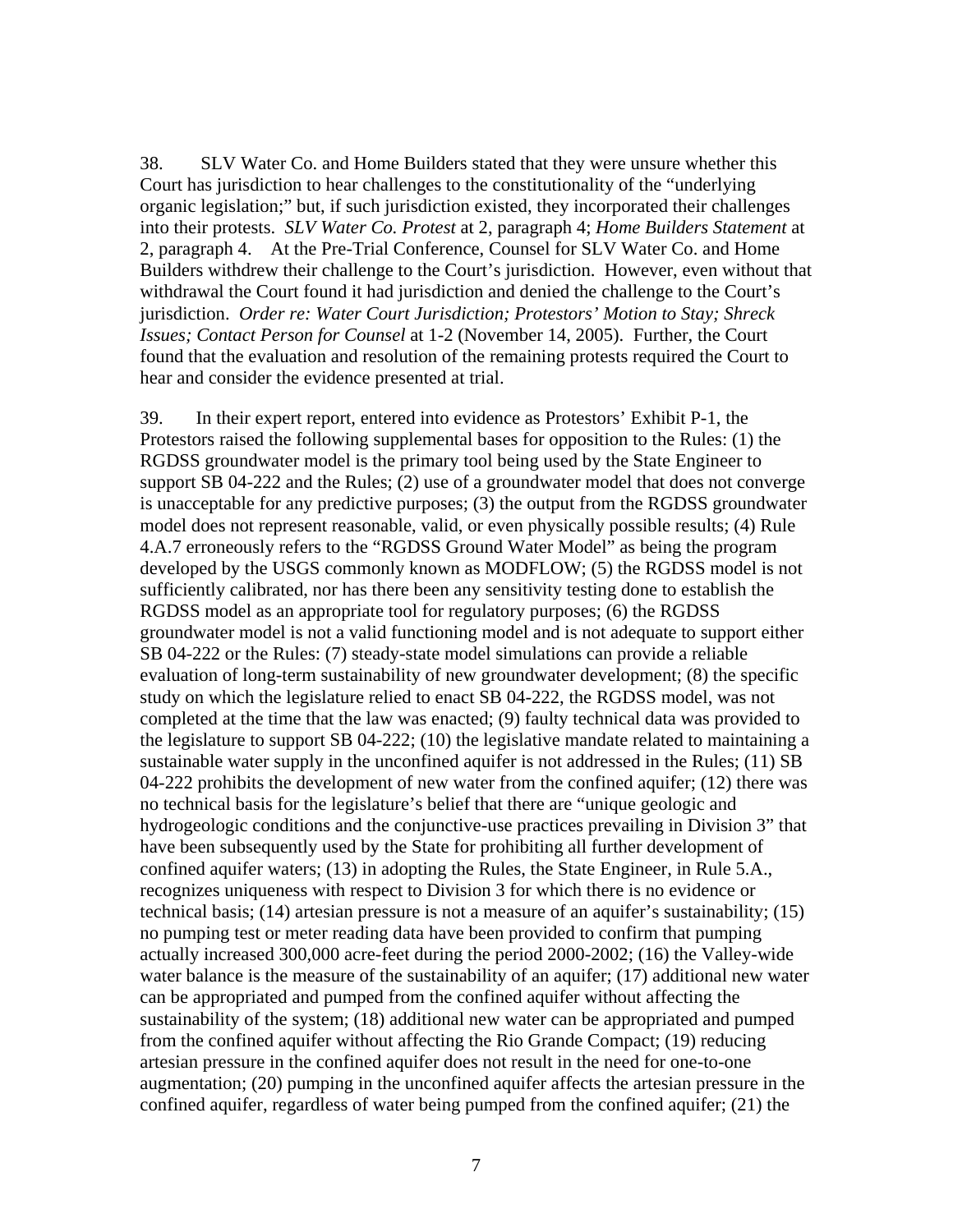Rio Grande Stream System is overappropriated, but that does not mean that the aquifer system is similarly overappropriated; (22) native vegetation does not have a vested water right; it is simply a component of the Valley's natural hydrologic balance; (23) the current version of the RGDSS groundwater model cannot be relied upon to predict  $ET_g$ due to the numerical instability of the model; (24) limited subsidence data available for the Valley are inconclusive related to any aquifer pumping; (25) there is no credible scientific evidence to demonstrate that irreversible subsidence is likely to occur if water levels are allowed to change outside the 1978-2000 artesian pressure level range; and (26) current scientific evidence, including the RGDSS groundwater model, does not support SB 04-222 or the Rules. The Court finds that the Protestors have not sustained these objections. To the extent necessary, the Court will address these contentions in these Findings of Fact.

40. At trial the Protestors argued that the absence of groundwater administration in the priority system in Water Division No. 3 was the reason for the decline in groundwater levels. They asserted that the withdrawals by existing well owners who have not been required to file augmentation plans ( Protestor refers to these as "illegal, out-of-priority" diversions) prevents unappropriated water from being available for use by others. Protestors asserted, but did not introduce evidence, that requiring full augmentation of out-of-priority depletions by existing groundwater users would make more groundwater available for appropriation by others.

41. The Protestors also asserted that the State Engineer can lawfully regulate existing wells in the Valley by simply issuing cease and desist orders to wells causing out-ofpriority stream depletions.

## **B. Overview of the Geology and Hydrology of the San Luis Valley**

42. The San Luis Valley is located in south central Colorado, and includes portions of Alamosa, Conejos, Costilla, Rio Grande and Saguache Counties. The elevation of the Valley varies between 7,500 feet and 8,000 feet above sea level, it is approximately 90 miles from north to south and 50 miles from east to west, and the average annual precipitation is approximately 7.5 inches. The Valley is bounded on the west by the San Juan Mountains and on the east by the Sangre de Cristo Mountains. These two ranges meet at Poncha Pass to form the northern terminus of the Valley. The two ranges function as both geographic and geologic boundaries for the Valley. The Rio Grande and its tributaries, including the Closed Basin, drain approximately 8,000 square miles in Colorado. The major perennial streams in the San Luis Valley are the Rio Grande and its largest tributary, the Conejos River. The major tributaries of the Conejos River are the Rio San Antonio and the Rio Los Pinos. Besides the Conejos, major tributaries of the Rio Grande include the Alamosa River, La Jara Creek, and Trinchera Creek. Costilla Creek, located near the state line in Costilla County, has its confluence with the Rio Grande a few miles into New Mexico.

43. The geographic, geologic, and hydrologic features of the San Luis Valley have been generally described in previous water cases. See *Alamosa-La Jara v. Gould*, 674 P.2d 914, at 918-20 (Colo. 1983) and *American Water Development, Inc. v. City of*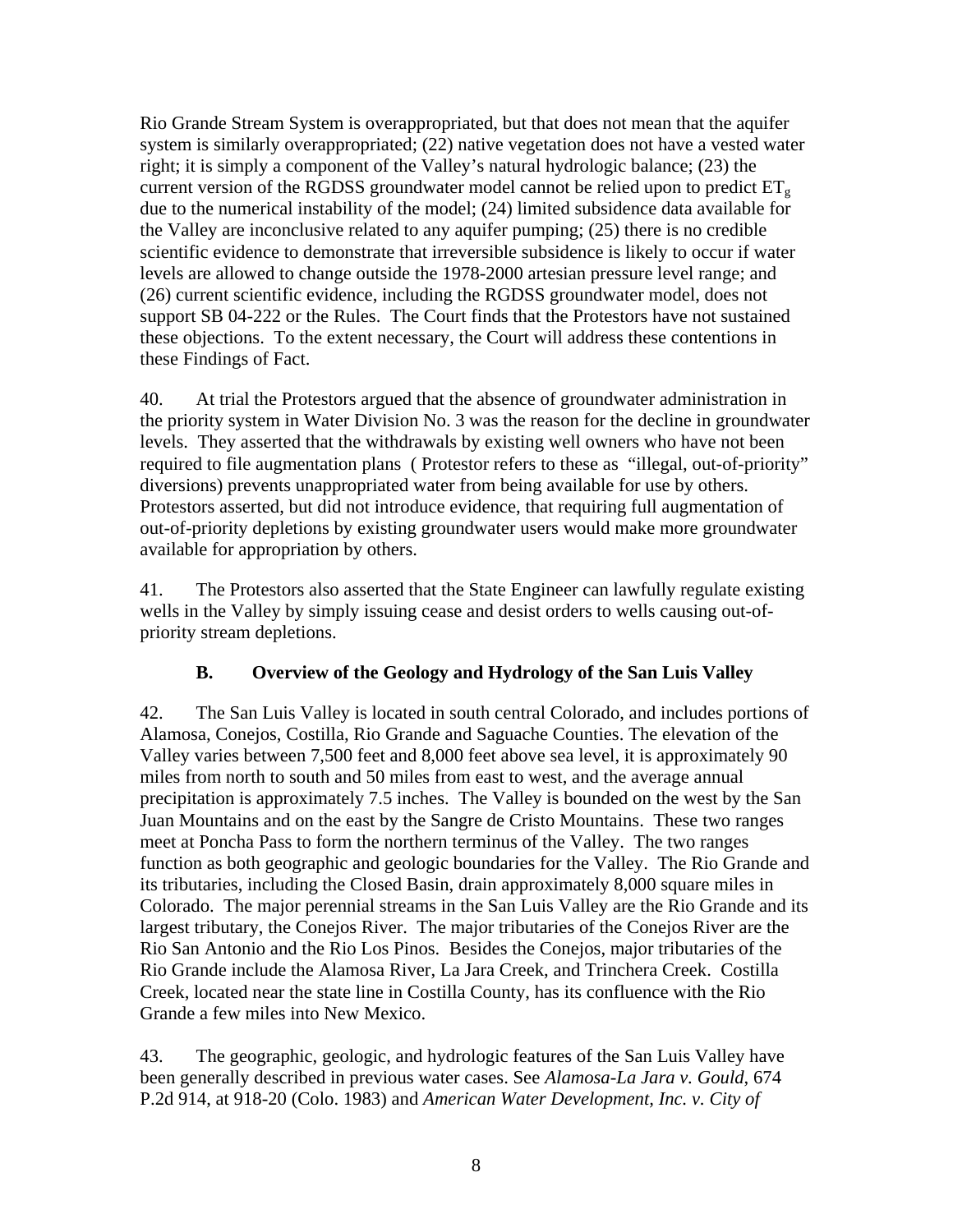### *Alamosa*, 874 P.2d 352, 367 (Colo. 1994)("AWDI").

The upper 6000 feet of fill below the valley surface consists of unconsolidated clay, silt, sand, and gravel, and interbedded lava flows . . . .Some of the underground water is in an unconfined aquifer system at shallow depths. Beneath the unconfined aquifer are relatively impermeable beds of clay and basalt and beneath these confining layers are substantial quantities of water which comprise the confined aquifer. The confining clay layer generally does not exist around the valley's perimeter, and the confined aquifer system is recharged from surface flow to the underground water system at the edges of the valley. Because the recharge areas are higher in elevation than the floor of the valley, the confined aquifer is under artesian pressure, resulting in the free flow of water from some artesian wells and springs at natural breaks in the confining layer. In some places, where the confining layer is less thick and more transmissive, water from the confined aquifer will leak upward through the confining clay layers into the unconfined aquifer. The unconfined aquifer is directly connected with the surface streams in some places. To varying degrees, the surface streams, the unconfined aquifer, and the confined aquifer are hydraulically connected.

*Alamosa-La Jara Water Protective Ass'n. v. Gould*, 674 P.2d 914, 917- 918 (Colo. 1983).

44. These general statements were confirmed, and expanded with a far more comprehensive explanation of the geologic and hydrologic operation of the San Luis Valley by the Proponents' expert witnesses at trial. See e.g. *Transcript (Vandiver) Vol. I* at p.129, ln. 14 – p. 130, ln. 16. *Transcript (Harmon) Vol. II and III* at p. 210 – p. 548. The interconnection between unconfined aquifer, confined aquifer and surface streams of the Valley was not contested. See *American Water Development, Inc. v. City of Alamosa*, 874 P.2d 352, 367-368 (Colo. 1994) (upholding trial court's determination that water in confined aquifer was tributary beyond a reasonable doubt); See also State's Exhibit 19, *26(a)(2) Disclosure of Steven E. Vandiver, P.E,.* at 2; State's Exhibit 13, *26(a)(2) Disclosure of Kenneth W. Knox, Ph.D., P.E.,* at 2-3; State's Exhibit 16, *26(a)(2) Disclosure of Hal D. Simpson, P.E.,* at 3; *Transcript (Simpson) Vol. XVIII* at p. 3339, ln.  $16 - 24.$ 

45. The Rio Grande arises in the San Juan Mountains, enters the Valley on the west near Del Norte, flows east-southeast across the valley floor before turning south near Alamosa and flowing through a break in the San Luis Hills to the Colorado-New Mexico State line. It flows for 400 miles through New Mexico and then flows 1250 miles acting as the boundary between Texas and Mexico to its mouth in the Gulf of Mexico. The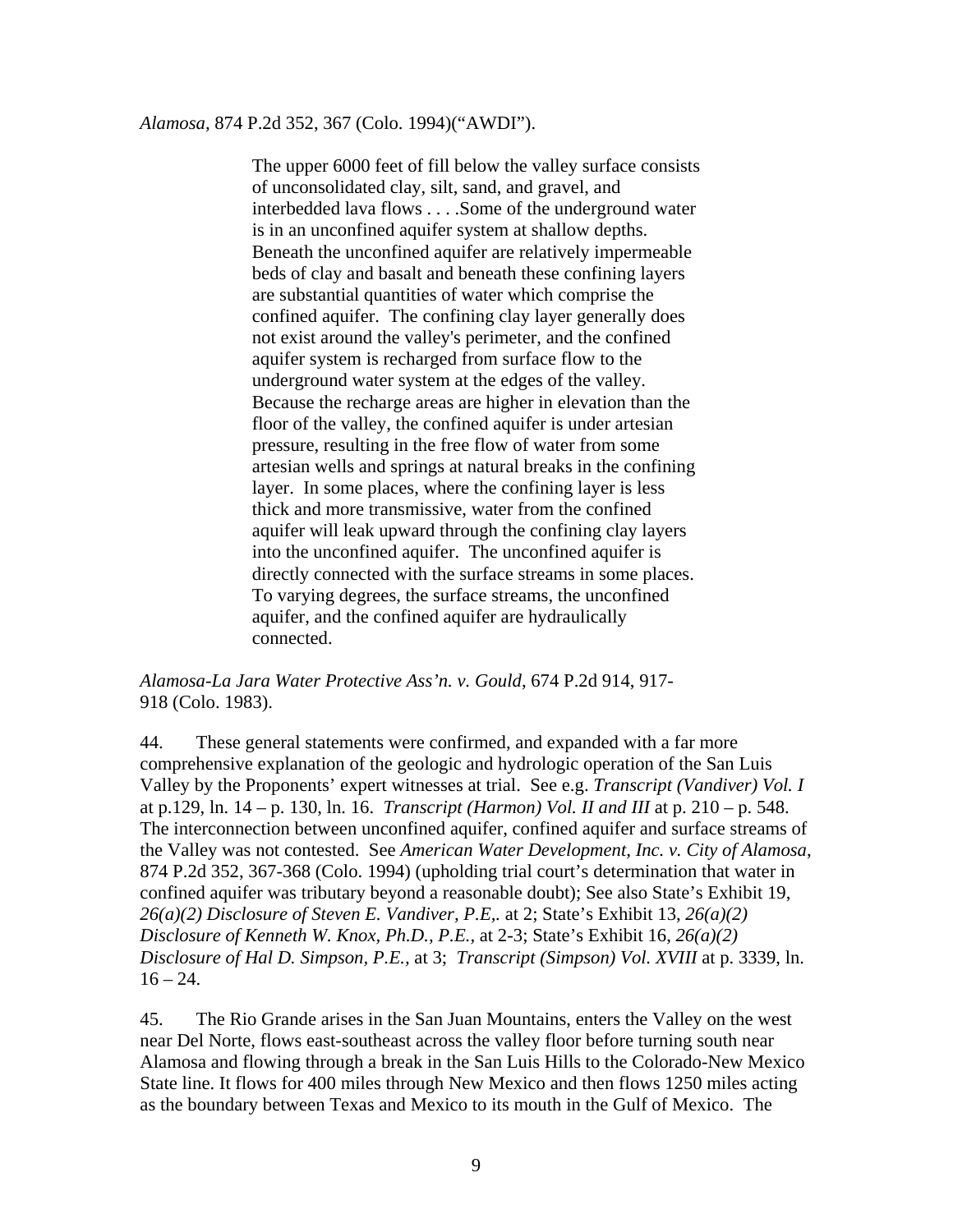other perennial major stream in the Valley, the Conejos River, rises in the Conejos Mountains in the southwestern portion of the Valley and flows northeasterly to join the Rio Grande at La Sauces. See generally *Transcript (Vandiver) Vol. I* at p. 125, ln. 16 – p. 130, ln. 15; State's Exhibit No. 113*.* 

46. Besides these named perennial streams and rivers, many smaller creeks rise in the mountains on the west and east sides of the Valley. Many of these smaller creeks are perennial in their upper reaches, but lose water to the groundwater system at the valley edges and typically do not flow onto the valley floor except during high runoff periods. Many other small creeks are intermittent or ephemeral. *Transcript (Harmon) Vol. II* at p. 275.

47. The upper 6000 feet below the San Luis Valley surface consists of unconsolidated clay, silt, sand, and gravel, and interbedded lava flows, containing what is now estimated to be less than 1 billion acre-feet of underground water. This water is contained in two aquifers having different hydrologic properties and generally acting as separate hydrologic units. Separating the aquifers is a group of relatively impermeable clay layers referred to as the blue clay or blue clay series. *Id. American Water Development, Inc.,* 874 P.2d at 367.

48. The upper aquifer, called the unconfined aquifer, consists of coarse materials with relatively high hydraulic conductivities, and is situated above the blue clays, which range in depth from 35 feet on the west side of the Valley to 125 feet on the east. Most of the irrigation wells in the Valley are completed in this aquifer. *Id.*

49. Water levels in the unconfined aquifer generally decline in the area where pumping is occurring for seasonal irrigation. These same water levels generally rise once seasonal irrigation ceases. The utilization of the unconfined aquifer as a reservoir is described below.

50. Beneath the unconfined aquifer are relatively low permeability blue clay layers. The confined aquifer is located between and below these blue clay layers and contains substantial quantities of water. *Alamosa-La Jara*, 674 P.2d at 917, and *American Water Development, Inc.,* 874 P.2d at 367. Although the confined and unconfined aquifers are hydrologically connected at various points, the extent of the hydraulic connection is limited by the low permeability blue clays and, because of this, water in the confined aquifer is maintained under artesian pressure. *Id.* The boundaries of the blue clay layers are depicted on numerous exhibits including the two part map, State Exhibit 113, attached hereto as Appendix B. See also, State Exhibit 77, below. *Transcript (Harmon) Vol. II* at p. 272.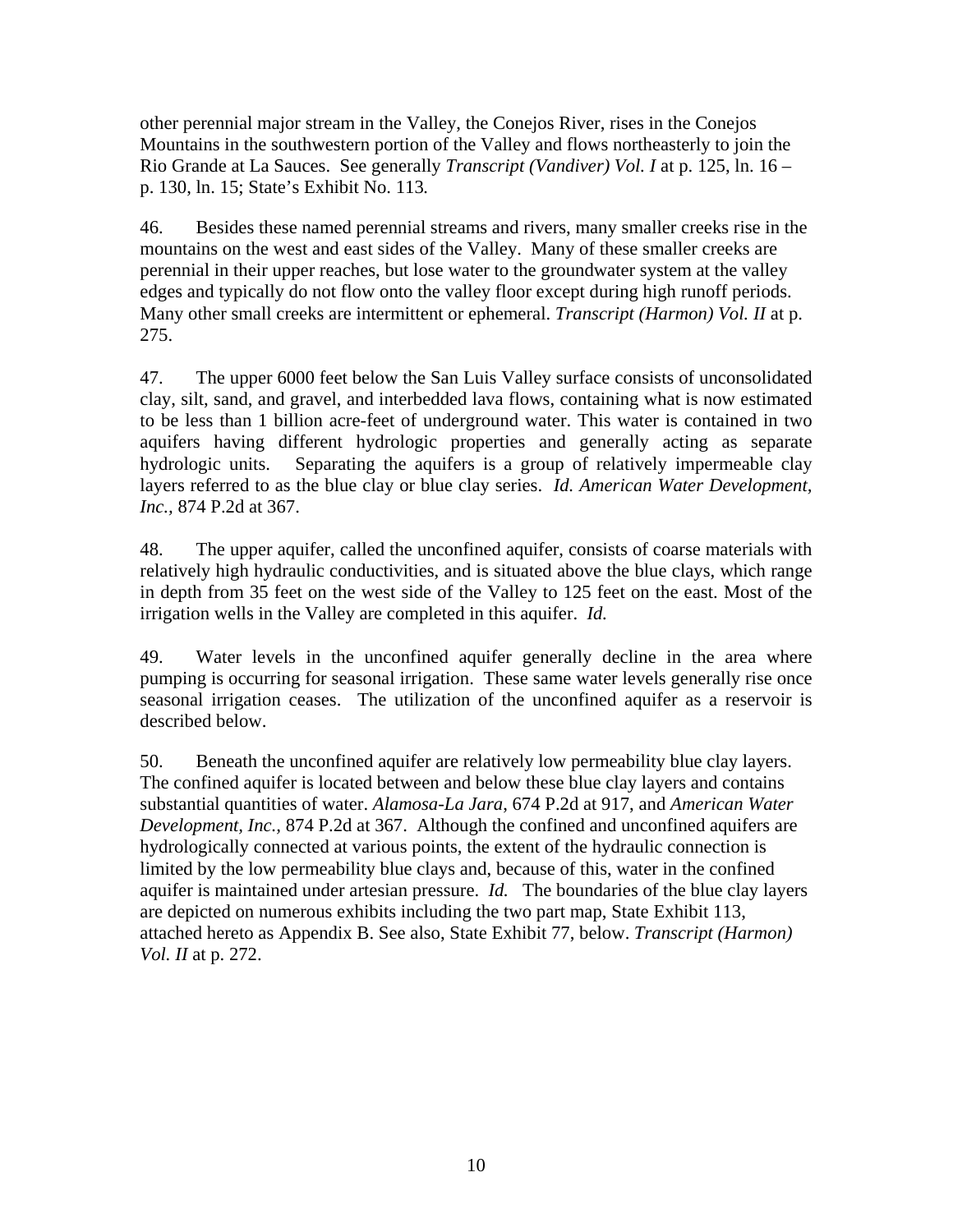

51. The blue clay layer generally does not exist around the edges of the Valley, and the Confined Aquifer System is recharged from surface flow to the underground water system at the mountainous edges of the Valley. *Id.* The artesian condition results from a recharge of the confined aquifer by waters entering the aquifer at higher elevations at the edges of the Valley and the limited permeability of the blue clays separating the two aquifers. *Id.*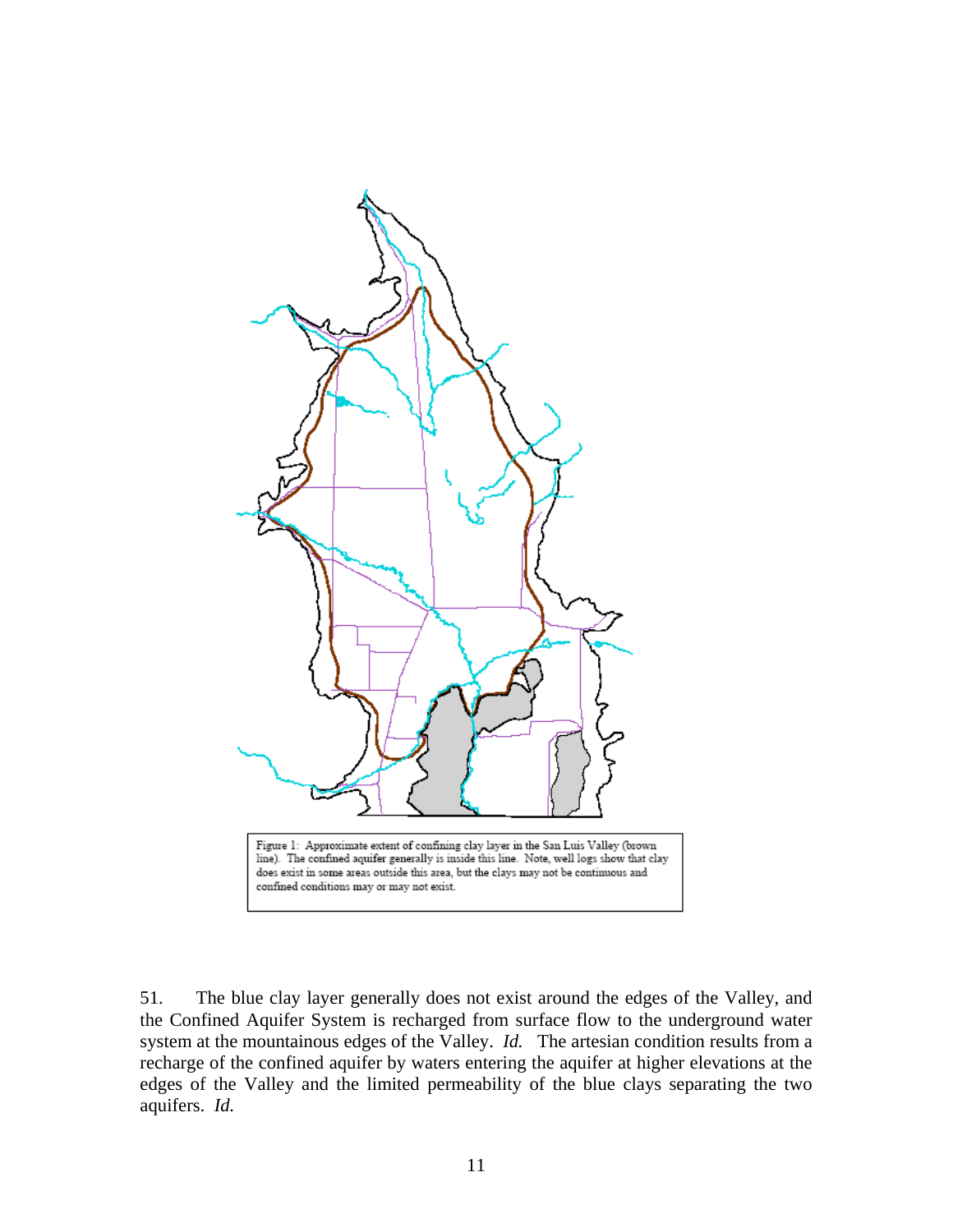52. Artesian pressure is also referred to as hydrostatic pressure. Section 37-90-103(3), C.R.S. (2005). "The hydrostatic pressure level of an aquifer at a particular location is the height to which water will rise in a well at that location. If the hydrostatic pressure level is at the top of the aquifer or below, the aquifer is not under artesian conditions." *Danielson v. Castle Meadows, Inc.,* 791 P.2d 1106, 1111 n.5 (Colo. 1990).

53. The evidence in this trial confirms the Supreme Court's conclusion that "In some places, where the blue clay layer is less thick and more transmissive, water from the confined aquifer will leak upward into the unconfined aquifer. The unconfined aquifer is directly connected with the surface streams in some places. To varying degrees, the surface streams, the unconfined aquifer, and the confined aquifer are hydraulically connected." *Alamosa-La Jara*, 674 P.2d at 917-18.

54. The complexity of these connections is described further below in the description of both the conceptual model in the RGDSS and in the development of the groundwater model.

55. The surface streams, the unconfined aquifer, and the confined aquifer are all tributary water. *Alamosa-La Jara*, 674 P.2d at 918. The confined aquifer, unconfined aquifer and surface streams in the San Luis Valley are all hydrologically connected in a complex way. *Transcript (Vandiver) Vol. I* at p.182.

56. The Closed Basin refers to that portion of the unconfined aquifer that is separated from the Rio Grande by a hydraulic and a topographic divide. *Transcript (Vandiver) Vol. I* at p. 128, ln. 13 – 22; *Transcript (Davey) Vol. IV* at page 722. The Closed Basin is defined as "that part of the Rio Grande Basin in Colorado where streams drain into the San Luis Lakes and adjacent territory, and do not normally contribute to the flow of the Rio Grande." Rio Grande Compact, Art. I(d), codified in section 37-66-101, C.R.S. (2005). The Closed Basin has no natural outlet to the Rio Grande. The principal streams that flow into the Closed Basin from the west include La Garita Creek, Carnero Creek, and Saguache Creek. The streams that flow into the Closed Basin from the east (Sangre de Cristo Mountains) include, among others, Rito Alto Creek, San Isabel Creek, Crestone Creek, Sand Creek, Medano Creek, Big Spring Creek, and Little Spring Creek. San Luis Creek rises near Poncha Pass at the northern end of the Valley, and flows south to its terminus in the sump area of the Closed Basin near San Luis Lake. *Transcript (Vandiver) Vol. I,* p.128*; Transcript (Davey) Vol IV*.p. 722

57. Numerous ditch systems divert surface water from the Rio Grande to irrigate land in the Closed Basin. Return flow from irrigation and inflow from streams within the Closed Basin all flow toward the sump, the Basin's lowest point rather than returning to the Rio Grande. Historically much of this water was "lost" to evaporation and evapotranspiration by native plant species. *Alamosa-La Jara v. Gould,* 674 P.2d at 917- 918 n.3 (1983).

58. The idea of "reclaiming" shallow groundwater lost to evaporation and evapotranspiration in the Closed Basin and the delivery of that water to the Rio Grande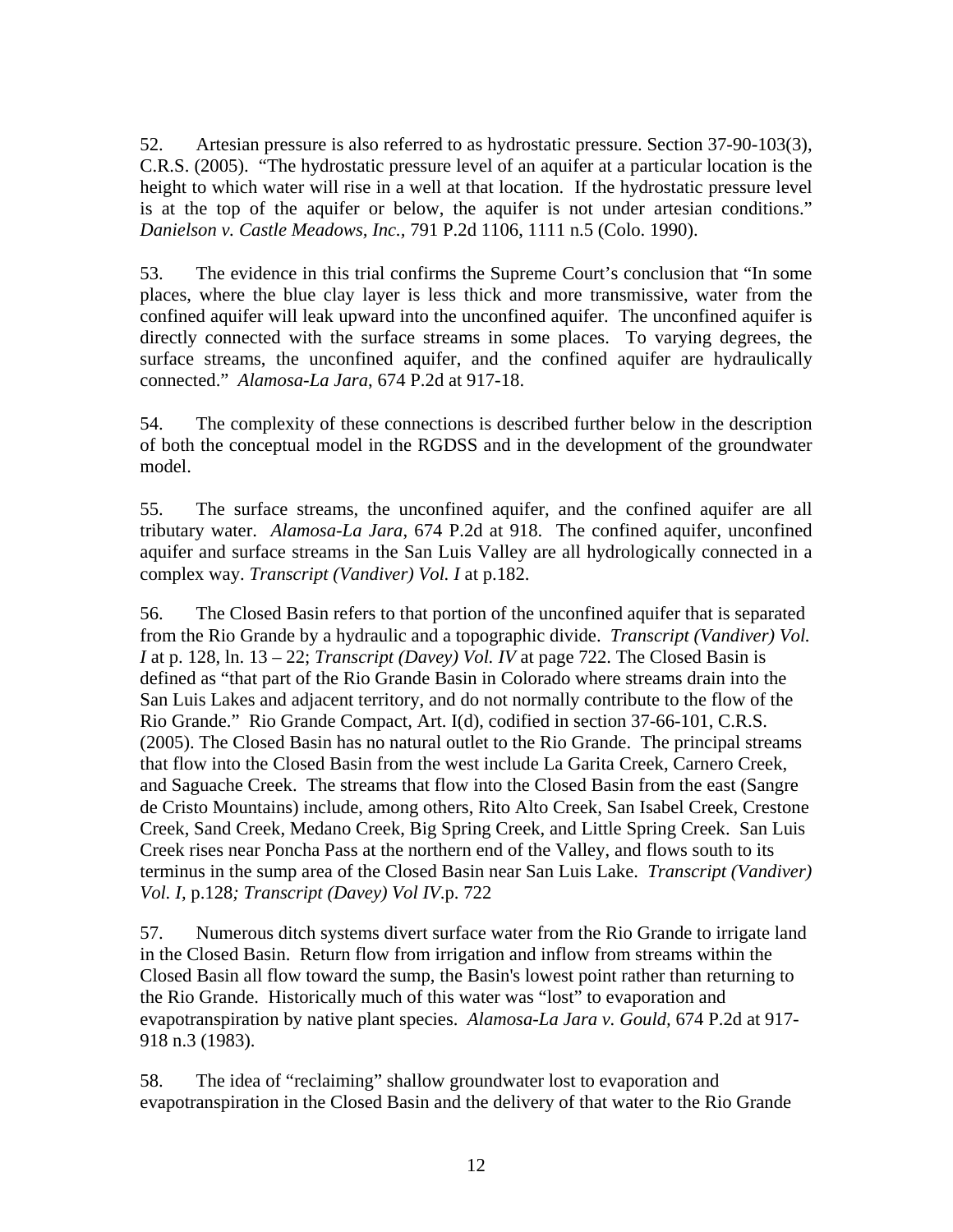was conceived in the early 1900's. Both the temporary Rio Grande Compact of 1929, see 1929 Colo. Sess. Laws 548, 555, Arts.5-6, and Article III(4) of the Rio Grande Compact (the "Compact") specifically addresses the delivery of water from the Closed Basin to the Rio Grande. This is now accomplished by the Closed Basin Project, located in the eastern portion Closed Basin, which began operations in 1989. It diverts groundwater from the unconfined aquifer and delivers that water to the Rio Grande to assist the State of Colorado in meeting its obligations under the Compact. See *Closed Basin Landowners Ass'n v. Rio Grande Water Conservation Dist.*, 734 P.2d 627 (Colo. 1987) (describing the project). The Closed Basin Project's water right was originally decreed in this Court's Case No.W-3038, and the Court has taken judicial notice of the decrees for the Closed Basin Project in this proceeding. The project has disappointed water users both in respect to the amount of water it has produced and with regard to the quality of the water.

59. The surface water supplies for the Valley are highly variable. Over the period of record on the Rio Grande, 1890 to 2005, at the Compact inflow index gage station near Del Norte, where the river first enters the Valley, the annual stream flows have ranged from a high of approximately 1,100,000 acre-feet in 1907 to a low of 160,000 acre-feet in 2002. State's Exhibit No. 103, Histograph: *Rio Grande River near Del Norte, CO*.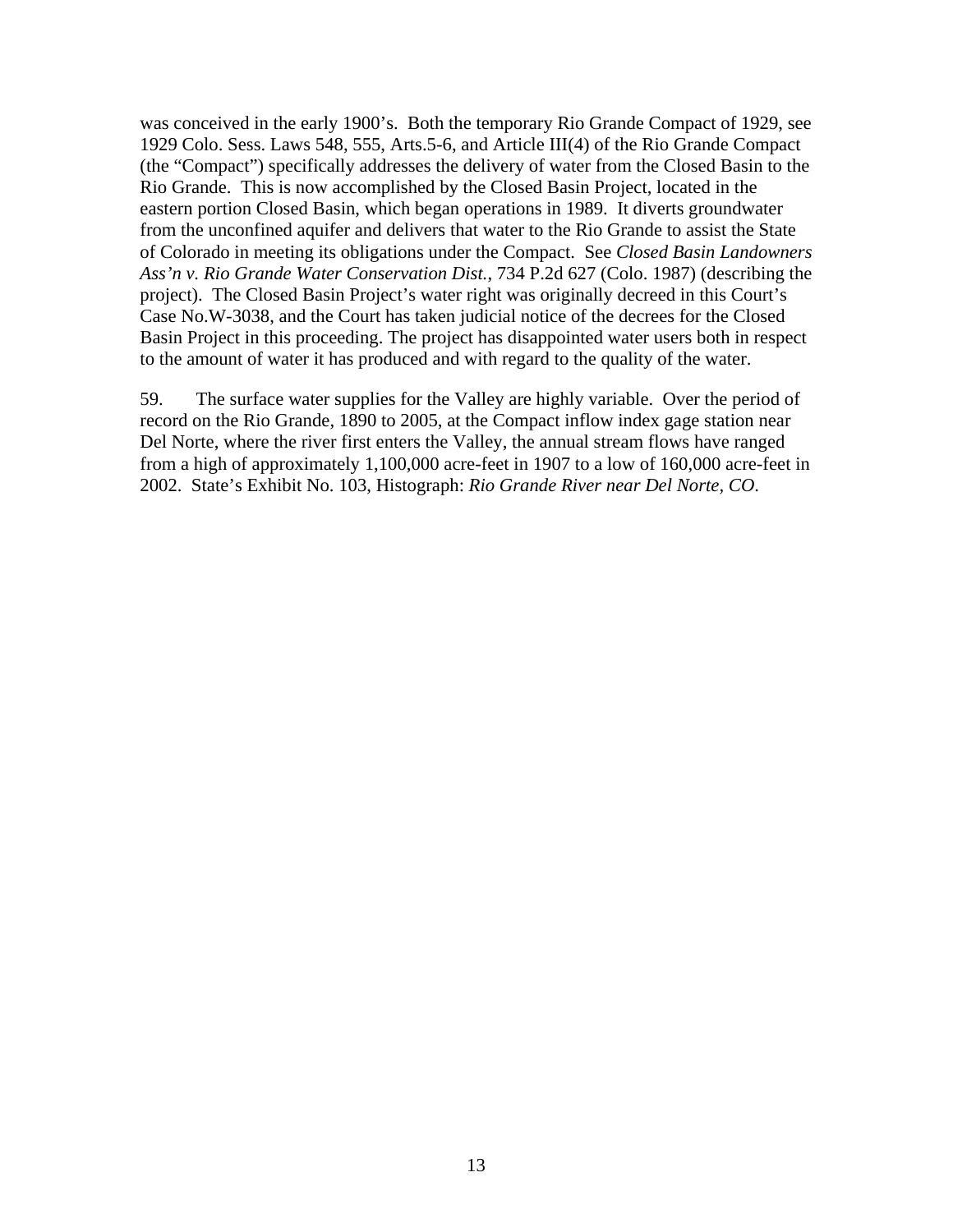

60. Similarly, the annual flows of the Conejos River measured at the Compact inflow index gage station near Mogote have ranged from a high of 425,000 acre-feet in 1920 to a low of approximately 55,000 acre-feet in 2002. State's Exhibit No. 102, Histograph*, Conejos River near Mogote, Colorado*.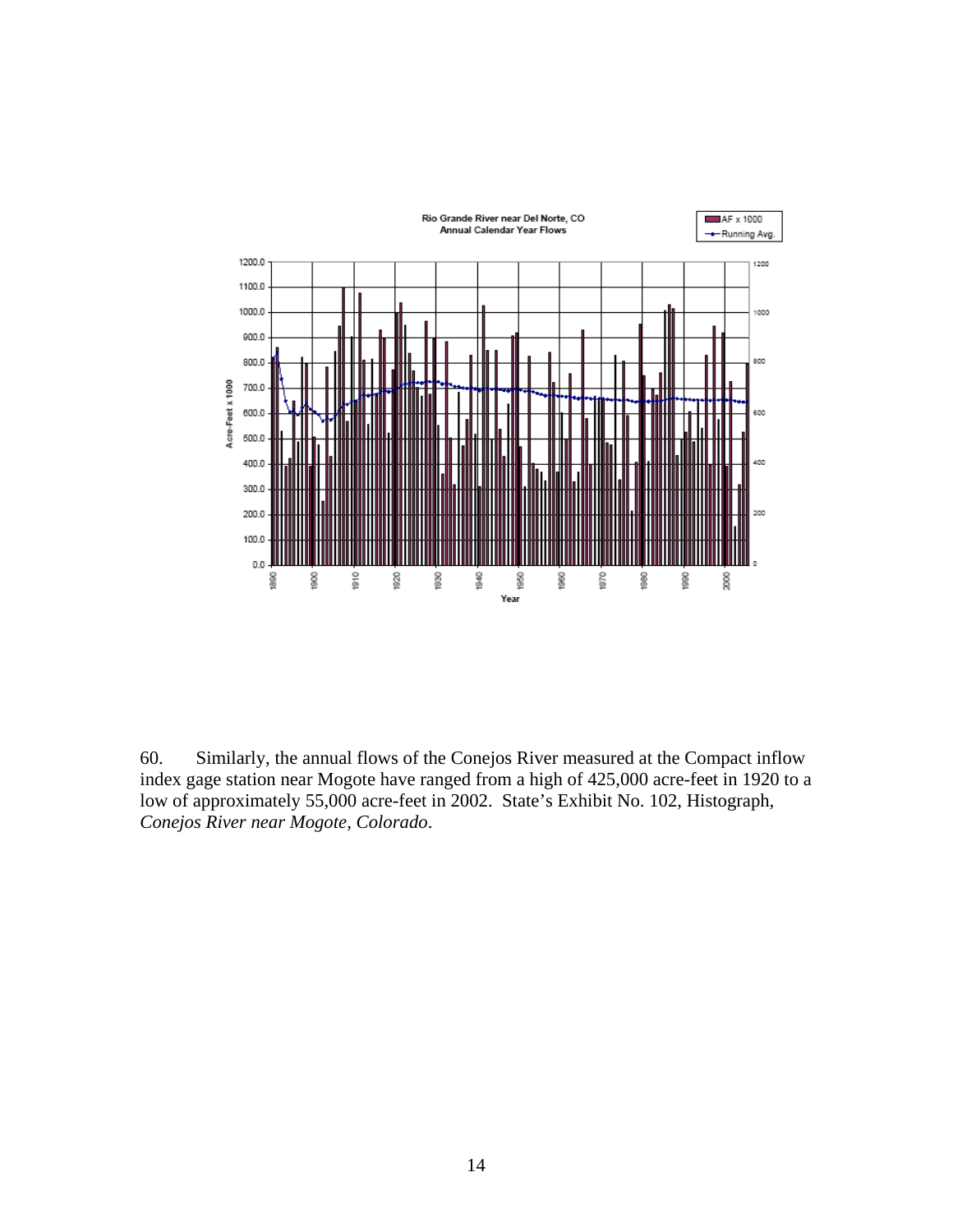

61. State's Exhibits No. 102 and 103 indicate that stream flows vary significantly from year-to-year, but clearly both rivers have a decline in average stream flows at these two inflow index gage stations over the past fifty years. Climatological factors as well as human intervention must be considered to fully appreciate these trends. The demand for water from these streams by vested water rights exceeds the available supply in all but the wettest year.

62. Pumping from the confined aquifer was identified as one of the causes of these stream declines by Phillip Emery in his study *Water in the San Luis Valley, South-*Central Colorado in 1973.<sup>2</sup> Emery did not observe a valley-wide trend toward lower artesian pressure in the 1960s but saw decline in the Alamosa area and northern Conejos County. It was sufficiently concerning that he pointed out the risk of subsidence if that trend were to continue.

1

<sup>2</sup> Phillip A. Emery, Robert J. Snipes, John M. Dumeyer, and John M. Klein, *Water in the San Luis Valley, South-Central Colorado in 1973,* USGS , Colorado Water Resources Circular 18, State Exhibit 86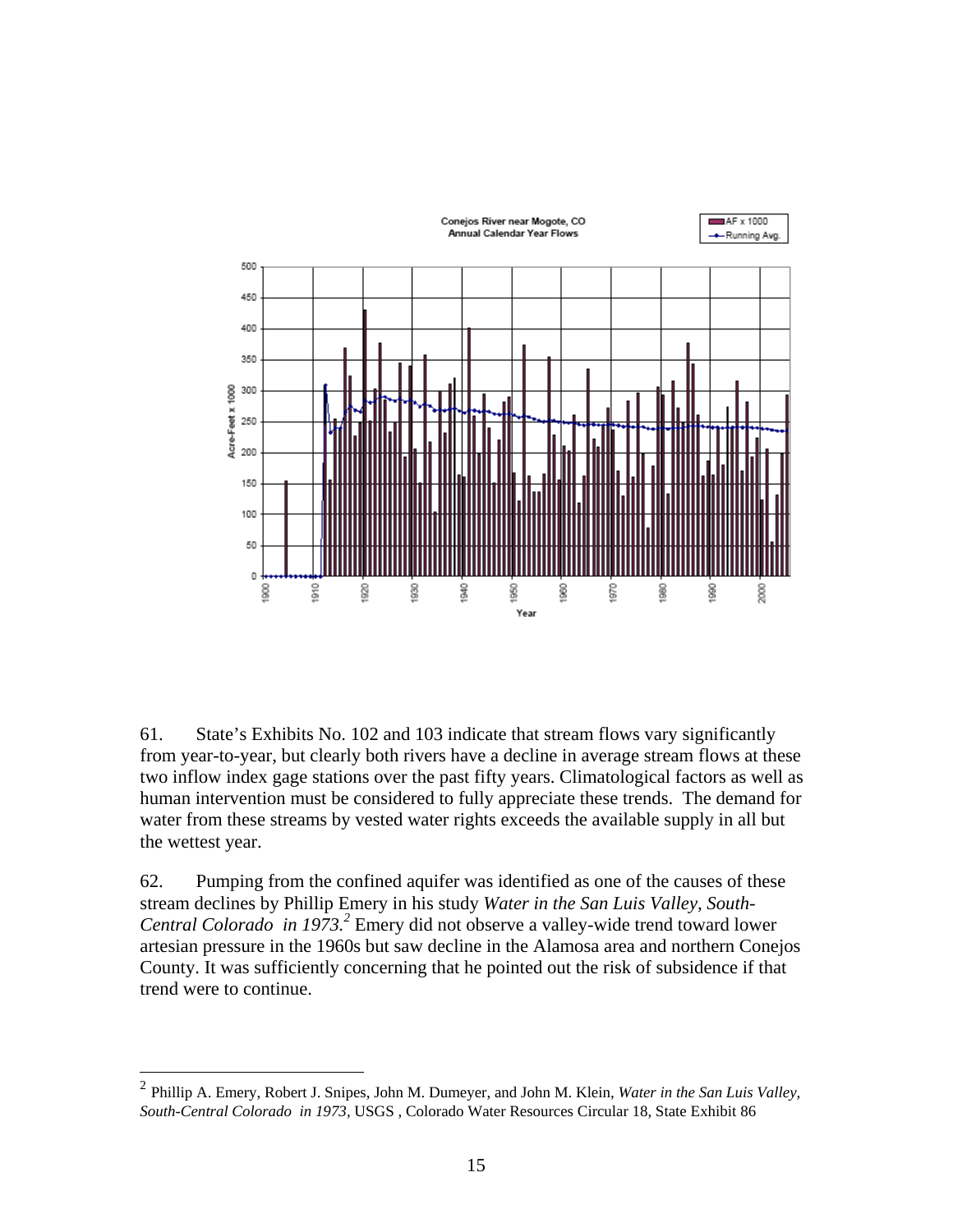63. Steve Vandiver, who recently retired as division engineer after 25 years, stressed the fact that the downward trend evident in the histographs above is only part of the increasing water shortage. He described the severe drought of 2002 where runoff was merely 25% of normal and the Rio Grande peaked at 680 c.f.s. *Transcript, (Vandiver)Vol. I p. 167.* In 2002, over 500 domestic wells failed and required replacement and many high capacity confined aquifer wells had their casings collapse and break in the middle of the growing season requiring emergency well permits to try and save the crops. *Transcript, (Vandiver)Vol. I p. 168.* Perhaps even more concerning, he pointed out the period from 1999 through the current year is suggestive of a multi-year drought period. While 2005 was a year with excellent snowpack, the water did not reach the measuring stations at Del Norte and the state line because of sublimation from winds and three consecutive years of below normal runoff and effects of increased pumping. Consequently, the State Engineer had to curtail diversions on the Rio Grande by 40% and the Conejos by 50% in order to meet the requirements of the Rio Grande Compact. Water users, the State Engineer and the entire San Luis Valley are understandably apprehensive about the future. *Transcript, (Vandiver)Vol. I,* p. 172*.* 

64. The artesian pressure head in the confined aquifer has also declined for many years. *Transcript (Davey) Vol. IV* at 749,769. The decline led to the imposition of the moratoriums on construction of new wells in the confined aquifer. The purpose of the moratoriums was "to preserve artesian head." *Transcript, (Vandiver)Vol. I,* p. 140*.* Artesian pressure was fairly stable for a period in the 1990s but began to decline again around 2000 and in 2002 declined precipitously. *Transcript (Davey) Vol. IV* at 751.

65. The dramatic effect of the record low snowpack and stream flow in 2002 has significantly worsened the condition of the confined aquifer. While many hydrographs were discussed in the trial and any one of them would illustrate this point, the Court selects two for illustration of the points described above. Exhibit 80.24 is a hydrograph of a confined well referred to as SAG3 or the Roy Alexander well. Its precise location in Saguache County can be found on Exhibit 84.1.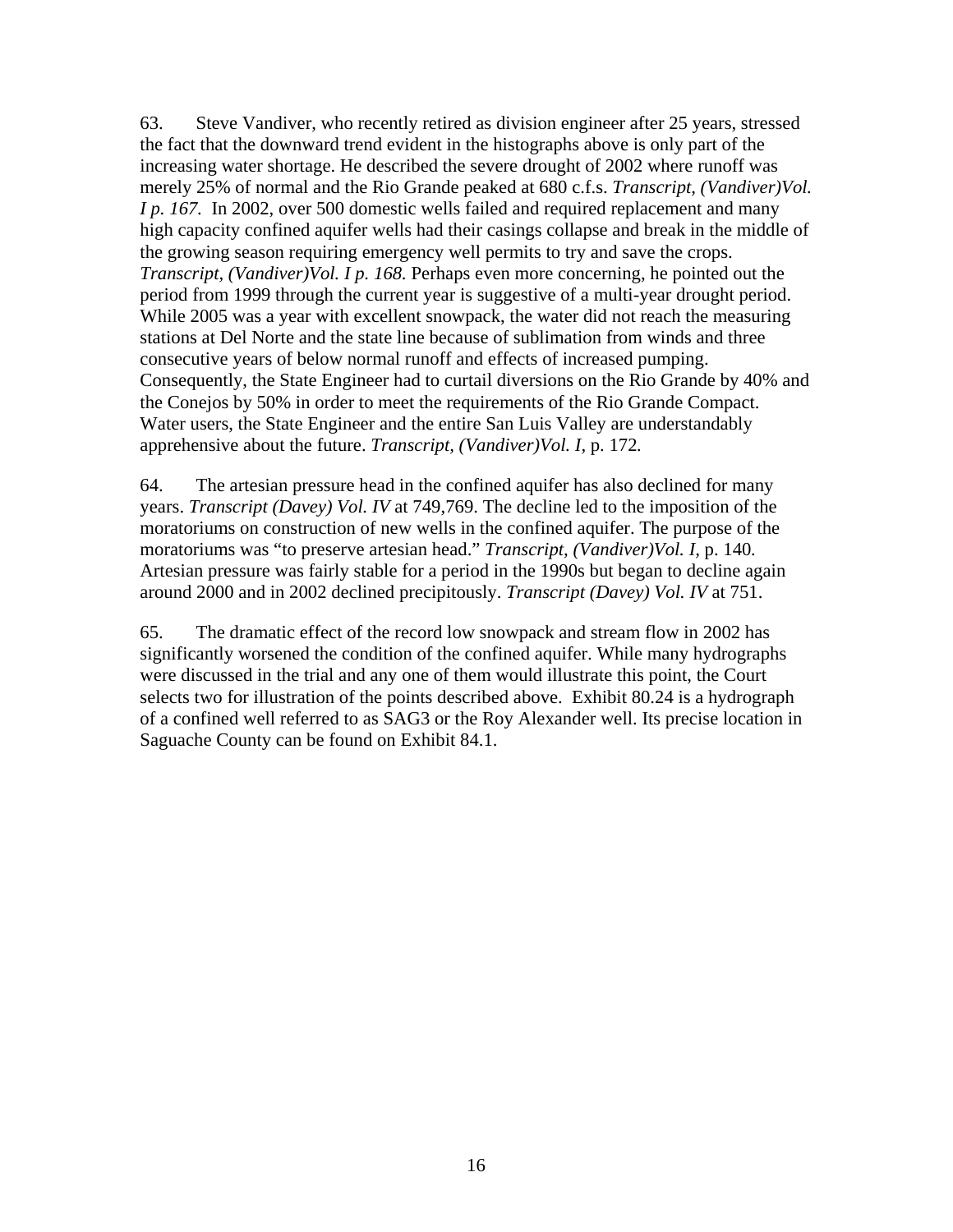

66. Exhibit 81.01 is typical example of the dramatic effect on the confined aquifer of the 2002 drought and the unprecedented pumping that year as described during the trial. This particular well is one of the USGS study wells and is located several miles north of Mosca, Colorado. It can also be located on Exhibit 84.1.

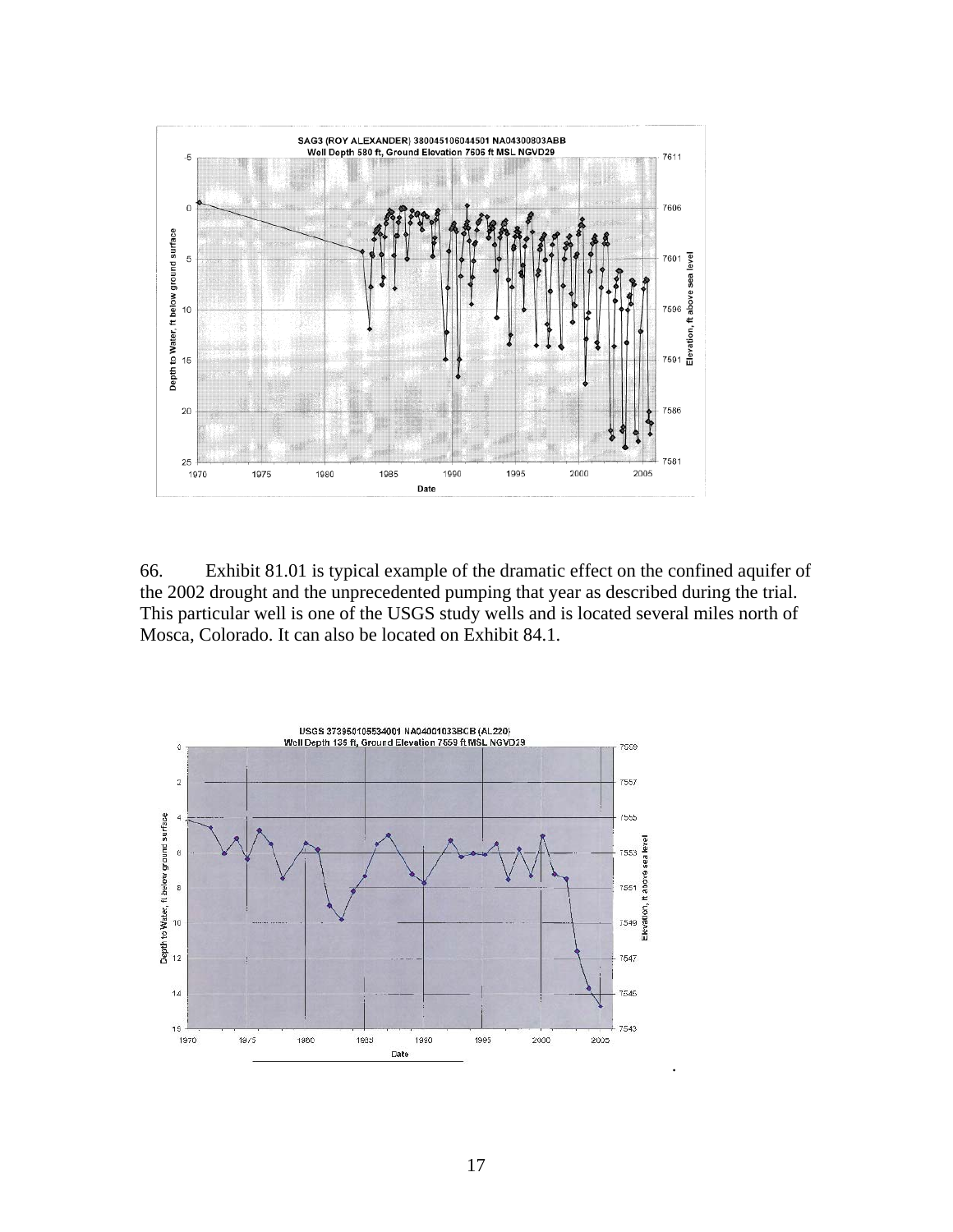67. Finally, McIntyre Springs brings water from the confined aquifer directly into the Conejos River. Mr. Harrison refers to it as the "canary in the coal mine." The hydrograph of its flow is Exhibit 82. The importance of artesian pressure to the surface flow of the Conejos River is well documented and thus to the ability to meet the obligations of the Rio Grande and Conejos under the Rio Grande Compact is directly related to flow from this spring. The hydrograph below illustrates the decline in flow over time including a dramatic decline during the recent drought.

#### ł1  $\overline{9}$ 7 5  $\overline{3}$  $\mathbf{1}$ 9 7 5 3 1/1/2006 1/1/1936 1/1/1941 1/1/1946 1/1/1951 1/1/1956 1/1/1961 1/1/1966 1/1/1971 1/1/1976 1/1/1986 11/1996 1/1/2001 1/1/198 /1/199

#### McIntire Springs Discharge Measurements (1936-2004)

### **C. History of Irrigation Development in the San Luis Valley**

68. During this trial there was a great deal of discussion of whether there is something "unique" about the San Luis Valley and what it means to have a "sustainable" water basin. Protestors argued repeatedly that the failure of the State Engineer to require existing wells in both the confined and unconfined aquifer to file augmentation plans is a key component in the overappropriation of water in the aquifers and invalidates the assumptions of the RGDSS. It is therefore desirable to examine the historical irrigation practices in the Valley and their influence on the Valley's current hydrologic conditions.

69. The earliest decreed water rights in the San Luis Valley are the acequia known as the People's Ditch built in 1852 in the vicinity of San Luis, Colorado, and a well in the Conejos area. See State's Exhibit No. 39, *Regional Planning - Part VI - The Rio Grande*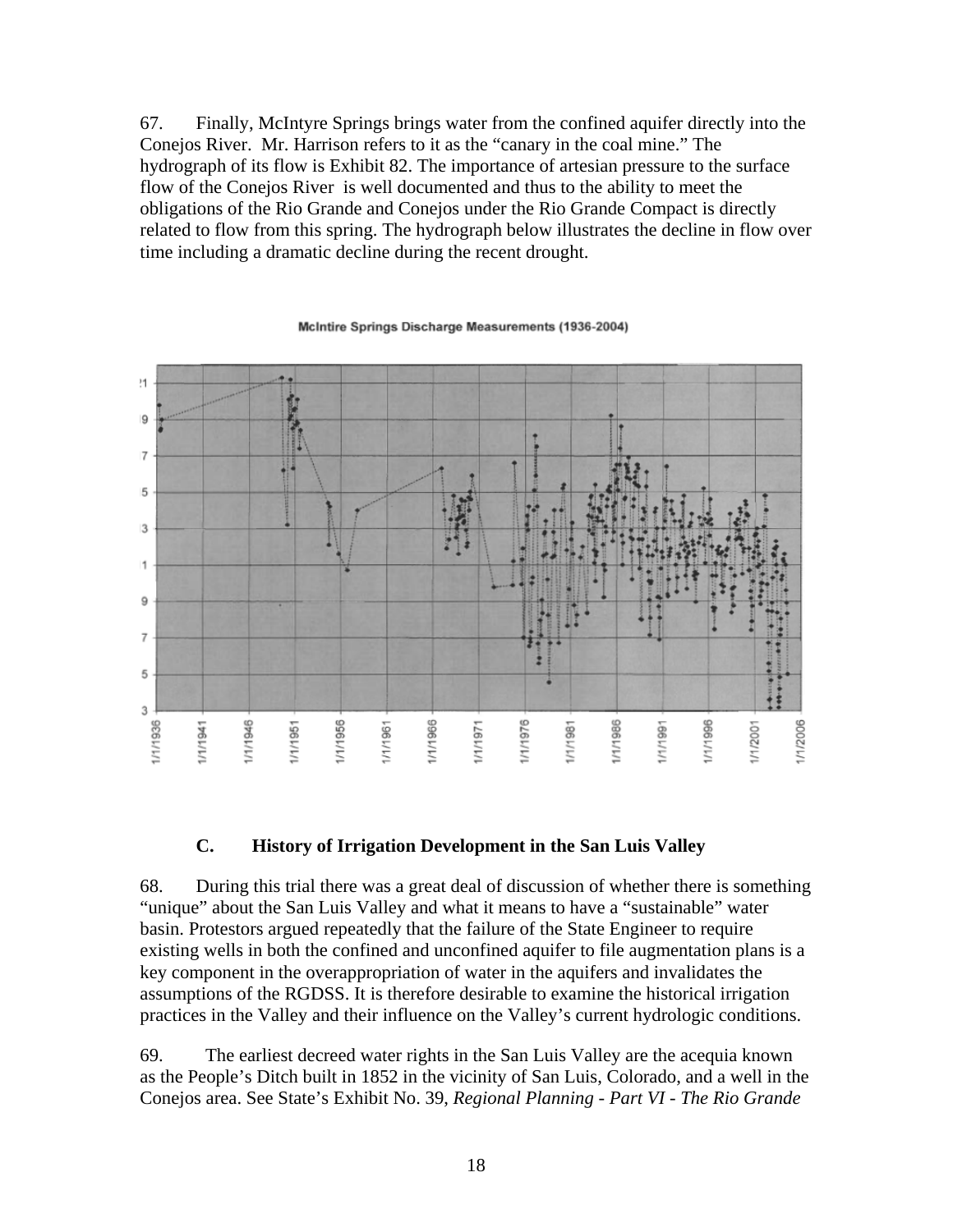*Joint Investigation in the Upper Rio Grand Basin in Colorado, New Mexico and Texas 1936-1937*, Natural Resources Committee, February 1938 ("*Joint Investigation")* at page 66. See also *Transcript (Vandiver) Vol. I p. 133.* During the 1850s and early 1860s settlement in the Valley was largely confined to the southern part of the Valley on land near Culebra Creek, Costilla Creek and the Conejos River. *Id.* In 1866 and 1867 settlements were started on the Rio Grande, San Luis Creek, and Saguache Creek, followed shortly thereafter by farms served by ditches from Carnero Creek, La Garita Creek, La Jara Creek, and the Alamosa River. *Id. 3*

70. The Colorado Supreme Court described this history briefly and found that the surface streams were overappropriated by 1900, a conclusion supported by the testimony in this case.

The first appropriation from streams in the valley began in the 1850's on the Conejos River. The first appropriation on the Rio Grande mainstem was in 1866, and the most extensive development for irrigation purposes on both rivers was between 1880 and 1890. By 1900, the natural flow on all surface streams in the valley was over-appropriated. High spring runoff and low summer flows in the valley streams, coupled with years of severe drought, resulted in undependable water supplies for irrigation; thus farmers turned to reservoirs to supplement and regulate their water supply.

*Alamosa-La Jara v. Gould,* 674 P.2d at 918.

 $\overline{a}$ 

71. After the railroad reached the Valley in about 1879, in 1882 the era of large irrigation canal building on the Rio Grande began and continued for some ten years. *Joint Investigation in the Upper Rio Grand Basin in Colorado, New Mexico and Texas 1936- 1937.* This time period saw the construction of many large canals including the Rio Grande Canal, the Farmers' Union Canal, the Monte Vista Canal, the Prairie Ditch, the Valley Canal, and the Costilla Ditch. *Id*. Accompanying the canal building was a rapid increase in the amount of land under irrigation. *Id.* In 1880 there were 131,475 acres under irrigation in the Valley; in 1892 there were 398,305 irrigated acres; by 1929 that number reached a maximum of 736,477 irrigated acres, which then declined to about 699,000 acres in 1935. *Id*. at 69. In 1998 there were some 613,000 acres under irrigation in the Valley. State's Exhibit No. 6, *RGDSS Final Memorandum Irrigated Lands Assessment, Task 1*, Table 6, p. 36.

72. Because the Rio Grande has a relatively short period of high flows, crop demands for water continue long after the peak flows have passed. Water users sought to construct reservoirs to store a portion of the high flows for later use. The development of reservoir storage in the headwaters of the streams in the Valley was hindered by a series of embargos on the use of federal lands for reservoir construction. The first embargo was

 $3$  The oldest water right on the entire Rio Grande del Norte (or Rio Bravo del Norte as it is known in México) is the Ysleta Acequia in El Paso which has an adjudication date of 1680. See: http://www.tsha.utexas.edu/handbook/online/articles/AA/ruasg.html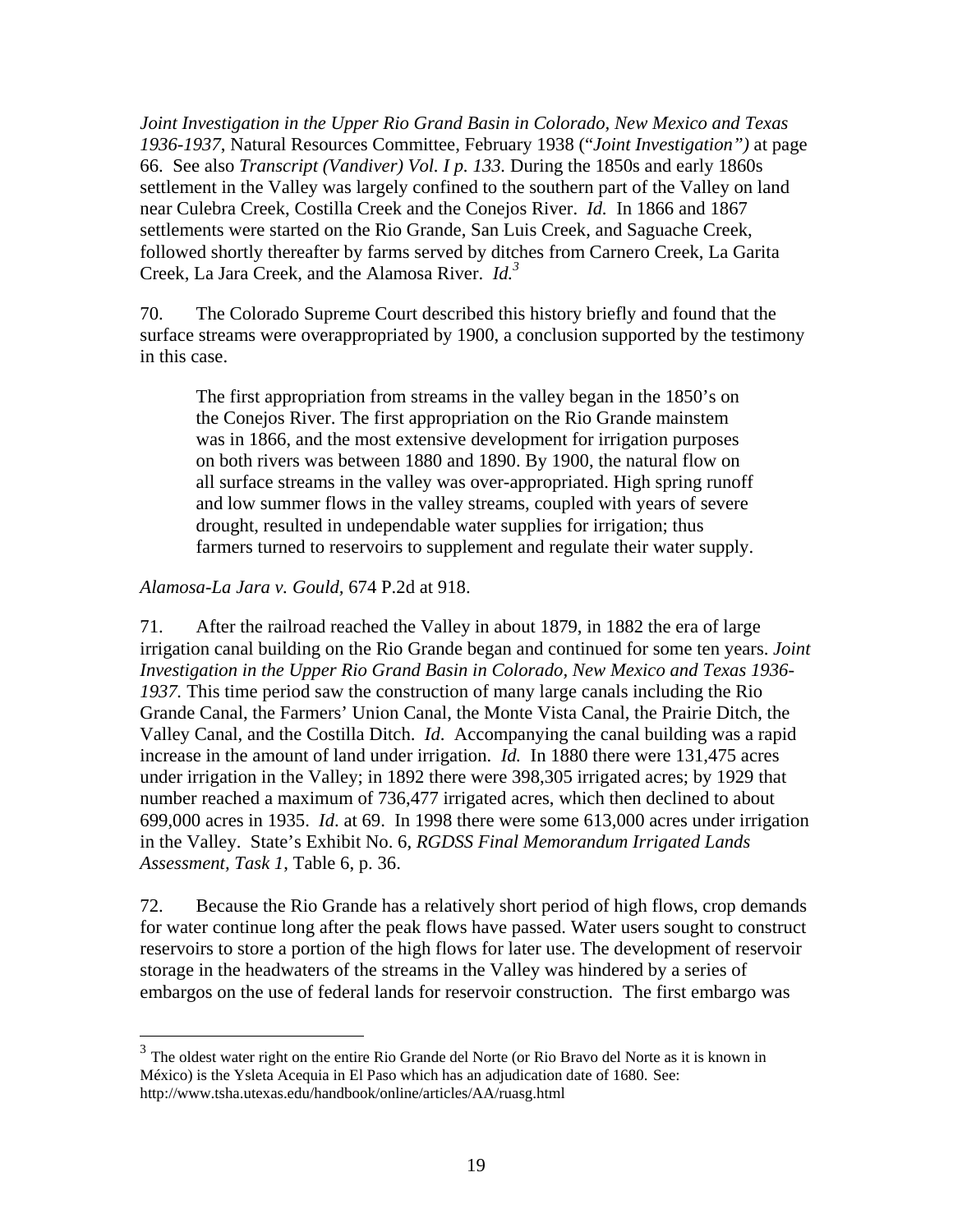imposed in 1896 while the United States was negotiating a treaty on the Rio Grande with the Republic of Mexico. An embargo was re-imposed during the negotiation of the Compact between the States of Colorado, New Mexico and Texas. *Joint Investigation* at pp. 67-68; *Alamosa-La Jara v Gould*, 674 P.2d at 918 (Colo. 1983).

73. Without adequate reservoir storage, water users turned to the use of the unconfined aquifer as a storage reservoir through the practice of subirrigation. This helped solve the water supply timing problem that otherwise only could be addressed with surface water storage, although it created a number of other problems. With respect to the practice of subirrigation, this Court<sup>4</sup> has previously found:

> [T]his unique mode of irrigation was highly efficient from the point of view of the water users. It eliminated many capital and labor costs. *Most importantly, subirrigation allowed water users to make parallel their water supply and the actual demands of growing crops.* The necessity for achieving parallel timing stems from the fact that the Rio Grande is a typical western stream in that it has a relatively short period of high flow. Crop demands, however, continue long after the peak flows have passed and water available for direct flow diversion is then less than sufficient. Because the practice of subirrigation maintained an underground water reservoir after the peak flows had passed, water was available to the crops for an extended period, thus circumventing the water supply timing problems inherent in a western surface irrigation system. . . .

Findings of Fact, Conclusions of Law, Judgment and Decree, Case No. W-3979 at page 6. (Emphasis supplied)

74. Subirrigation by flooding was once very common in many parts of the Valley, particularly in the Closed Basin area north of the Rio Grande. The *Joint Investigation* at 67 notes: Subirrigation was

> [c]laimed to be essential to the successful growth of crops under the soil and water-supply conditions which prevail. By it the ground water is built up to within 1 to 3 feet of the surface and water is then allowed to run slowly through small ditches spaced about 8 rods apart. Water from these ditches seeps outward, supplying moisture to the plants. *This method really constitutes in part a substitution of*

 $\overline{a}$ 

 $^{4}$ During this opinion, there are numerous references to other opinions of "this" water court. Robert W. Ogburn served as water judge of Division 3 (and as district judge and then Chief Judge of the  $12<sup>th</sup>$  Judicial District) from July 14, 1976, to the date of his retirement on January 14, 2003 He authored most of these opinions.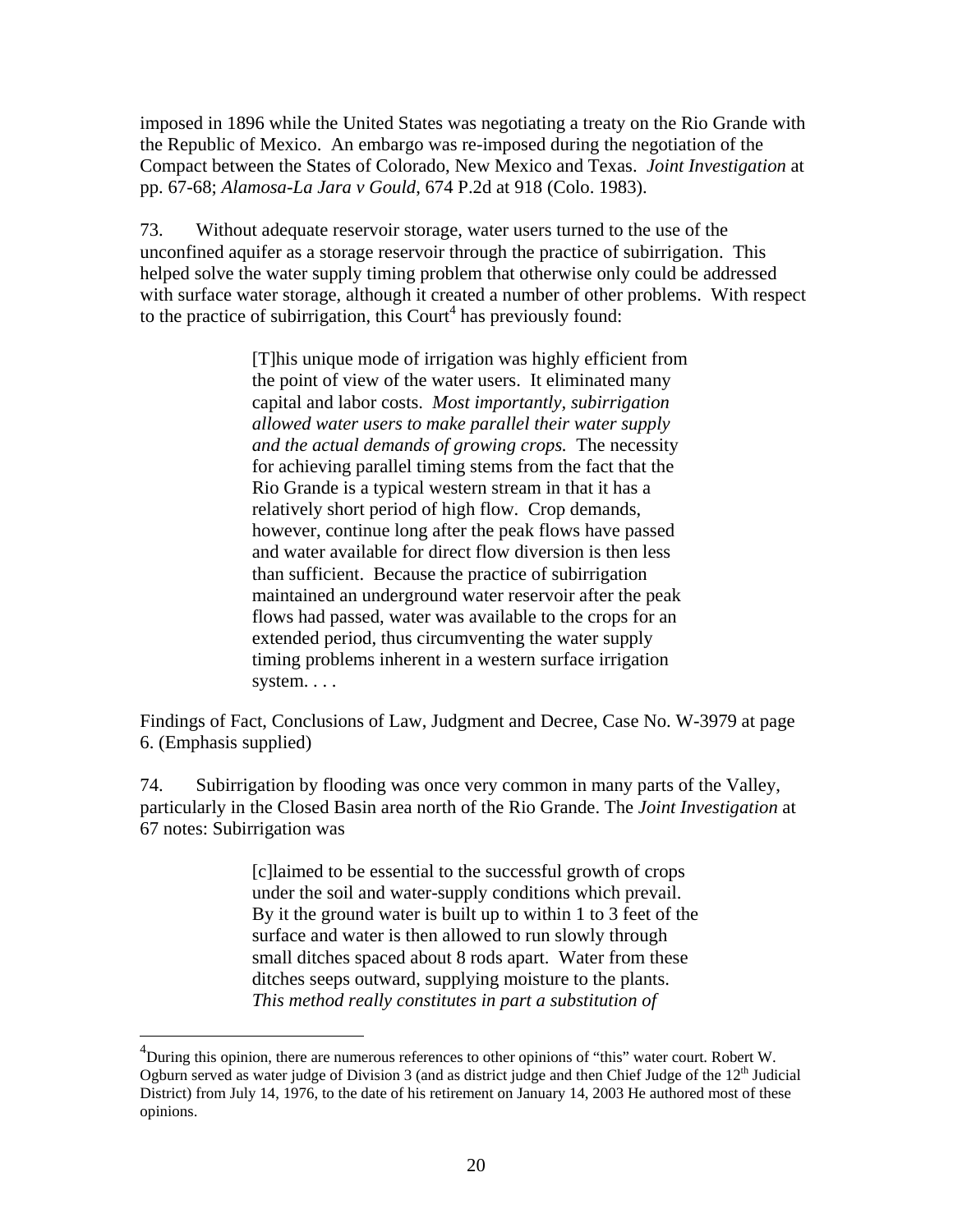*underground storage for "headwater" or stream storage in an effort to adjust the water supply to the irrigation demand*.

It results, however, in overdiversion during the spring runoff, in unduly high water tables, and in excessive evaporation and transpiration losses.

*Id.* (Emphasis supplied).

75. In the Closed Basin area, the effect of this practice essentially was to create an "artificial" aquifer:

> With continued large diversions from Rio Grande to the porous and shallow soils in the closed basin, the underground basin had filled rapidly; the water table had risen from depths ranging from 40 feet on the east to 100 feet on the west to a position practically at the surface on the east, bordering the sump, and to a level within 10 to 15 feet of the surface on the west.

*Id.* See also State's Exhibit No. 40, Powell, William, J., *Ground-Water Resources of the San Luis Valley, Colorado* 1958 ("*Powell*"), at pp. 56-57. Much, but not all, of the water in the unconfined aquifer of the Closed Basin results from diversions from the Rio Grande.

76. The practice of subirrigation was not without its drawbacks or its critics. As reported in the *Joint Investigation*:

> A serious condition soon complicated the situation. It was brought about by the rise in ground-water levels to such an extent that lands in the lower parts of the valley were becoming seeped.

\* \* \* \*

The rise in ground water and the seeping of lower lands soon began to force abandonment of acreages along the eastern side of the closed basin, with concomitant substitution of lands farther west. This gradual process of abandonment at the east and extension westward . . . .until it reached the extreme west side of the valley, while the broad stretch of once-occupied lands to the eastward was left to revert to its natural state, badly damaged, however, by alkali.

Drainage to reclaim seeped lands in various parts of the valley began about 1911 and by 1921 eight drainage systems serving about 90,000 acres had been constructed.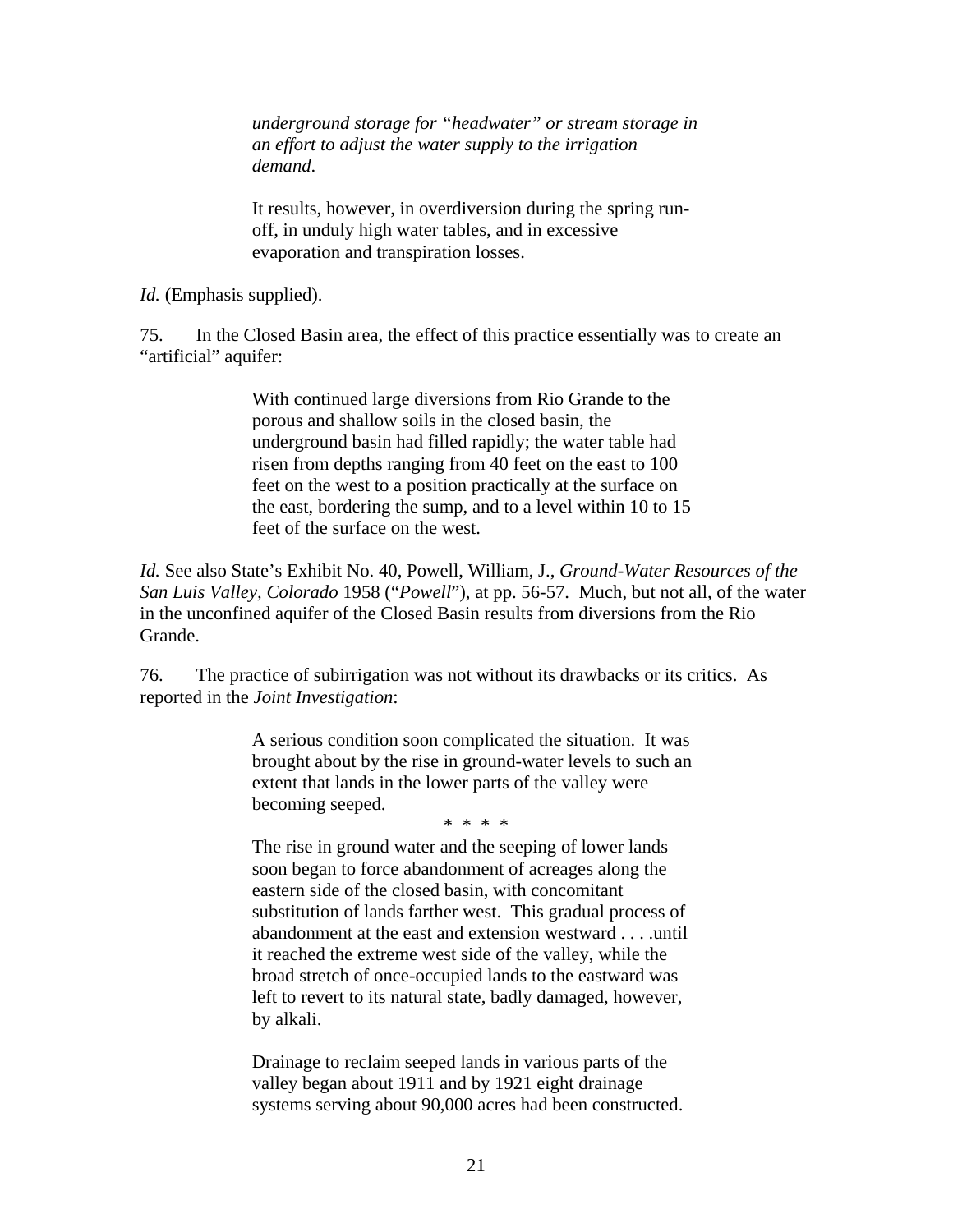Of these, the Sylvestre, Gibson and Rio Grande are in the closed basin and the Parma, Carmel, McLean, Monte Vista Town, and Norton are in the southwest area. Drainage of the western area in the closed basin has developed waters which have aided in a progressive reoccupation of part of the neighboring lands to the eastward, but large areas between the present irrigated area and the old eastern boundary are still open for reclamation by irrigation and drainage, the only basic requirement being an available water supply.

*Joint Investigation* at p. 67; see also State's Exhibit No. 38, Siebenthal, C.E., *Geology and Water Resources of the San Luis Valley, Colorado*, 1910 ("*Siebenthal*") at pp. 27-29 .

77. Subirrigation is no longer practiced widely in the San Luis Valley. As explained by this Court in the decrees in Cases No. W-3979 and W-3980:

> 19. A combination of factors has worked to render subirrigation no longer a feasible method of irrigation. An extended period of low water years, the attendant imposition of curtailments on diversions from the Rio Grande in aid of assuring compliance with the Rio Grande Compact, and the development of pumps to extract huge quantities of ground water were all factors contributing to a lowering of the ground water table in the Closed Basin area. Such a lowered water table in turn eliminates the possibility for subirrigation.

> 20. The increased use of wells drilled into the underground aquifers became an important part of the economy of the Closed Basin. While subirrigation was still feasible, the essentially artificial aquifer created by that irrigation practice in which the water table level was quite near to the ground surface assured that irrigation water could be pumped from that shallow aquifer quite economically. This pumping itself, however, worked at cross purposes with the method of subirrigation because subbing depends on holding the water table near the ground surface and pumping from the shallow aquifers tends to lower the water table. See Powell at pages 57 and 63; Siebenthal at page 30.

> > \* \* \* \*

22. The advent of center pivot sprinklers once again changed the irrigation practices in the Closed Basin. Sprinkler irrigation has increased the yield of crops and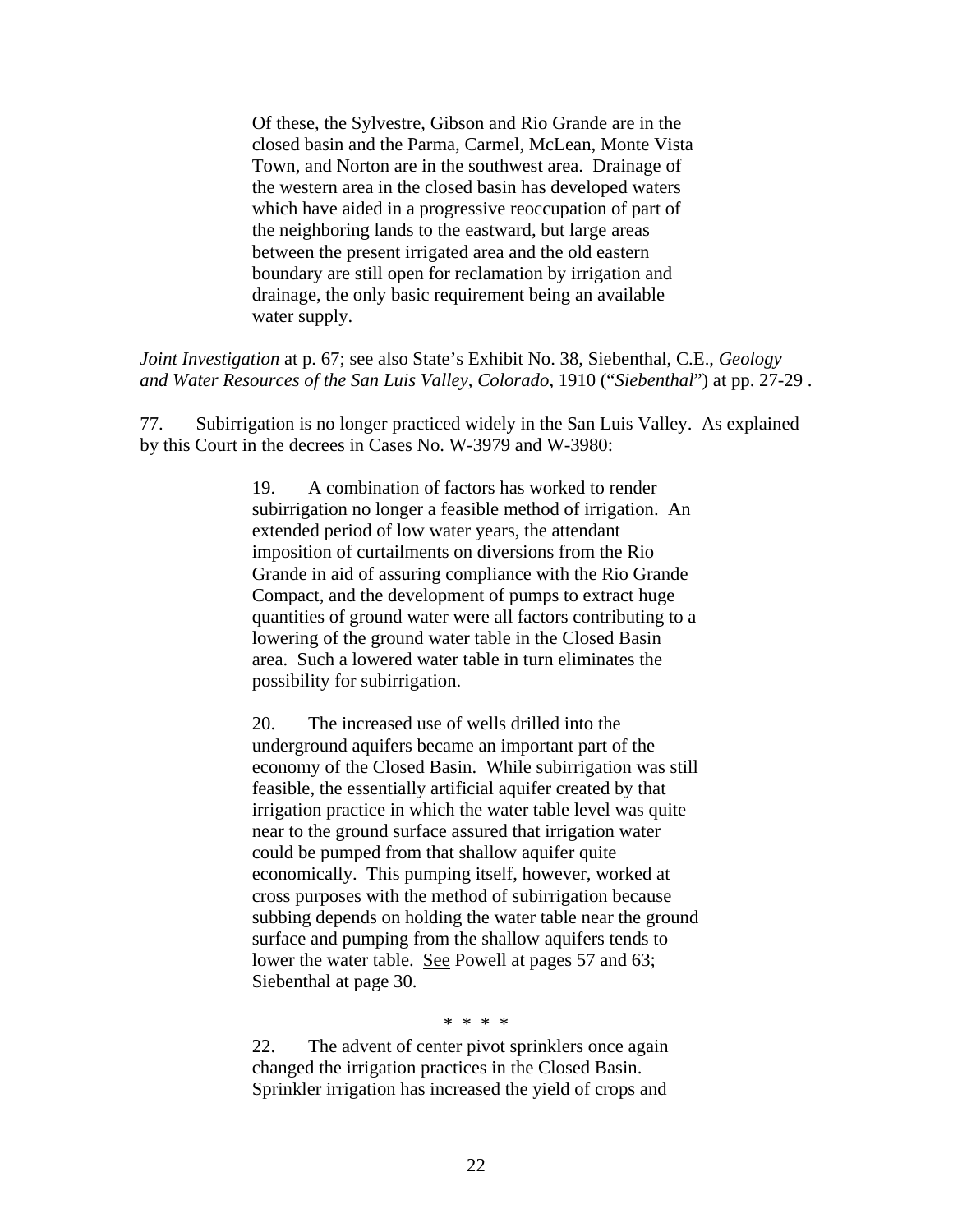represents a more efficient use of water with reduced waste. Water for the sprinklers is most efficiently supplied from wells in the underground aquifers but, because these aquifers are not maintained by natural recharge, continuation of pumping is necessarily dependent upon artificial recharge. See Powell at pages 51-52. Just as they have in the past, [San Luis Valley Irrigation District] landowners have imported water into the Closed Basin from the Rio Grande and used it to recharge the underground aquifers, in effect using these aquifers as storage facilities. The stored water is then extracted from the aquifers by means of wells which supply the sprinklers.

Finding of Fact, Conclusions of Law, Judgment and Decree, Case W-3980 at 6-7.

78. While the earliest use of center pivot sprinkler systems occurred in the Closed Basin area north of the Rio Grande, center pivot sprinklers are now used throughout the Valley. State's Exhibit No. 6 at p. 38, Fig. 8, 13 and 14. And while many center pivot irrigation systems are supplied only from groundwater, the practice of artificially recharging the unconfined aquifer with surface water is what sustains the groundwater supply in many parts of the Valley. In addition, some farmers use both surface water and groundwater to their sprinkler systems for irrigation of their crops. *Id.* The evidence establishes that it is not uncommon, particularly south of the Rio Grande, to deliver surface water to center pivot sprinklers and to use groundwater to supplement the surface water supply in times of shortage. The testimony of Roy Helms illustrated the use of both surface and groundwater through sprinklers in this manner. See *Transcript (Helms), Vol. VI, pages 1169-1184.* The evidence also establishes that surface water used for flood irrigation is also supplemented with groundwater in times of shortage. And, as established both by the evidence in this case and by the prior decrees of this Court in Cases No. W-3979, W-3980, 1995 CW 45, and 1995 CW 46 (judicially noticed in this case), there long has been a practice of using surface water to recharge or replenish the unconfined aquifer to provide a water supply for wells dependent upon that aquifer. The testimony of Ray Wright detailed his varied use of water over time including all the practices described above. *Transcript (Wright) Vol VII page 1270-74.* These practices of conjunctive use of surface water and groundwater are common in much of the San Luis Valley, with groundwater recharge being practiced most extensively in the Closed Basin area north of the Rio Grande.

79. Kirk Thompson detailed the growing sophistication in farming techniques during the transition from flood irrigation to high impact sprinklers to low impact sprinklers. He explained how the size of the drip on a low impact sprinkler may need to be adjusted dependent upon soil type and the use of catchments areas within a field to obtain maximum benefit from the water applied. He described breaking down a field into grids to ensure the application of the right amount of each fertilizer, herbicide or insecticide throughout the field. From the increased remote control over sprinkler water applications to the use of field equipment which allows variable rate application of changing formulas for chemicals dynamically as applied, we see that water users have a level of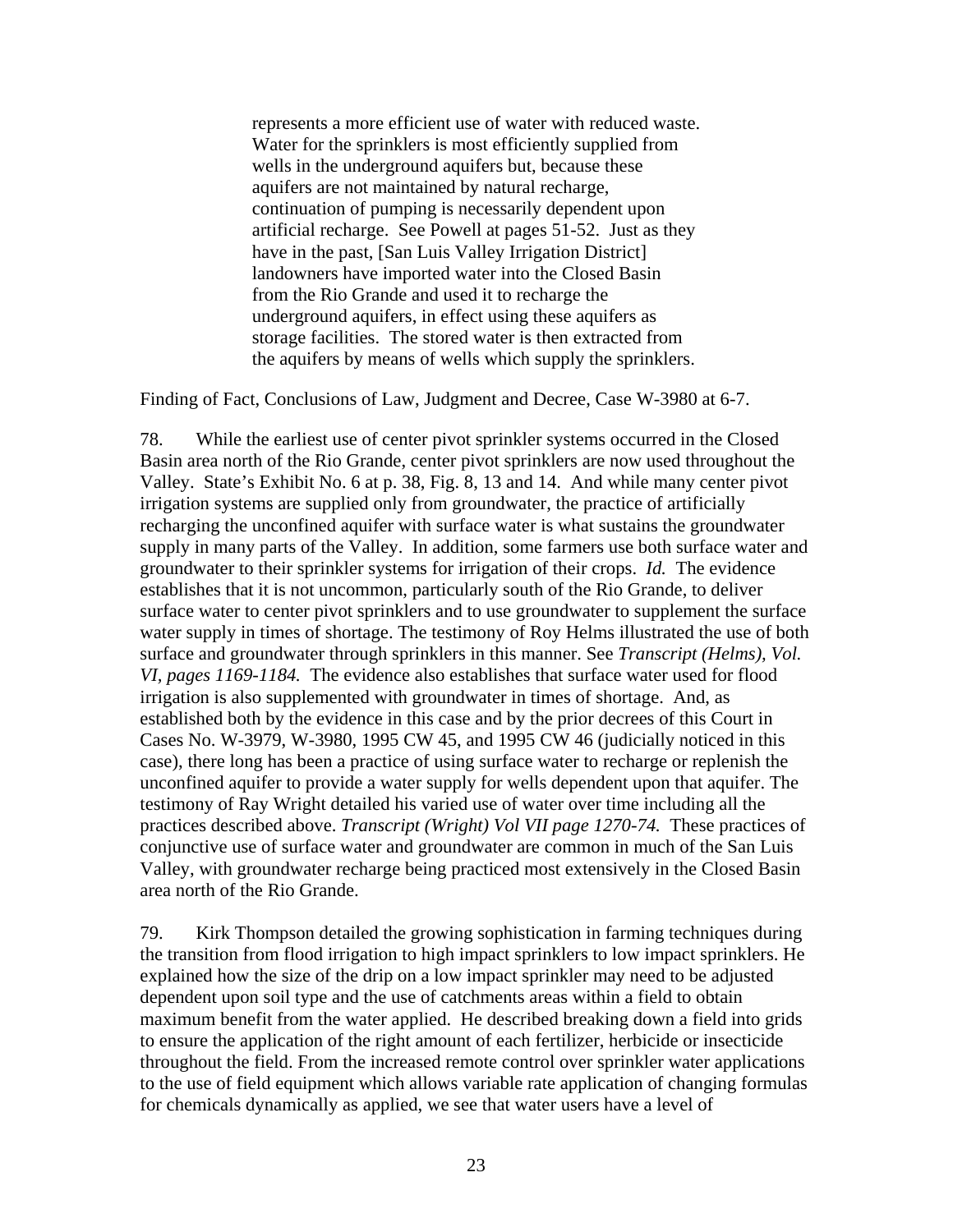sophistication that is fully utilizing satellite imagery, studies of evapotranspiration, weather data and Geographic Information Systems.

80. As of 1998, 44.5 percent of the irrigated lands in the Valley, or 272,700 acres, were served by center pivot sprinklers. State's Exhibit No. 6, *RGDSS Final Memorandum, Irrigated Lands Assessment, Task 1* at p. 38. The remaining 55.5 percent were flood irrigated. *Id.* Of the total irrigated lands, 54.8 percent, or some 335,747 acres are served with both surface water and groundwater; 36.8 percent, or 225,424 acres, are supplied solely with surface water; and approximately 7.9 percent, or some 48,406 acres, are supplied with groundwater only. *Id*. at p. 39, Fig. 12, 13 and 14. Thus, more than half of the Valley's farms conjunctively use both surface water and groundwater to meet their crop's irrigation requirements.

## **D. Rio Grande Compact**

81. The use of surface waters of Water Division No. 3 is limited by the Rio Grande Compact. The Colorado Supreme Court has summarized the history and purposes of the Compact, and the prior litigation concerning the Compact between the States of Colorado, New Mexico and Texas as follows:

> In 1896, complaints and claims for damages from the Republic of Mexico led the United States Department of Interior to deny permission for the utilization of federal land in the construction of most reservoirs planned for the valley. The dispute with Mexico was resolved by treaty in 1906, 34 Stat. 2953 (1906), but the next year, the United States Supreme Court, in *Kansas v. Colorado,* 206 U.S. 46, 27 S.Ct. 655, 51 L.Ed. 956 (1907), articulated the doctrine of equitable apportionment, opening the door for the assertion of justiciable rights to Rio Grande water by the states of New Mexico and Texas.

To avoid litigation, Colorado, New Mexico, and Texas began in 1923 to make efforts towards a negotiated apportionment of Rio Grande water. Negotiators from the three states signed a permanent compact in 1938. The compact . . . obligates Colorado to deliver water in the Rio Grande at the New Mexico border based upon two schedules tying delivery obligations to levels of inflow, as measured at upstream gauges on the Rio Grande mainstem and the Conejos River, to which is added the flow of the Los Pinos and San Antonio rivers (tributaries of the Conejos) measured near Ortiz, New Mexico. The amount of required discharge varies according to natural supply. In low water years, small deliveries are required; in high water years, large deliveries are required. The compact fixes Colorado's overall obligation in the equitable interstate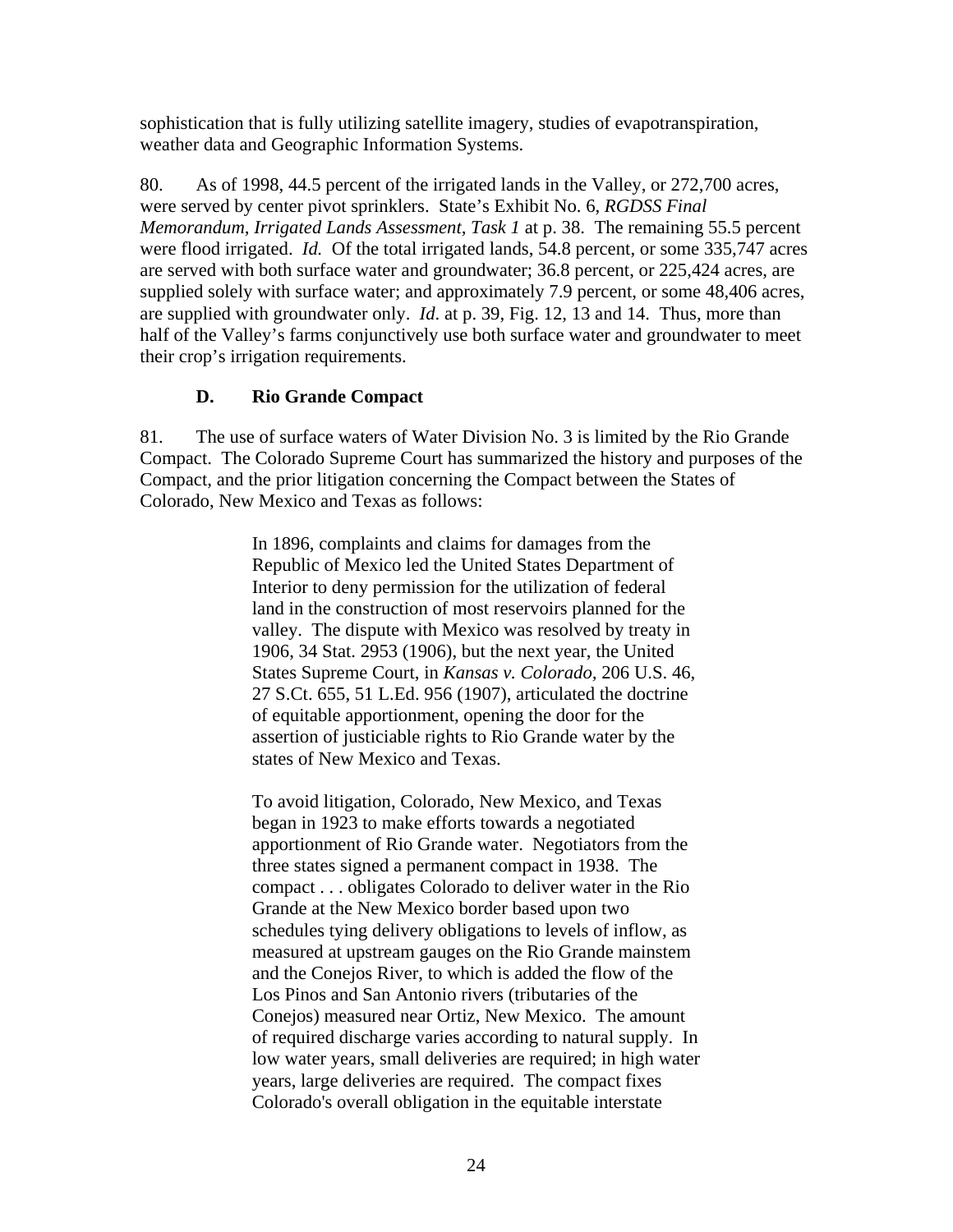apportionment of the Rio Grande at a level intended to protect water use as it existed from 1928-1937 (the compact study period). In recognition that variations from predicted performance for each river would occur in the future because of the sequencing of wet and dry years, variable runoff patterns, and new depletions, the compact allows accumulated debits up to 100,000 acre-feet. *See* Article VI of the compact.

Beginning in 1952, Colorado accumulated debits in excess of 100,000 acre-feet. Colorado water officials did not curtail surface appropriations to satisfy the compact, and by the end of 1965, Colorado's accrued debit was 939,900 acre-feet. In 1966, Texas and New Mexico brought an original proceeding before the United States Supreme Court seeking repayment by Colorado of the accrued debit. The three states filed a motion for continuance, stipulating that the litigation would be stayed if Colorado met its delivery obligation on an annual basis, without an allowance for accumulated debits, and used all available administrative and legal powers, including curtailment of diversions, to assure annual compliance. This motion was granted by the United States Supreme Court. *Texas v. Colorado,* 391 U.S. 901, 88 S.Ct. 1649, 20 L.Ed.2d 416 (1968).

Governed by the stipulation, the state engineer is required to administer the Conejos River and Rio Grande mainstem on the basis of projected annual runoff. Since 1968, when the state engineer began enforcing the stipulation, water users on both the Conejos and Rio Grande have experienced substantial curtailments of their diversions.

*Alamosa-La Jara,* at 918-919 (footnotes omitted), see also *Transcript (Simpson) Vol. XVII* at p. 3162, ln. 11 – p. 3163 ln. 5; *The Rio Grande Compact of 1938;* 5 Water Law Review 1 (2001).

82. The *Joint Investigation* describes the history as follows:

In the early 1890's water shortages began to occur along the Rio Grande in Mesilla and El Paso Valleys and people near Juarez, across the river from El Paso, complained to the Mexican Government. The latter filed a claim for damages against the United States, alleging that the water shortages were due to increasing diversions from the river in Colorado and New Mexico. The United States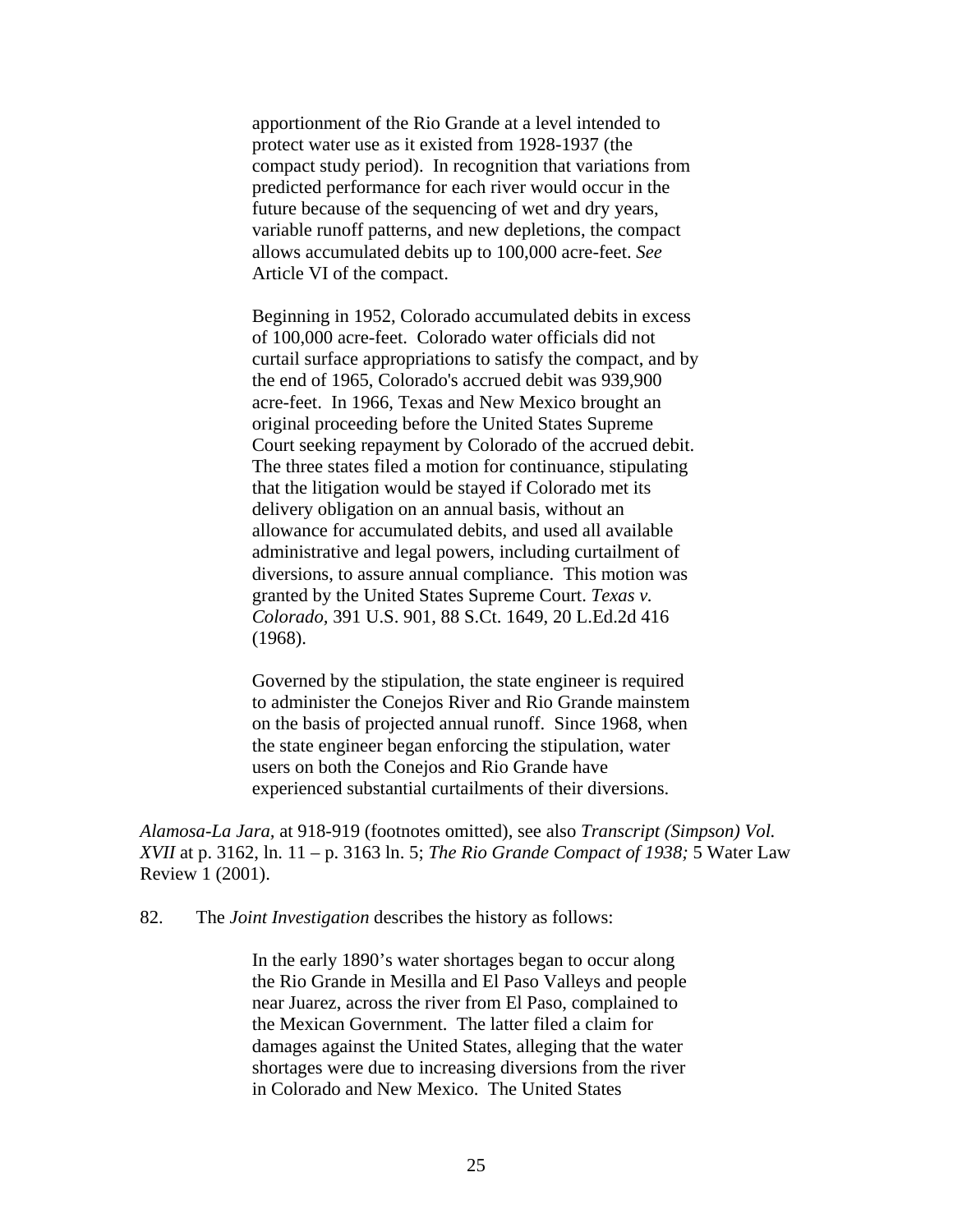Department of State then instituted an investigation of the situation through the International Boundary Commission, and the outcome was the "embargo" of 1896 and the Mexican Treaty of 1906. The "embargo" was an order by the Secretary of the Interior of the United States which prevented further irrigation development of any magnitude in the Rio Grande Basin in Colorado and New Mexico through suspension of all applications for rights-of-way across public lands in those States for use of Rio Grande water. With some modification in 1907, this embargo remained in effect until May 1925, when it was lifted. Under the terms of the Mexican Treaty, the United States guaranteed to Mexico, in return for relinquishment of all claims for damages, an annual delivery in perpetuity in the Rio Grande at the head of the Mexican Canal near El Paso, of 60,000 acre-feet of water.

Both to insure fulfillment of the Mexican Treaty and to develop a reclamation project in the Elephant Butte-Fort Quitman section, the United States provided for construction of the Elephant Butte Reservoir by the Bureau of Reclamation. This reservoir, with an original capacity of 2,639,000 acre-feet, together with other initial works for the Rio Grande Project, was completed in 1916.

The embargo was opposed in Colorado, since even by 1896 the irrigated lands in the San Luis Valley used all the available natural flow of Rio Grande and its tributaries in that valley. Storage appeared necessary not only for further development but even to maintain existing developments. But storage of any magnitude was impossible under the embargo. The effort of Colorado to secure permission to build reservoirs thus began early, and has continued to date.

*Joint Investigation* at 19 (page 8 in original text numbering) Exhibit 39.

83. The methodology for division of the water between the states is described by this Court in its earlier opinion in 1991 CW 29, *Concerning the Water Application of Tres Rios Ranch:* 

Thus, the Engineer-Advisors and the Compact Commissioner explicitly recognized that the river was over-appropriated. Accordingly, they constructed a plan aimed at preserving established levels of development within each of the river segments, by limiting allowable stream depletions to those that had prevailed in each segment during the ten-year compact Study Period from 1928 through 1937.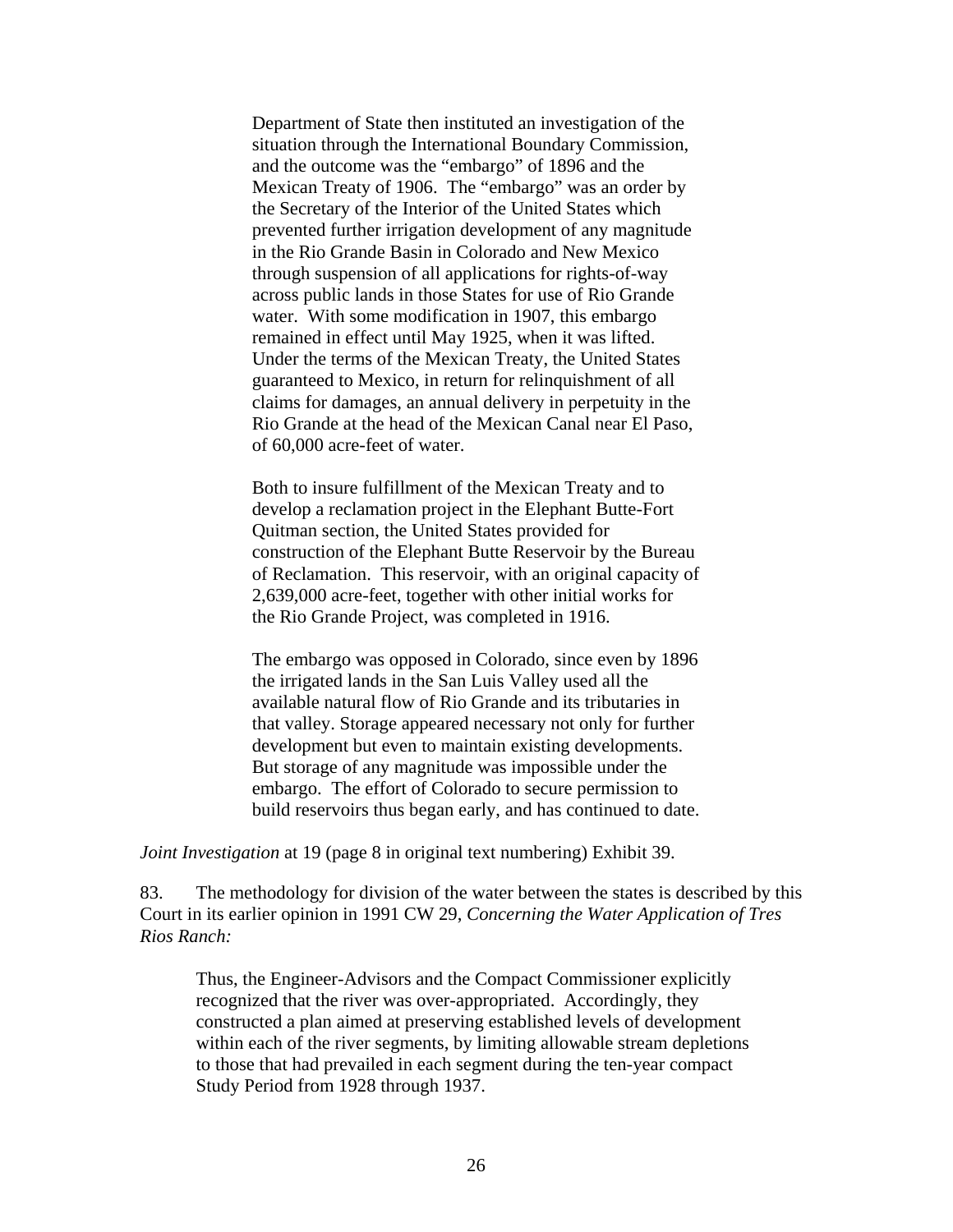This plan was based on an engineering method called inflow-outflow analysis. For the Compact Study Period, the Engineers determined inflow at certain upstream gauging stations on both the Rio Grande mainstem and the Conejos River and its two tributaries. By comparing the measured inflow above the principal diversions with outflow below the principal diversions, the Engineers were able to identify consistent relationships between Conejos inflow and outflow at the river's mouth and between Rio Grande mainstem inflow and outflow. These consistent relationships were plotted as smooth curves on a graph. By reference to these curves, the amounts set forth in the two tables in Article III of the Compact were fixed. By this inflow-outflow method, the Engineers sought to tie Colorado's delivery obligations to the amount of indexed inflow. The expected outflows, subject to minor adjustments, became the delivery obligations, with the difference between inflow and outflow being the allowable depletion on the Rio Grande and the Conejos River in Colorado. It is important to recognize that as the amount of inflow increases, the amount of required outflow increases as well. Thus, large river flows do not mean there is a corresponding increase in allowable depletions in Colorado. Instead, Colorado must deliver as outflow an ever-increasing percentage of the additional inflow until the point at which all added inflow must be delivered as outflow.

84. The Rio Grande Compact provided for the accumulation of debits and credits for under or over-delivery by Colorado and New Mexico in the form of storage at the Elephant Butte Reservoir<sup>5</sup> in New Mexico. The Compact also provided for erasure of debts for under-delivery in the event the reservoir actually spilled or had a hypothetical spill as defined by the Compact. The engineers at the time believed there would be a spill every three years. *Transcript (Vandiver) Vol. I* at p. 155, Ln. 11-15. In 1985 Project Storage (as defined in Art. I(k) of the Compact) spilled at the Elephant Butte Reservoir for only the second time and Colorado's very significant accrued debit was eliminated. Rio Grande Compact Arts III(k), VI; *Transcript (Vandiver) Vol. I* at p. 155, Ln. 3-15.6 The stayed United States Supreme Court litigation was dismissed and since that time Colorado has been free from the limitations of the stipulation and once again has had the ability to accrue credits and debits within the limitations of the Compact. See Rio Grande Compact, Art. VI. The Compact contains separate delivery schedules for the Rio Grande and the Conejos River. To meet the Compact obligations, the Division Engineer must curtail diversions of surface water rights, including water rights that pre-date the Compact. New or increased withdrawals from the Confined Aquifer System will increase stream losses, which, in turn, will require increased curtailment of surface water

<u>.</u>

 $5$  Construction information on the Elephant Butte Reservoir is found at: http://www.usbr.gov/dataweb/html/riogrande.html

 $<sup>6</sup>$  Steve Vandiver testified that Elephant Butte has "spilled" only seven times. The first time was 1942. It</sup> did not spill again until 1985. *Transcript (Vandiver) Vol. I* at p. 155, ln. 3-15; *Application of Tres Rios Ranch, 91CW9* at p. 22. The Annual Reports of the Compact Commission indicate the actual years of spill were 1942, 1985, 1986, 1987, 1988, 1994 and 1995.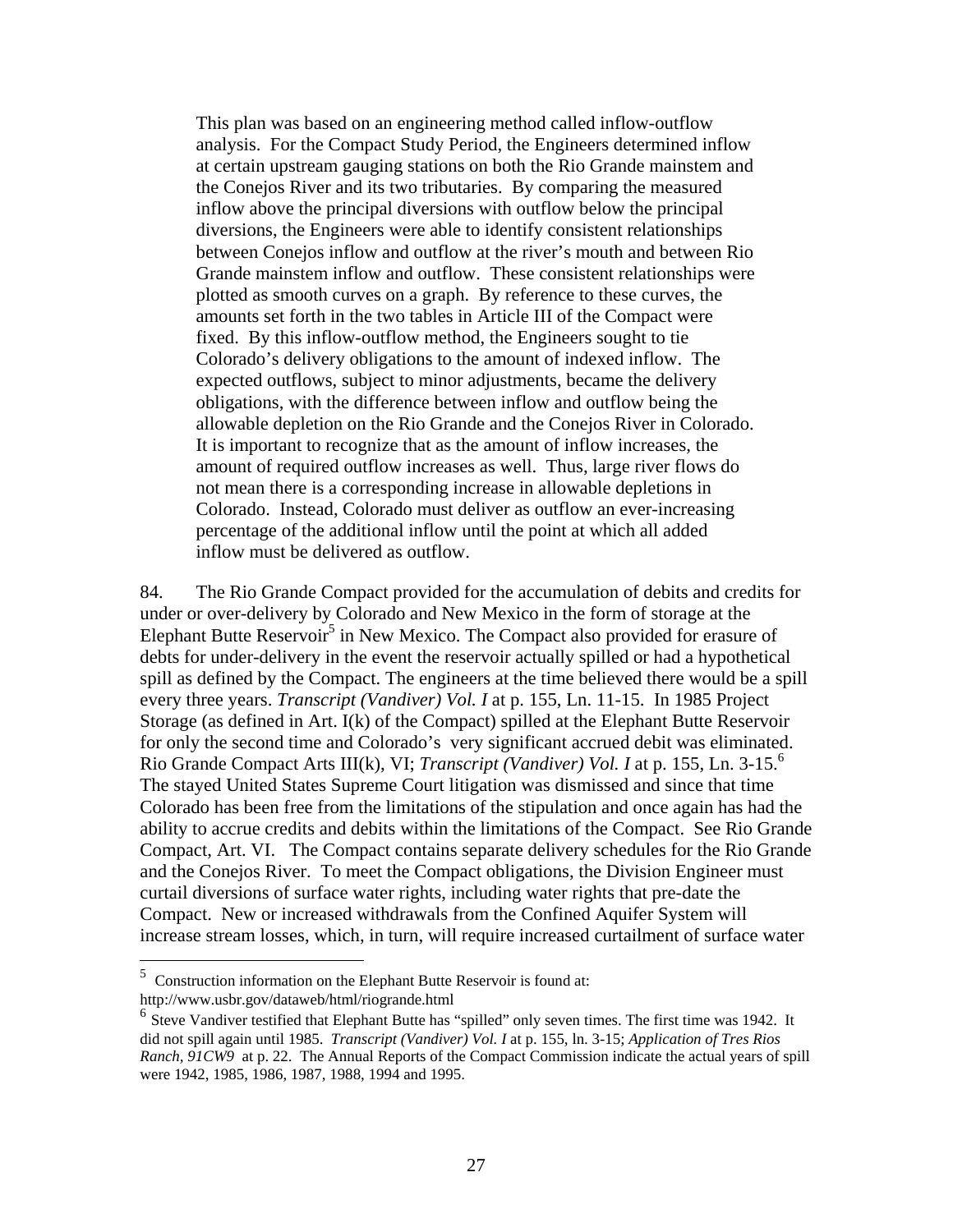rights to comply with the Compact delivery obligations. *Transcript (Vandiver) Vol. I* at p. 188, ln. 25 - p. 189, ln. 25.

85. As early as 1870, water users in México, New Mexico and Texas were complaining about insufficient surface water and pointing the finger at the Colorado water users. The resulting 1896 study is entitled "A Study of the use of water for irrigation on the Rio Grande del Norte above Fort Quitman, Texas," in Proceedings of the International Boundary Commission*.* In this report, W.W. Follett specifically found that the Rio Grande and tributaries in Colorado were fully appropriated in1890. That finding has been echoed in every study before the Court, the testimony of all the experts, and is undisputed. The only time when there is a "free river" on the Rio Grande occurs when the Elephant Butte Reservoir spills making flood water available and not subject to call for either existing water rights or the Compact. *Transcript (Vandiver) Vol. I* at p. 184-5. Since the completion of the reservoir in 1916, this has only occurred seven times. See footnotes 5 and 6. Surface water is available for appropriation by new water rights only in years with high stream flows, when all existing surface water rights are satisfied, and when Colorado cannot accrue additional annual credits under the Compact. *Application of Tres Rios Ranch*, Case No. 1991 CW 29, Decree at p. 32-34; *Transcript (Simpson) Vol. XVII* at p. 3206, ln. 17 – p. 3207, ln. 13. Colorado has never reached its maximum annual credit limit under the Compact. See *Transcript (Simpson) Vol. XVII* at p. 3206, ln. 17 – p. 3207, ln. 13.

## **E. Groundwater Development in the San Luis Valley**

86. Groundwater development in the Valley began with the discovery of the confined aquifer in 1887. By 1891 there were estimated to be 2,000 flowing artesian wells in the Valley. By 1904 there were 3,234 flowing wells in the Valley; and by 1916 there was estimated to be 5,000 flowing wells in the Valley. *Id.* That number increased to 6,074 flowing wells by 1936 and increased to an estimated 7,500 flowing wells by 1958. See State Exhibit 40, William J. Powell, *Groundwater Resources of the San Luis Valley,* at 26-27.

87. Significant development of the groundwater from the unconfined aquifer for irrigation did not begin until the 1930's. *Id.* at 56. While the first irrigation well in the unconfined aquifer was constructed in 1903, there was little or no further development of the unconfined aquifer for irrigation purposes for the next 25 years. *Id* at 57. The number of wells withdrawing water from the unconfined aquifer increased from 176 in 1936 to approximately 1,300 wells in 1952, *Id*. and is several times that number today.

88. Well construction in both the confined and the unconfined aquifers continued until 1972 when the State Engineer imposed a moratorium on the issuance of well permits for new appropriations of groundwater from the confined aquifer and from the unconfined aquifer outside of the Closed Basin. *Transcript (Simpson) Vol. XVII* at p. 3180, ln. 23 – 3181, ln. 5. In 1981 the State Engineer imposed a moratorium on the issuance of well permits for new appropriations from the unconfined aquifer in the Closed Basin, effectively ending new appropriations of groundwater in the Valley. *Transcript (Simpson) Vol. XVII* at p. 3181, ln.  $6 - 13$ . In 2003, the State Engineer issued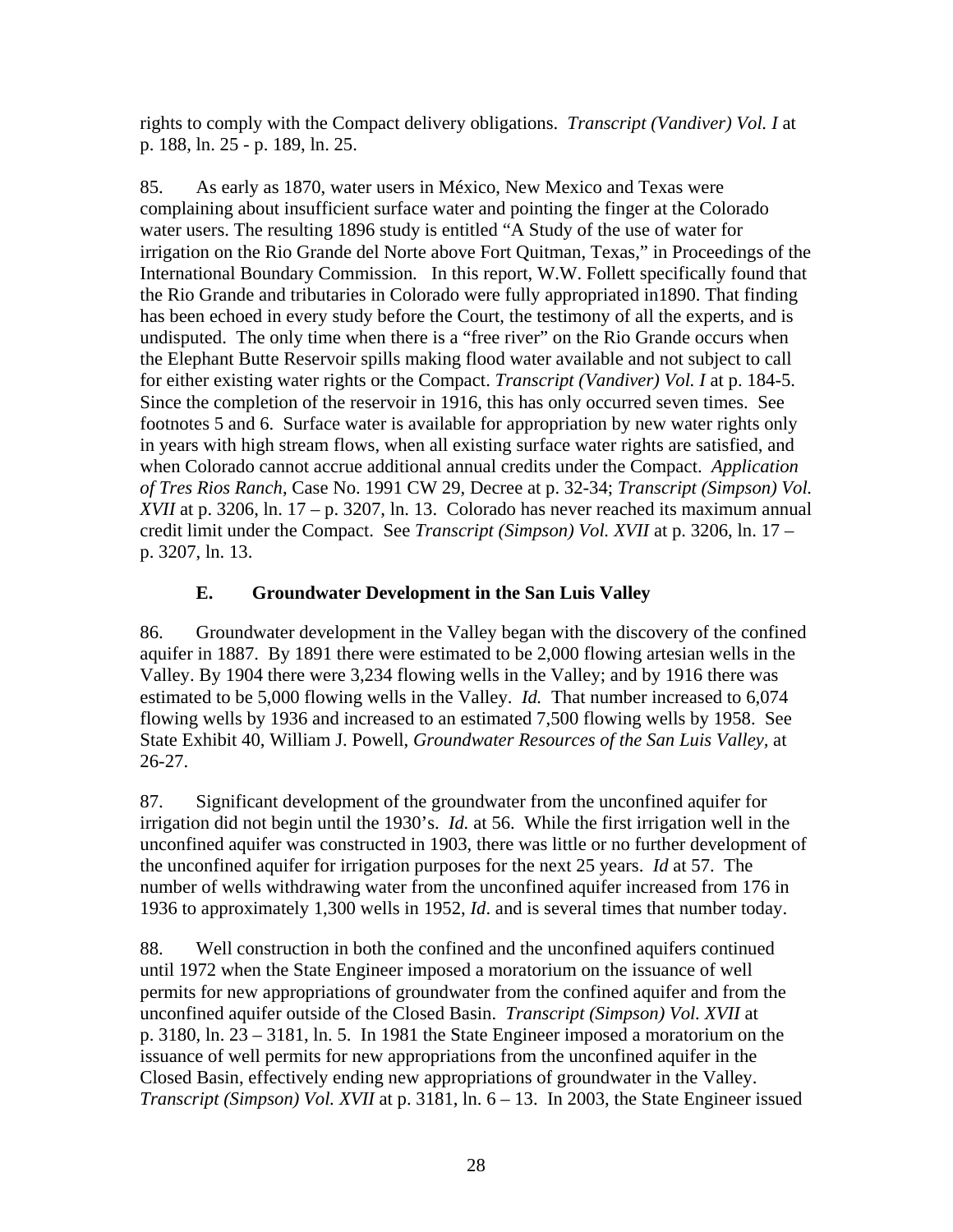Policy No. 2003-3, in which the State Engineer declined to issue permits to deepen existing wells, to drill supplemental wells, or to drill alternate points of diversion for wells, without the applicant first obtaining a judicial confirmation of the absence of material injury. *Transcript (Simpson) Vol. XVII* at p. 3181 ln. 14 – 21. The purpose of this policy was to prevent enlarged use of groundwater rights.

89. The majority of the groundwater use in the Valley is for irrigation; only a comparatively small amount is used for commercial, domestic or municipal use. In 1997 the annual municipal pumping was about 7,477 acre-feet and in 1998 the estimated pumping for domestic purposes was 530 acre-feet. State's Exhibit 1, *Rio Grande Decision Support System Phase 4 Ground Water Model Documentation (Preliminary Draft)* ("RGDSS Groundwater Model Documentation"), App. D *Pumping Data* 4, 10 (August 2004). In contrast, in 1998 an estimated 628,000 acre-feet were pumped for irrigation purposes. *Id*.

### **IV. History of Groundwater Regulation in Water Division No. 3**

90. The Protestors in this case were highly critical of the failure of the State Engineer to prevent what they term "out-of-priority" pumping. In particular they asked why the State Engineer had not required plans of augmentation under the 1969 Water Rights and Adjudication Act for wells in the San Luis Valley as originally proposed in the 1975 Rules. Indeed, the Protestors challenged the validity of the groundwater model and the RGDSS in general for not addressing "out-of-priority" pumping. Proponents, including the State Engineer, vigorously disputed this characterization of the existing pumping from adjudicated wells as "out-of-priority" and emphasized the efforts taken by the State Engineer and the water users to optimize the utilization of water in the Rio Grande Basin. To give context to what the State Engineer did and did not do in Water Division 3, a short review of general administration in the State is appropriate.

91. "Administration" of water rights in this State has occurred in some sense since the Adjudication Acts of 1879 and 1881. The legislature modified and expanded the provisions of these Acts in 1891, 1899, 1903 and 1919.<sup>7</sup> The general law of adjudication was recodified in the Adjudication Act of  $1943$ .<sup>8</sup> However, administration of wells was not included in the legislation. In 1951, the Colorado Supreme Court found there is a presumption that all groundwater which finds "its way to the stream in the watershed of which it lies, is tributary thereto, and subject to appropriation as part of the waters of the stream."<sup>9</sup> In 1957, the legislature established a Ground Water Commission, and required registration of existing wells with the State Engineer, as well as requiring an application to the State Engineer for a new well permit. None of these Acts did anything to bring

<sup>&</sup>lt;sup>7</sup> See generally, Gregory J. Hobbs, Jr., Colorado's 1969 Adjudication and Administration Act: Settling In, 3 U.Denv.Water L.R 1

<sup>8</sup> Act of Apr. 19, 1943, ch. 190, § 3, 1943 Sess. Laws 613

<sup>9</sup> *Safranek v. Town of Limon*, 228 P.2d 975, 977 (Colo. 1951)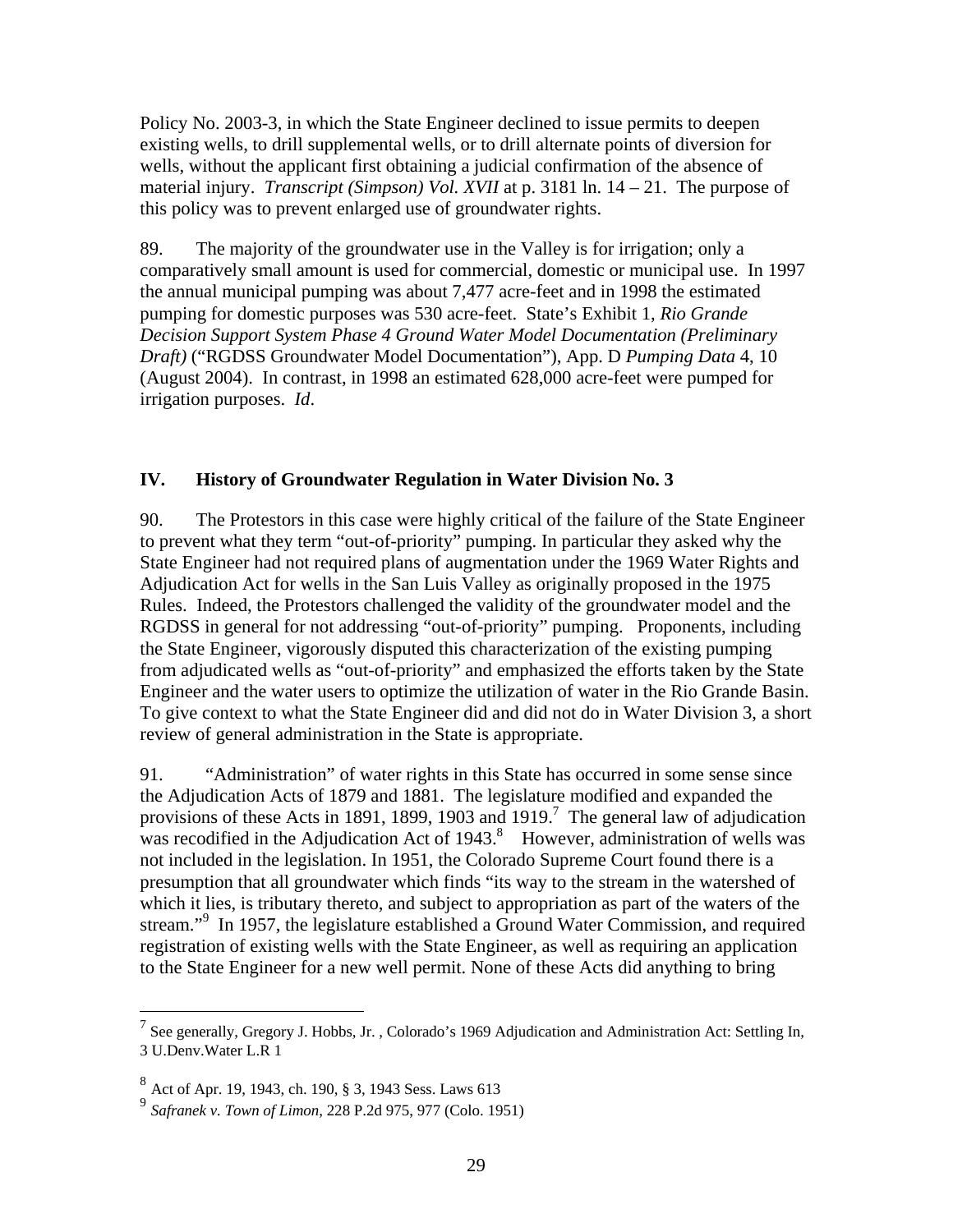about integration of groundwater and surface water rights. Given the number of wells drilled in the San Luis Valley from 1890 to 1960 (and certainly elsewhere in the state), there was bound to come a reckoning. The Supreme Court decision in *City of Colorado Springs v. Bender,* 366 P.2d 552 (Colo. 1961) pointed out the lack of legislative guidance or provision for joint administration of tributary groundwater. *Bender* involved two wells on a tributary aquifer. It is frequently cited as the source of the doctrine that water users must use reasonable means of diversion. Factually, it held that a junior right might be required to bear the expense of a nearby senior well user deepening his well. *Bender*  stimulated some legislative response in the form of the 1965 Groundwater Management Act which focused on "groundwater mining in areas with little surface water."<sup>10</sup>

92. Finally, in 1969, the legislature acted to address the issues surrounding tributary groundwater. As summarized by Justice Hobbs,

Three activities precipitated the 1969 Act. First, the state engineer began to regulate tributary groundwater wells on a case-by-case basis. Second, the legislature directed the Natural Resources Department to conduct an investigation of the interrelationship of groundwater and surface water and recommend legislation.<sup>11</sup> Third, in a contested groundwater case involving state engineer well regulation in the Arkansas River Basin, the Colorado Supreme Court urged the state engineer to take a more comprehensive approach by adopting regulations. Exclaimed Justice Groves: "It is implicit in these constitutional provisions that, along with *vested rights*, there shall be *maximum utilization* of the water of this state. As administration of water approaches its second century the curtain is opening upon the new drama of *maximum utilization* and how constitutionally that doctrine can be integrated into the law of *vested*  rights."<sup>12</sup> Thus, the court ratified the General Assembly's recognition of the necessity to integrate the use, adjudication, and administration of tributary groundwater and surface water. The very next year the legislature took the starring role with the adoption of the 1969 Act.<sup>13</sup>

93. The 1969 Act reorganized the water divisions. It also provided a framework for adjudication of both surface and tributary groundwater rights. It also provided for plans of augmentation and exchanges and replacement water. The details of the Act are described in detail by Justice Hobbs in the previously quoted article.

94. Following the adoption of the 1969 Act, in 1972 the State Engineer imposed a moratorium on new wells in the confined aquifer in the San Luis Valley and in the unconfined aquifer outside the Closed Basin as already noted. In 1975 the State Engineer promulgated combined Rules for Compact administration and groundwater regulations in the San Luis Valley. Those Rules were litigated in this Court and twice appealed to the Colorado Supreme Court. *Alamosa-La Jara*, *supra*; *Kuiper v. Gould*, 583 P.2d 910

 $\overline{a}$ 

 $^{10}$  Gregory J. Hobbs, Jr., Colorado's 1969 Adjudication and Administration Act: Settling In, 3 U.Denv.Water L.R 1, at 12.

<sup>&</sup>lt;sup>11</sup> See Act of Apr. 19, 1967, ch. 175, § 1, 1967 Colo. Sess. Laws 249, 249-50.<br><sup>12</sup> Fellhauer v. People, 447 P.2d 986, 994 (Colo. 1968) (emphasis in original).<br><sup>13</sup> See Robert F. Welborn, *Two Colorado Water Crises*, 1 U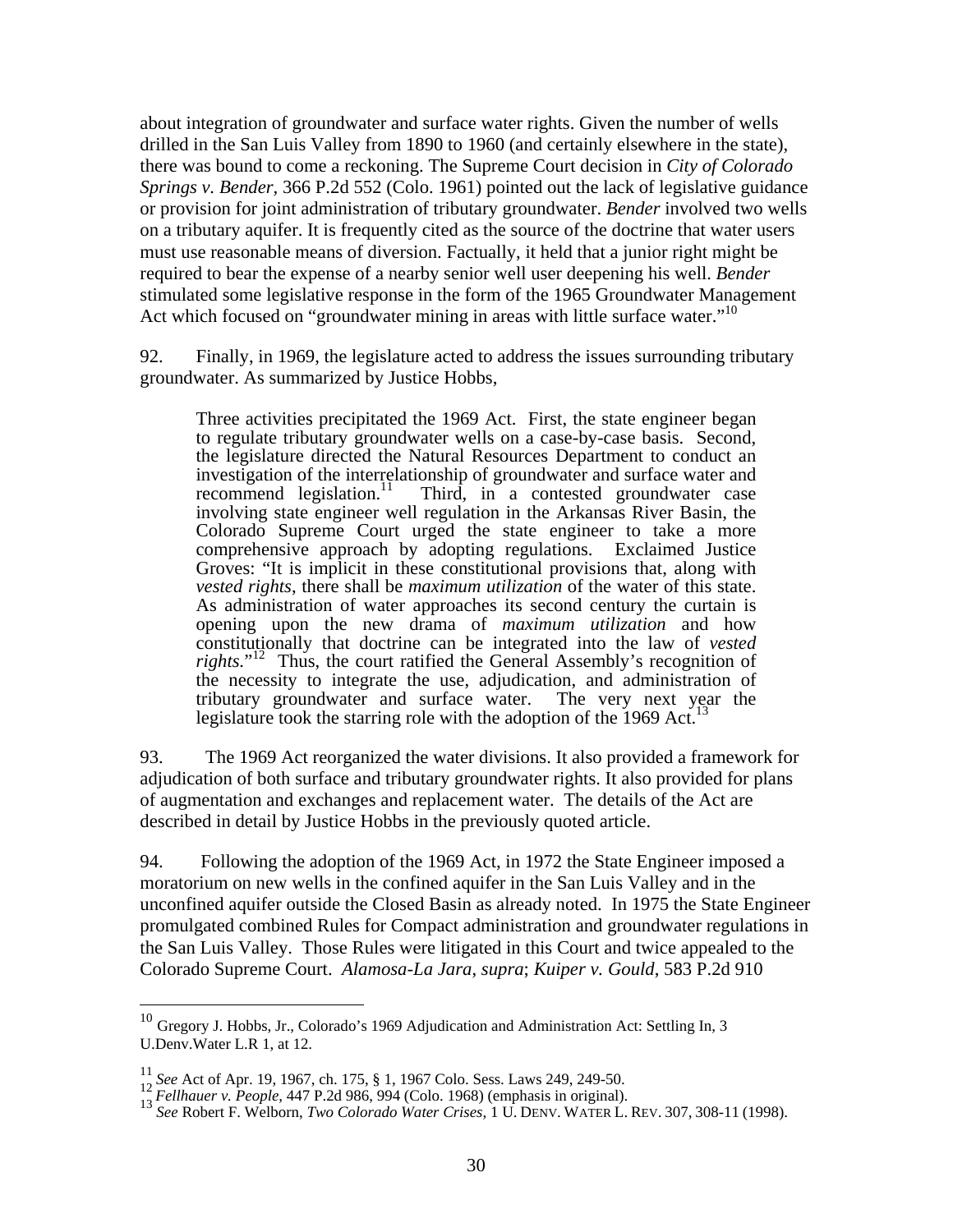(1978). The 1975 groundwater Rules required the phasing out of all groundwater diversions unless the groundwater user submitted proof that the well was operating under a decreed plan of augmentation or had a decree as an alternate point of diversion, or that the groundwater appropriation could occur without impairing the right of senior appropriators. *Alamosa-La Jara v. Gould* at 919. A lengthy trial was held on the 1975 Rules during which the State Engineer stipulated with certain objectors that the proposed groundwater Rules, if approved, would not apply to wells withdrawing groundwater from the unconfined aquifer of the Closed Basin. *Transcript (Simpson) Vol. XVII* at p. 3170, ln. 23 – p. 3171, ln. 7.

95. The water court approved the Compact Rules but disapproved the 1975 groundwater Rules. *Alamosa-La Jara* at 920. An appeal was taken to the Colorado Supreme Court, and the Court approved the Compact Rules but remanded the groundwater Rules for reconsideration by the State Engineer. *Id.* at 935-936. The State Engineer was directed to consider whether the reasonable-means-of-diversion doctrine provided a method of achieving maximum utilization of water--a consideration which the State Engineer erroneously believed was foreclosed when promulgating those Rules. *Id.* at 935

### 96. The Court also stated:

[T]hat the policy of maximum utilization does not require a single-minded endeavor to squeeze every drop of water from the valley's aquifers. Section 37-92-501(2)(e) makes clear that the objective of "maximum use" administration is "optimum use." Optimum use can only be achieved with proper regard for all significant factors, including environmental and economic concerns.

(Citations and footnote omitted) *Id.* at 935.

97. After the remand, the State Engineer did not promulgate new groundwater regulations for existing groundwater uses in the Valley. The various water interests had expended enormous resources during the first Rules case. More positively, the State Engineer and the various and competing water interests had also engaged in a great deal of discussion about the problems of overappropriation over the years the *Alamosa-La Jara* case was litigated and appealed. Indeed, while the Rules proposed in 1975 were being litigated, many parallel events were occurring. Colorado had accumulated an enormous debt to New Mexico and Texas under the terms of the Rio Grande Compact due to under-delivery of water to the state line. As testified to by Steve Vandiver, the division engineer necessarily was focused on the Compact administration with his limited staff. The longstanding dream of a drainage project to bring water back to the Rio Grande from the sump in the Closed Basin was becoming a reality fulfilling a desire first expressed in the 1920's. The decree for the Closed Basin Project entered in 1980 optimistically promised enormous relief to the senior surface rights regarding the Rio Grande Compact obligation. Even while users on the Rio Grande and Conejos disputed the way the Rio Grande Compact obligation should be allocated between them, they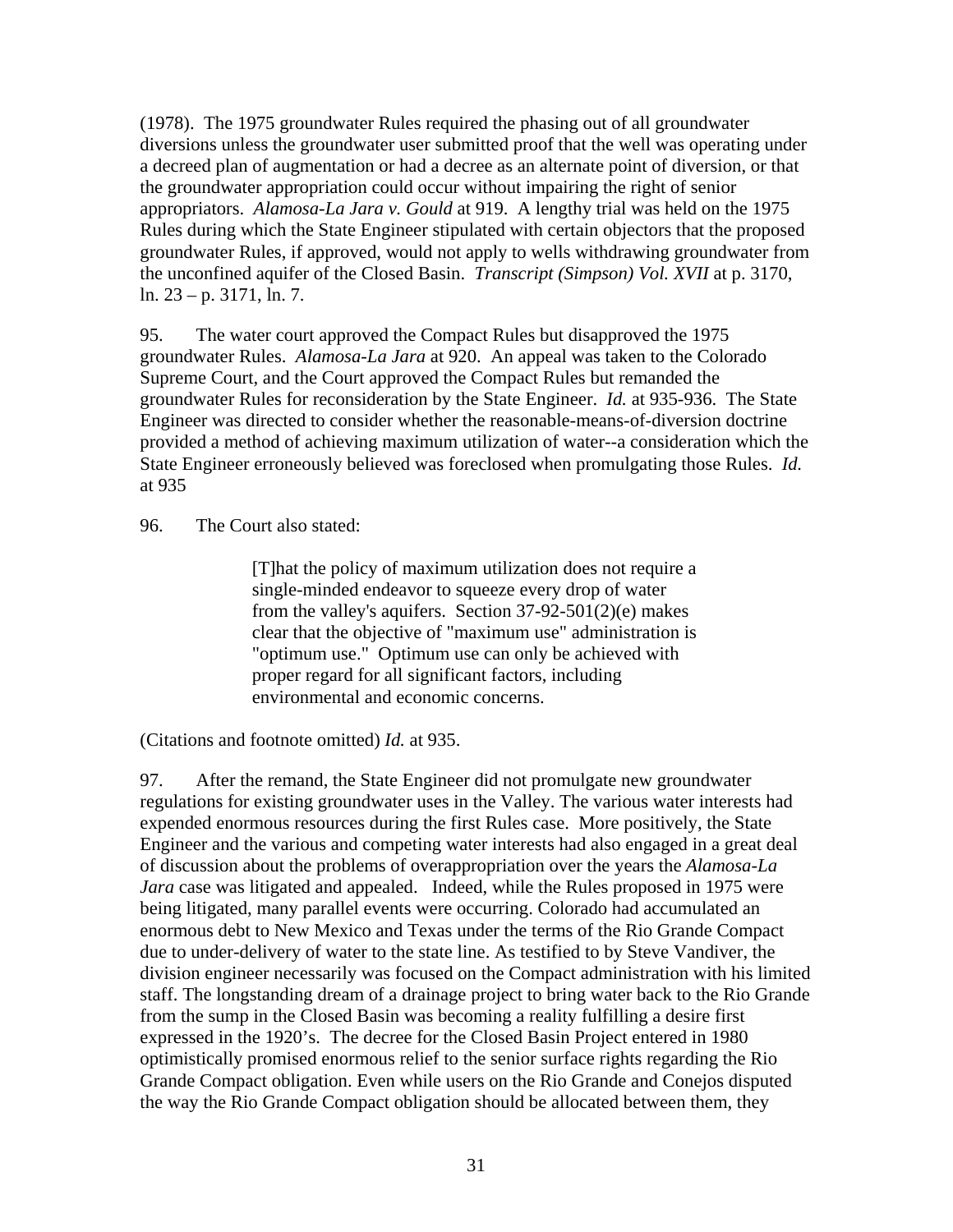negotiated with one another and the State Engineer because many of the water users and the State Engineer understood that overappropriation of all aquifers and surface streams was a critical issue that would not go away. In 1981, the State Engineer extended the moratorium on new wells to the unconfined aquifer in the Closed Basin.

98. The Supreme Court opinion in *Alamosa-La Jara v. Gould, supra* was issued in 1983 and modified in 1984.

99. Although the State Engineer did not re-promulgate Rules to regulate existing groundwater withdrawals in the Valley following the decision in *Alamosa-La Jara v. Gould,* the Division Engineer has administered wells from both the confined and unconfined aquifers to ensure that all groundwater users comply with the restrictions of their well permits and/or their groundwater rights' decrees. *Transcript (Vandiver) Vol. I*  at p. 197, ln. 9 – 12; *Vol. VII* at p. 1258, ln. 15 – p. 1262, ln. 10. The water users and State Engineer also took many other steps to address the issue of overappropriation of both aquifers, protection of senior surface rights and the obligation under the Rio Grande Compact.

### **A. Closed Basin Project, the Resolution Allocating the Yield of the Closed Basin Project**, **the "60/40 Agreement" and Exchange and Substitution Decrees**

100. The Closed Basin Project is a federal reclamation project which was constructed in the sump area of the San Luis Valley by the Bureau of Reclamation. The project is designed to "salvage" shallow groundwater from the sump area of the Closed Basin and to deliver that water to the Rio Grande. See generally *Closed Basin Landowners Ass'n v. Rio Grande Water Conservation District,* 734 P.2d 627 (Colo. 1987); and *Memorandum and Order of Partial Summary Judgment*, *Application of Water American Water Development, Inc., 86 CW 46, Water Div.3.* The project was sponsored by the Rio Grande Water Conservation District pursuant to section 37-48-105, C.R.S., and the Project is administered by the Rio Grande Water Conservation District. The decree approving the Project was signed by this Court in Case No, W-3038, authorizing diversion of up to 117,000 acre-feet annually for Project priorities and the other authorized uses. The first priority is to meet the Article III delivery obligations of the Rio Grande Compact. Up to 600,000 acre feet of water in any consecutive ten-year period can be made available under the first priority for this purpose. The second priority is delivery of water to the wildlife areas in the San Luis Valley and the third priority is for sale for use for irrigation. The Closed Basin Project consists of  $110$  wells<sup>14</sup> completed into the unconfined aquifer which pump water into a ditch for conveyance to water users and to meet Colorado's obligations under the Rio Grand River Compact. Water is also conveyed by ditch from outside the Closed Basin Project area into the sump area. The project discharges water into the Rio Grande above its confluence with Trinchera Creek. Water has been available from the Project since 1988. The annual yield from the Closed

1

 $14$  The number of wells is currently 192 according to the Findings of Fact, Conclusions of Law, Judgment, and Ruling of the Referee dated April 28, 2003, which this Water Court incorporated into the decree dated May 29, 2003, in 2002 CW 04.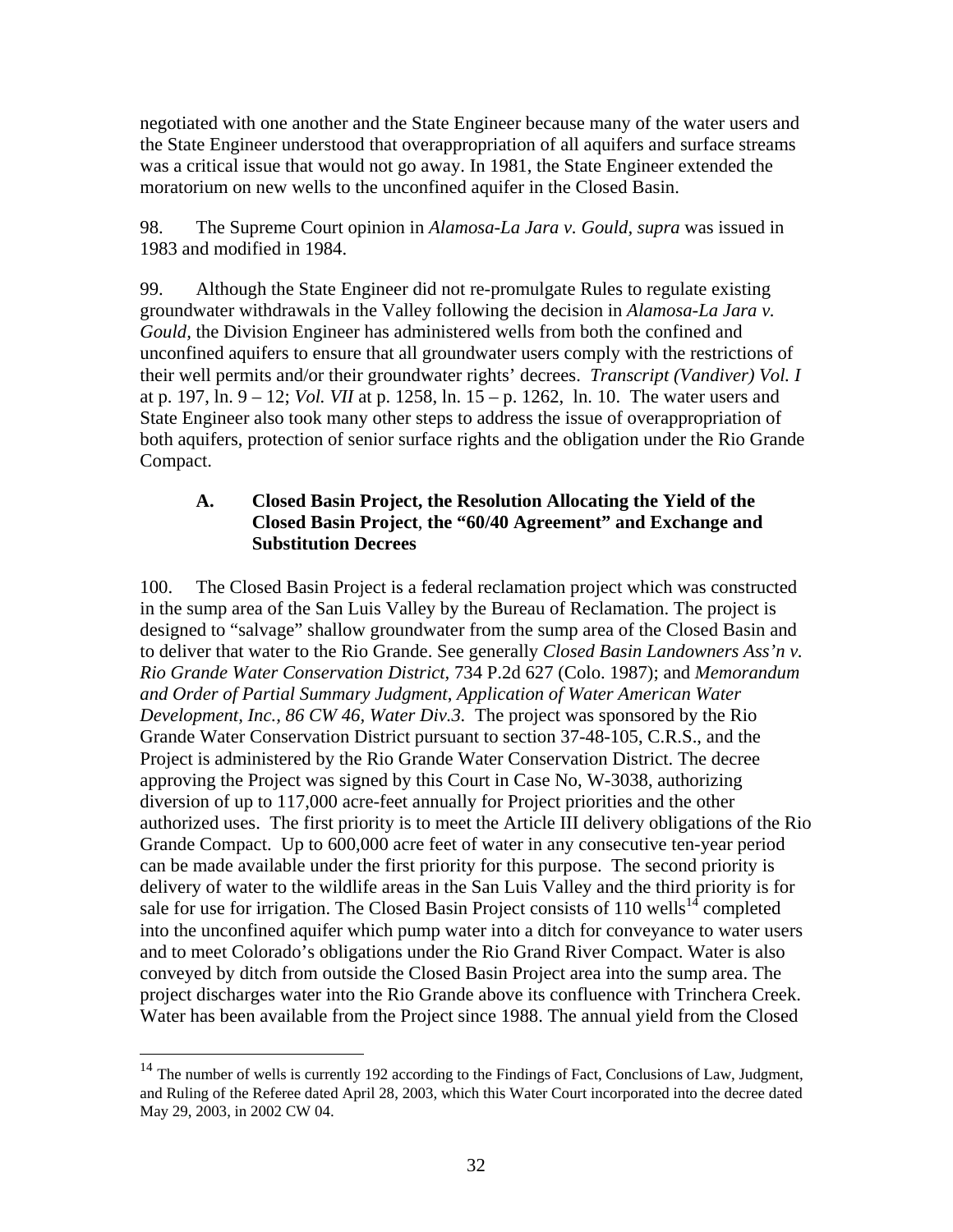Basin Project has not lived up to expectations. Still, 43,520 acre-feet have been applied to beneficial use per the decree and the rights to this are now absolute.<sup>15</sup> The Rio Grande Water Conservation District voluntarily relinquished 32,000 acre-feet of its conditional decree based upon the RGDSS and in particular the work of Mr. Harmon discussed much in this opinion. Once setoffs for poor water quality are factored in, the Project has consistently produced less than 50 percent of its original conditional decreed amount. In 2002 it produced approximately 14,000 acre-feet, or approximately 13% of the projected yield. *Transcript* ( *H. Simpson,*) *Vol. XVIII.* 3325-26,

101. After the *Alamosa-La Jara* decision water user groups in the Valley began discussing alternatives to continued litigation as a means to address the impact of well pumping on surface streams in the Valley. At that same time the Closed Basin Project ("Project") was under construction and promised to provide an additional supply of water to the Rio Grande that was to be used, *inter alia*, to assist Colorado in meeting its annual delivery obligations under the Compact. See section104(b)(l) of the Reclamation Project Authorization Act of 1972, Public Law 92-514, 86 Stat. 964; *Closed Basin Landowners v Rio Grande Water Con. Dist.*, 734 P.2d 627 (Colo. 1987) (describing Project). Neither the federal legislation authorizing the Project nor the decree for the Project obtained by the Rio Grande Water Conservation District in Case No. W-3038, allocated the Project's production between the Rio Grande and Conejos River.

102. In 1985, the Conejos Water Conservancy District, the Rio Grande Water Users Association, the San Luis Valley Water Conservancy District, the Alamosa-La Jara Water Conservancy District, and the Rio Grande Water Conservation District entered into an Agreement known as the *Resolution Regarding the Allocation of the Yield of the Closed Basin Project* ("60/40 Agreement"). Protestors' Exhibit No. P-80. The Conejos Water Conservancy District, the Rio Grande Water Users Association, the San Luis Valley Water Conservancy District, and the Alamosa-La Jara Water Conservancy District all adopted substantially identical resolutions asking the Rio Grande Water Conservation District to allocate the yield of the Project between the Rio Grande and the Conejos River and the District did so. The District's resolution, the 60/40 Agreement, is intended to address, at least in part, the problem of stream depletions caused by the then existing levels of production by wells in the Valley. The allocation of the water between the two rivers mirrors the way in which the Rio Grande Compact allocates separate delivery obligations between the rivers. The agreement over-optimistically contemplated that the Project would provide not less than 250,000 acre-feet of additional water over any tenyear period once phase 4 of the Project was in operation.

103. The understandings and goals of the 60/40 Agreement, as described therein, include, *inter alia,* (1) reducing the burden of curtailment of surface water rights to meet the obligations of the Compact which threatened "the economic stability of the San Luis Valley by reducing the total agricultural production within the Rio Grande Water Conservation District;" (2) avoid the threat to "the economic stability of the San Luis Valley" presented by a further reduction of total irrigated acreage within the Rio Grande

 $\overline{a}$ 

<sup>&</sup>lt;sup>15</sup> See decrees in W-3038 (April 21, 1980), 1984 CW 28 (March 16, 1987), 1988 CW 16 (December 9, 1988), 1994 CW 59 (January 12, 1996) and 2002 CW 04 (May 29, 2003).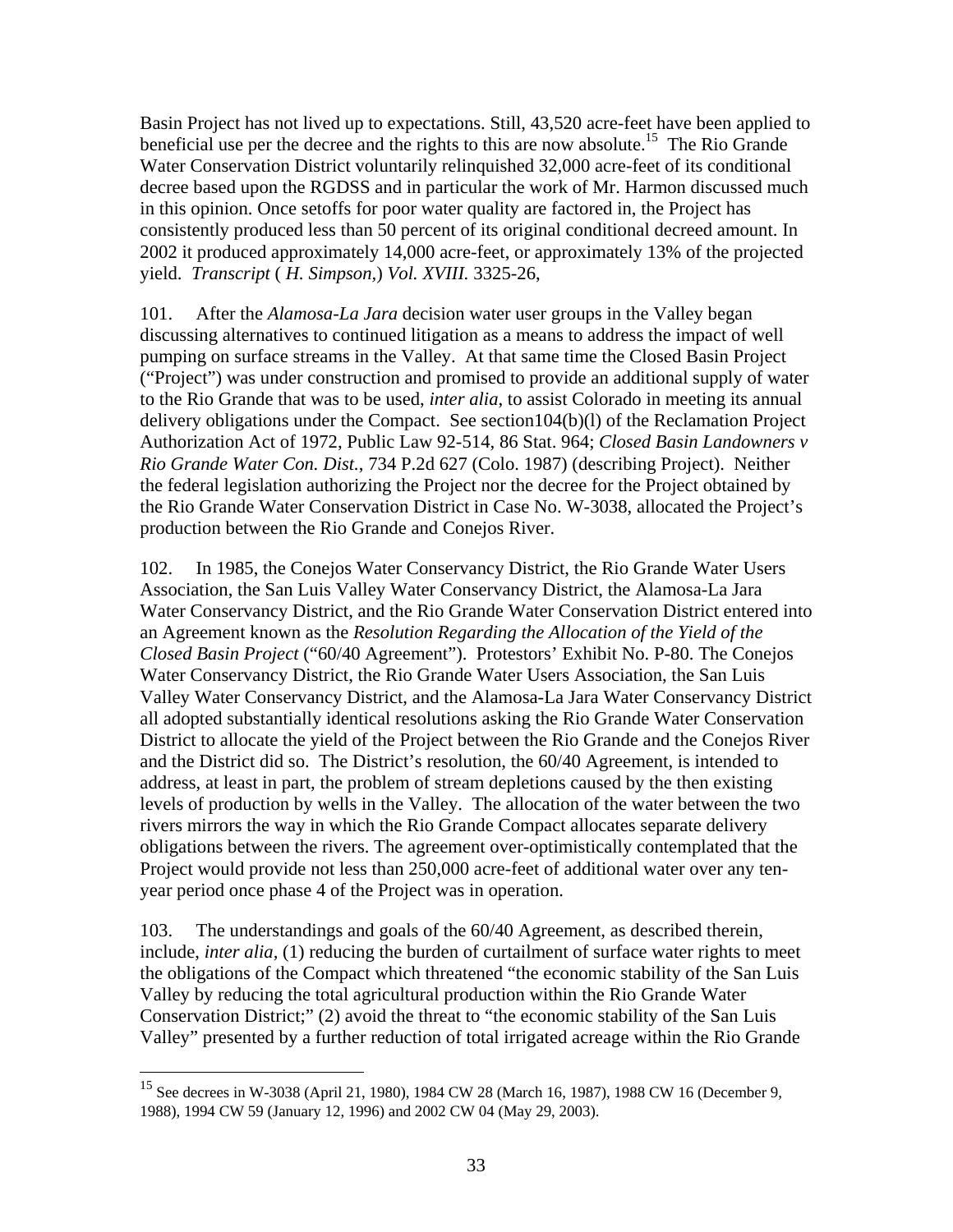Water Conservation District from well regulation; (3) use of the Project water to reduce the curtailment of surface diversions that would otherwise be required by the Compact while at the same time reducing claims of stream depletion from well pumping; and (4) to reduce the burdens of curtailment of surface diversions which are currently required to meet the delivery obligations of the Compact; (5) to restore higher levels of surface diversions within the District; and (6) to relieve well users within the District from claims that the operation of wells has reduced the discharges of the Rio Grande and Conejos River. The parties sought to accomplish this by making a permanent allocation between the two river systems of that portion of the yield of the Project that is subject to section 104(b)(l) of the Reclamation Project Authorization Act of 1972.

104. The allocation resolution contemplated that the usable yield from the Project would be divided, as nearly as possible, on a 60/40 basis between the Rio Grande and the Conejos River. It further contemplated that the water so allocated would be beneficially used by exchange. Protestors' Exhibit No. P-80 at 4. Use of this water by exchange is generally physically possible given the place of delivery of the Project water to the Rio Grande and the manner of administration of the Compact. The Project delivers water to the Rio Grande downstream of Alamosa and upstream of both the confluence between the Rio Grande and the Conejos River and Trinchera Creek. State's Exhibit No. 113; Decree (Closed Basin Project), A*pplication of Rio Grande Water Conservation District,*  W-3038. Essentially all of the surface water rights on the Rio Grande divert upstream from the outfall of the Project, see *Application of Tres Rios Ranch, 1991 CW 29* at 24; *Alamosa-La Jara* at 923. The water needed to meet the Rio Grande's separate Compact delivery obligation is curtailed from the upstream ditches and is carried in the Rio Grande to the Colorado-New Mexico State line. Thus, water delivered by the Project can physically serve as a substitute supply for water that would otherwise have to be curtailed away from upstream senior water rights to satisfy the Rio Grande's Compact obligation. The use of the Project water to help meet the Rio Grande's Compact obligation has the effect of making more water available for diversion by the upstream water users.

105. The exchange can be physically operated for the benefit of the Conejos River in much the same manner. The Conejos River's compact delivery obligation is measured at the La Sauses gage, located on the Conejos River at its confluence with the Rio Grande. See *Alamosa-La Jara* at 939; Rio Grande Compact, Art. III. Project water delivered in the Rio Grande for the benefit of the Conejos can be substituted for the Compact deliveries otherwise required from the Conejos River, thereby making additional water available for upstream diversion.

106. This Court has previously discussed this agreement, its relationship to the Closed Basin Project and the Memorandum of Understanding entered into in January, 1991, between the State Engineer, the Conejos Water Conservancy District, and the Rio Grande Water Users Association. *Application of Tres Rios Ranch* at 25-27; see also *Transcript (Simpson) Vol. XVII* at p. 3185, ln. 9 – p. 3186, ln. 1. In *Tres Rios,* this Court described the Closed Basin Project and 60-40 Agreement as follows:

The history of the Project (Closed Basin Project) and its authorizing legislation make clear that Priority One water was not intended to be used,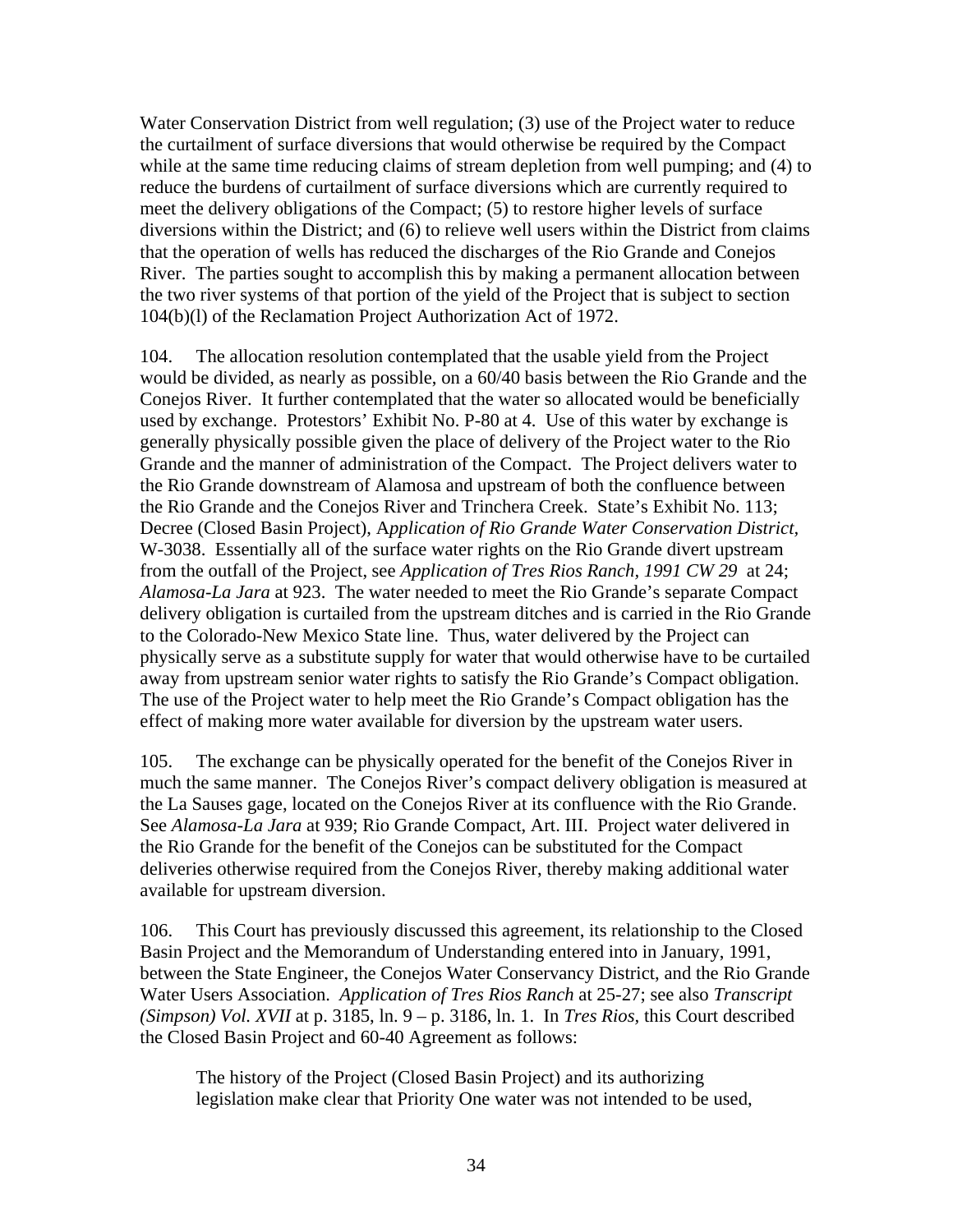either directly or indirectly, as a source of water for new appropriations. Instead up to 600,000 acre-feet of water in any consecutive ten-year period can be made available under Priority One to assist existing users on the Rio Grande and the Conejos River to meet the rivers' respective obligations under Article II of the Compact. Any new use of water made possible by the project are to come from water delivered under Priority Three and purchased by contract. Consistent with the Project's purposes, in January 1985, the District adopted a resolution allocating the Priority One Water between existing users on the Rio Grande and the Conejos River. Pursuant to that agreement, the then existing users on the Rio Grande are generally entitled to the use of sixty percent of the Priority One water annually, and the then existing users on the Conejos River are generally entitled to the use of forty percent of the Priority One water annually.

### *Tres Rios,* at 25-26.

107. Both the Conejos Water Conservancy District and the Rio Grande Water Users Association have obtained decrees approving plans of substitution and exchange confirming the use of Project water in the manner contemplated by the 60/40 Agreement. During the course of the trial, the Court was asked to take, and did take, judicial notice of these decrees. The decree obtained by the Conejos Water Conservancy District was entered in this Court's Case No. 1990 CW 47, and the decree obtained by the Rio Grande Water Users Association was entered in this Court's Case No.1990 CW 45. These decrees were unopposed at the time of trial. The water court's Findings of Fact and Conclusion of Law detail the way in which the 60/40 Agreement benefits the senior water rights and the policy of optimum utilization.

108. In addition, in 1995 the Rio Grande Water Conservation District, pursuant to section 37-48-113, C.R.S., filed a petition with the District Court for Alamosa County seeking judicial examination and confirmation of the 60/40 Agreement. A decree confirming that agreement was entered in Case No. 1995 CV 51. The district court was asked to take and has taken judicial notice of this decree under the above statute which provides for review of contracts entered into by the conservation district.

109. In exchange for this permanent allocation of Project water, the Conejos Water Conservancy District, the Rio Grande Water Users Association, the San Luis Valley Water Conservancy District, and the Alamosa-La Jara Water Conservancy District waived all claims against all existing wells located within the boundaries of the Rio Grande Water Conservation District for alleged effects on the flows of the Rio Grande, Conejos River, Alamosa River, and La Jara Creek resulting from the existing levels of attained production and use of those wells. The agreement defines "existing levels of production and use" to generally refer to the levels of diversion and beneficial use of groundwater attained during the period 1981-1985. In the case of municipal or quasimunicipal wells, their levels of attained use and production are to be measured by the wells' permitted and/or decreed capacity.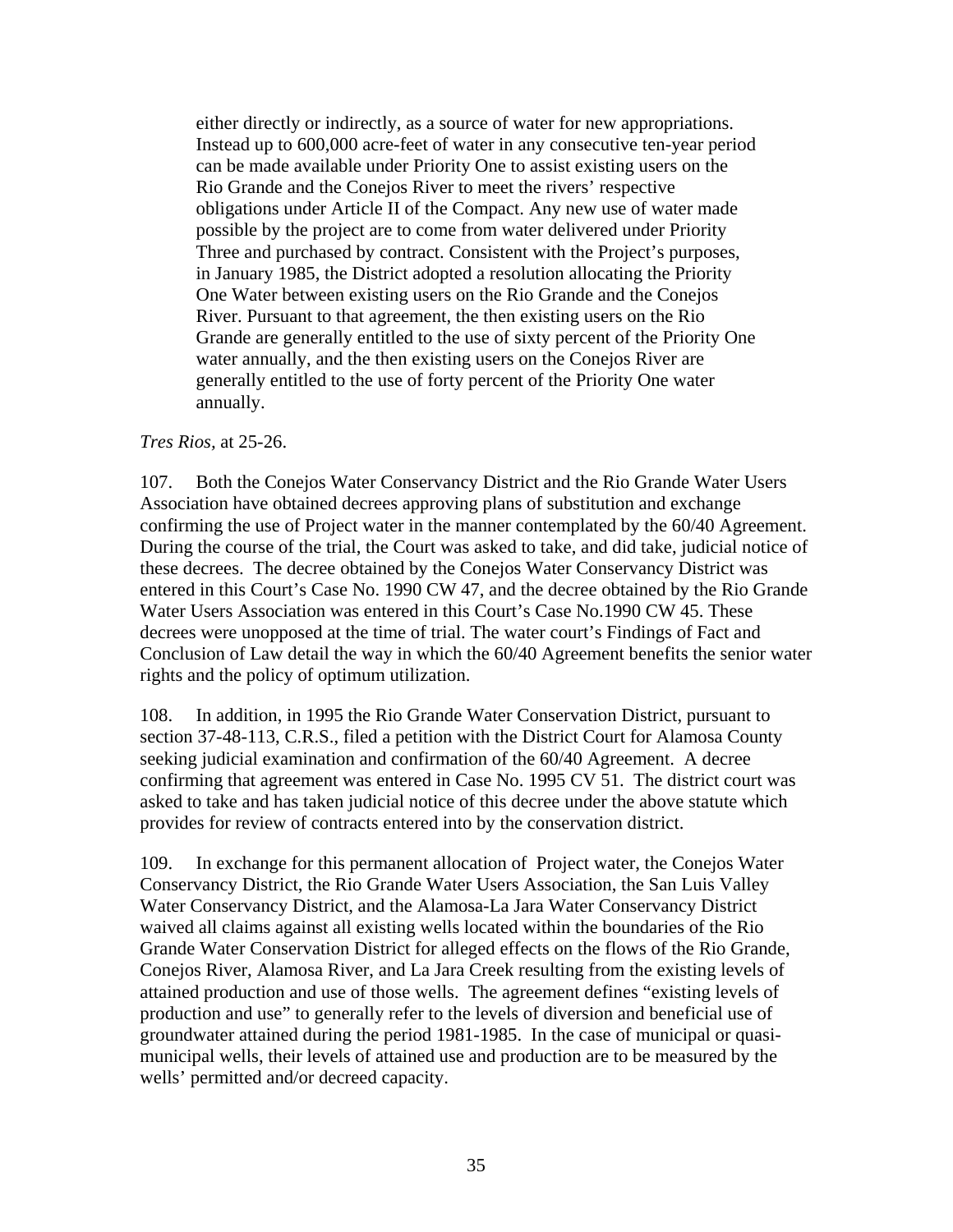110. The 60/40 Agreement contains a number of other terms addressing administration of the agreement, the right to terminate the agreement under certain conditions, and an agreement by the parties that the agreement will terminate if legal proceedings are commenced and prosecuted to completion that require well users within the Rio Grande Water Conservation District to provide augmentation or replacement water to surface streams, in addition to that provided by the agreement, for well depletions caused by existing levels of production and use, generally referring to the levels of diversion and beneficial use attained during the period 1981-1985.

111. The Closed Basin Project began actual delivery of water in 1988. Subsequent to the 60/40 Agreement the State Engineer has taken no action to regulate historical use of existing wells, but the State Engineer has opposed any form of expansion of use or appropriation. Beginning in 1972, the State Engineer's Office has had in place moratoriums on the issuance of new well permits for new appropriations of groundwater in the confined aquifer and in the unconfined outside the Closed Basin. In 1982, the State Engineer expanded the moratorium to include new well permits from either aquifer throughout the Valley. The only exception to these moratoriums was the issuance of exempt well permits pursuant to section 37-92-602, C.R.S. (2005). Thus, the 60/40 Agreement was intended and the State Engineer has regarded the agreement as providing replacement water for existing wells' level of use attained between 1981-1985.

112. The drought of 2002, combined with a reduction in the Closed Basin Project's yield due to bio-fouling of production wells, renewed the concern of Valley water users over well depletions to both the aquifer systems and the surface streams. This concern is evidenced by their support for SB 04-222 (codified in section 37-92-501(4), C.R.S.) In testimony before the House Agriculture Committee on April 28, 2004, Mr. Paddock, on behalf of the Rio Grande Water Users Association, described the 60/40 Agreement and the fact that the decline in yield of the Closed Basin Project together with the drought showed that the 60/40 Agreement was not a complete solution to groundwater problems in the Valley, and that other measures would be required to address groundwater overdraft and to protect senior vested water rights from injury caused by groundwater pumping. Similar testimony was given before the Senate Agriculture Committee on April 8, 2004, describing the use of the 60/40 Agreement in lieu of groundwater regulation in the Valley. This testimony acknowledged that this agreement has proved to be an incomplete solution to the groundwater problems of the Valley.

113. The Protestord asserted that the 60/40 Agreement amounts to a "selective subordination." The Court understands a selective subordination to occur when a senior water right agrees not to exercise its priority against some, but not all, junior water rights. However, because there has been a moratorium on new appropriations from the confined aquifer since 1972 and a moratorium on new appropriations from the unconfined aquifer since 1981, there are no new junior groundwater appropriations to which the 60/40 agreement would not apply. In addition, the agreement does not purport to subordinate senior water rights to junior water rights. *Transcript (Simpson) Vol. XVII* at p. 3186, ln. 2 – p. 3190, ln 8. Rather, in exchange for the continued delivery of Closed Basin Project water that surface water rights can use by exchange to replace stream depletions, certain water user groups agreed to waive claims of injury from wells so long as the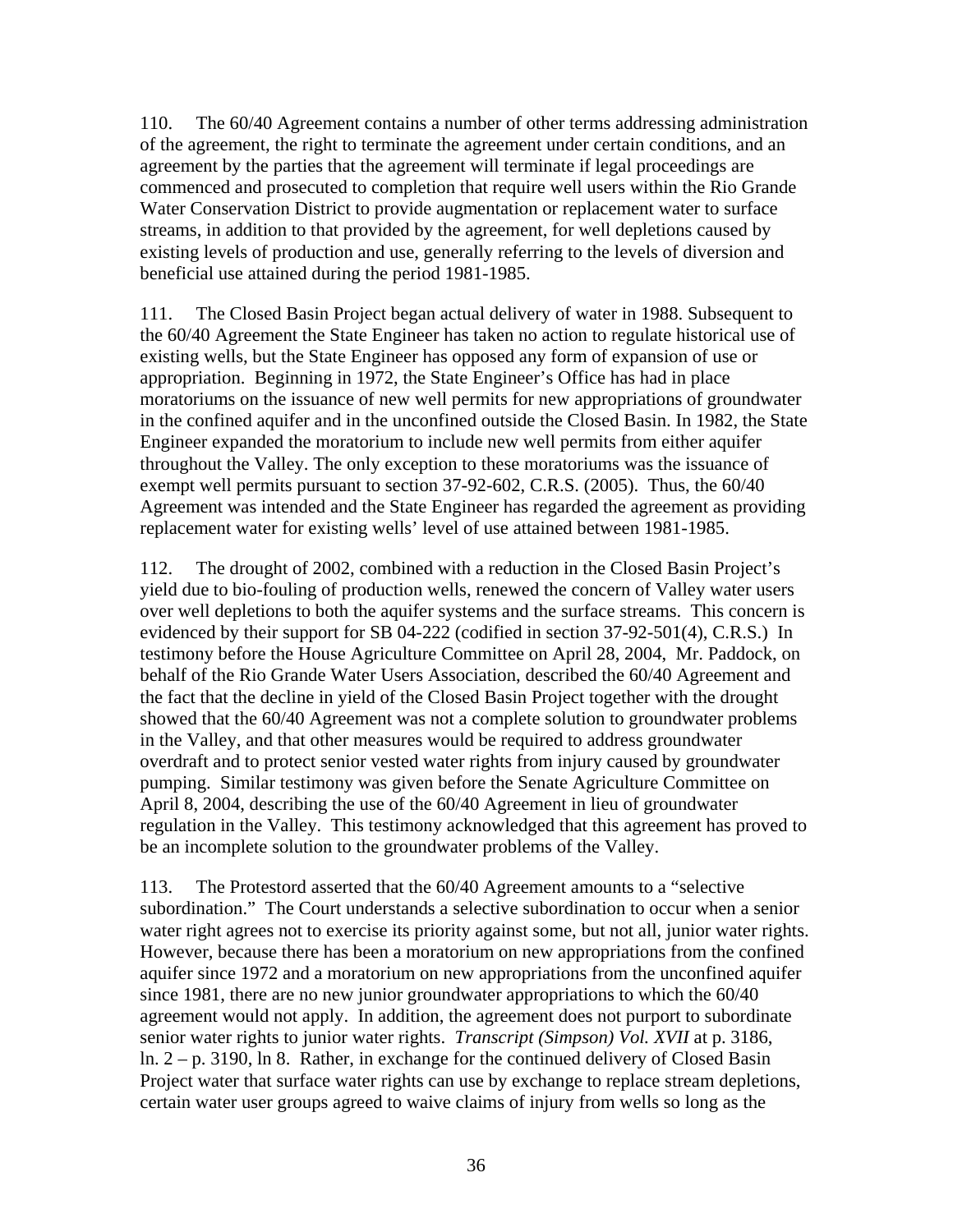agreement remained in effect. The 60/40 Agreement can terminate if groundwater regulations require that more replacement be provided than that provided under the agreement. Finally, since the imposition of the moratorium in 1972 any new appropriation from the confined aquifer would require a decreed plan for augmentation because there is no unappropriated water. For these reasons, the Court finds that the 60/40 Agreement is not a "selective subordination."

## **B. Effects of Confined Aquifer Groundwater Pumping**

114. It is uncontested that pumping from the unconfined aquifer and confined aquifer depletes surface streams.16 State's Exhibit No. 11*, John Allen Calvert Davey C.R.C.P. 26(a)(2) Disclosure* at pp. 3 - 5; State's Exhibit No. 13, *Colo. R. Civ. P. 26(a)(2) Disclosure of Dr. Kenneth W. Knox, Ph.D., P.E.,* at pp. 2 – 3; State's Exhibit No. 16, *Colo. R. Civ. P. 26(a)(2) Disclosure of Hal D. Simpson, P.E.,* at pp. 5 – 6, State's Exhibit No. 19, *Colo. R .Civ. P. 26(a)(2) Disclosure of Steven E. Vandiver, P.E.,* at pp. 4 - 5. The evidence establishes that withdrawals from the aquifers do not necessarily result in a oneto-one impact on stream flows, *Transcript (Simpson) Vol. XVIII* at p. 3345, ln. 21 – 24; and that groundwater withdrawal in different regions of the Valley will have differing impacts on surface streams.

115. Pumping from the confined aquifer can cause stream depletions in several ways. First, in some areas the confined aquifer directly discharges to surface streams through springs or groundwater inflow. Russell Springs and McIntyre Springs are examples of spring discharge. Russell Springs discharges into Russell Lakes. McIntyre Springs, which is located near the Conejos River west of Manassa, Colorado, discharges into the Conejos River. The discharge from both Russell Springs and McIntyre Springs has declined over the period of record and that reduction in discharge appears to be attributable, in large part, to the reduction in artesian head in the confined aquifer. State Exhibit 82, reproduced on p. 17 above; State's Exhibit 21, *McIntyre Measurements*; State's Exhibit 11*, John Allen Calvert Davey C.R.C.P. 26(a)(2) Disclosure* at pp. 1, 6, 47 – 56; *Transcript (Slattery) Vol. IX* at p. 1683, ln. 19 – p. 1684, ln. 14. The primary reason for declining artesian pressure is that present levels of withdrawals from the confined aquifer exceed the long-term recharge to that aquifer.

116. Withdrawals from the confined aquifer also affect stream flows indirectly through the unconfined aquifer. As explained in more detail below, the confined aquifer and the unconfined aquifer are separated by geologic strata known as the blue clay series. The blue clay acts as an aquitard between the two aquifers, allowing some water to leak upward from the confined aquifer to the unconfined aquifer. When the artesian pressure in the confined aquifer is reduced, the amount of upward leakage is also reduced. Therefore, reduction in artesian pressure reduces the amount of water entering the unconfined aquifer from the confined aquifer, thereby reducing the water supply in the

<u>.</u>

<sup>&</sup>lt;sup>16</sup> Since the Rules only address new or increased withdrawals from the Confined Aquifer System, the Proponents did not need to present specific evidence on the location and extent of depletions to surface streams caused by existing groundwater use.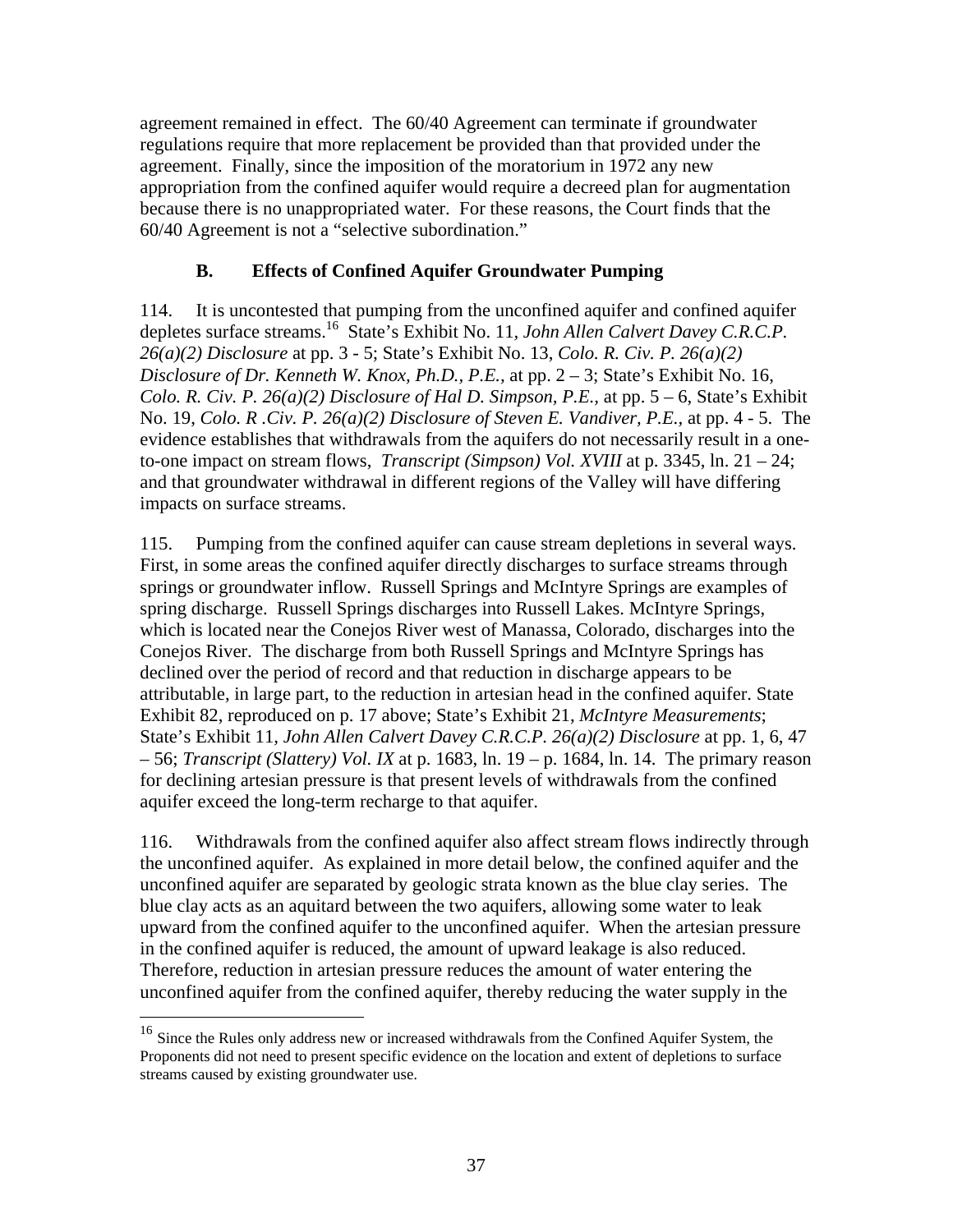unconfined aquifer. This, in turn, can reduce the flow of surface streams. Protestors' Exhibit P-29, below, gives an excellent general view of the relationships of the aquifers, streams and rim recharge.



117. Declines in artesian pressure in the confined aquifer may also reduce stream flow by causing increased leakage from perennial streams that flow across the "recharge zone." As explained in more detail below, the recharge zone is the area near the edge of the Valley where the blue clay series does not exist. As perennial streams enter the Valley from the surrounding mountains, water can leak downward from the stream into the aquifer or can flow from the aquifer into the stream. Reducing the artesian pressure in the confined aquifer can reduce the groundwater levels in the recharge zone and thereby increase the leakage from those streams, which reduces the surface streamflow. See generally *Transcript (* Harmon)Vol XXV, p 4820, ln. 24-p.822. ln 23.

118. The Protestors argued that reduction in the confined aquifer head does not result in increased leakage in the recharge zones from the so-called rim-inflow streams. The Court agrees with this only to the extent that this opinion applies to non-perennial streams that typically do not reach the Valley's floor. The Court finds, however, that a lowering of artesian pressure in the confined aquifer will reduce the amount of the leakage from these rim streams that would otherwise reach the unconfined aquifer. This, in turn, can